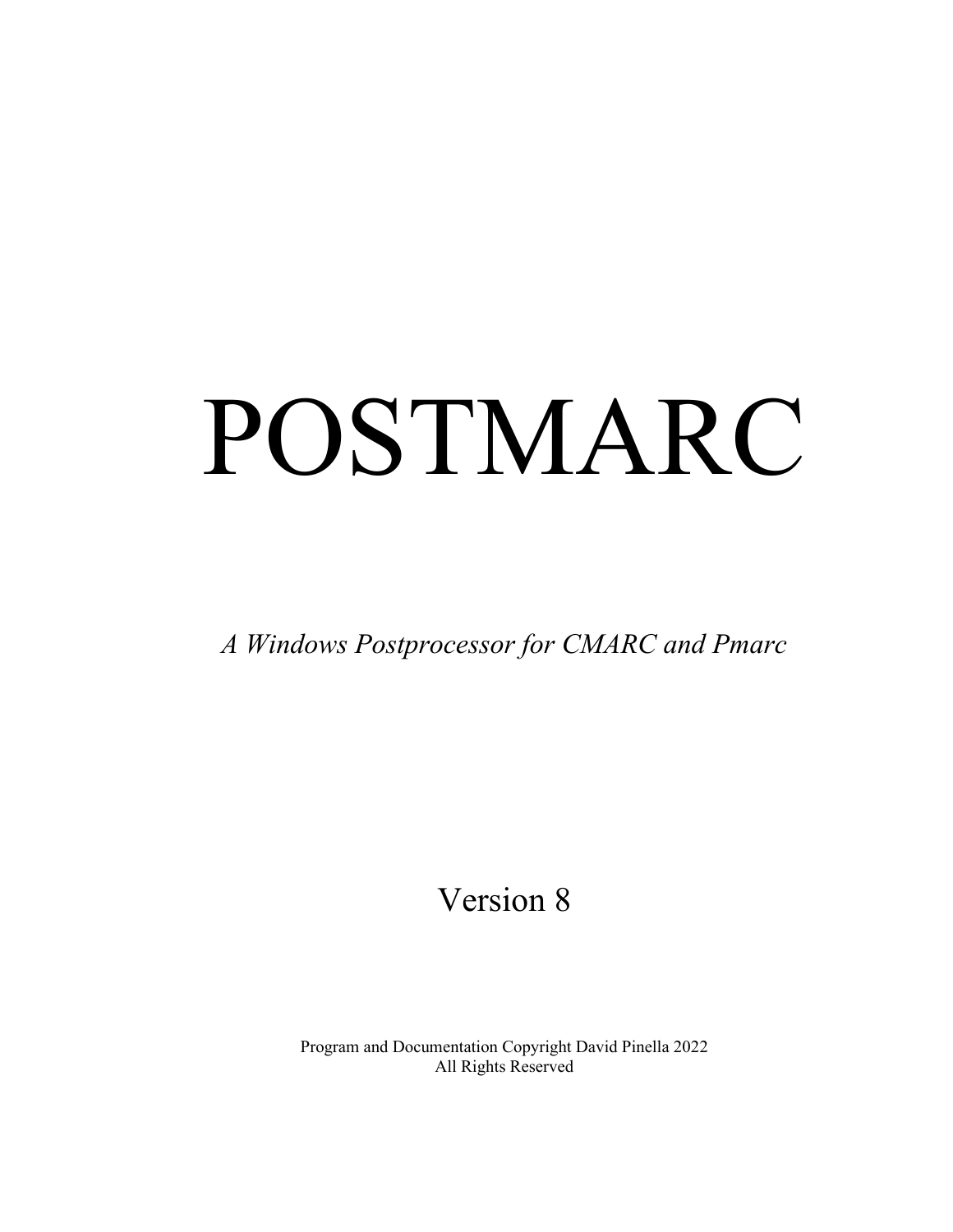| Environment<br>1<br>Installation<br>1<br>2. DATA FILES<br>3<br>3<br>Input file types<br><b>3. VIEW MANAGEMENT</b><br>5<br>5<br>Types of depiction<br>5<br>Rotating the model with function keys<br>6<br>Rotating the model with the mouse<br><b>LMP</b> View Logic<br>6<br>Orthogonal views<br>6<br>Setting a viewpoint<br>6<br>$\overline{7}$<br>Default perspective viewpoint<br>$\boldsymbol{7}$<br>Stored views<br>$\overline{7}$<br>Magnification<br>$\,$ $\,$<br>Zooming<br>$\,$ $\,$<br>Panning<br>$\boldsymbol{8}$<br>Solid colors<br>8<br>Patch selection<br>10<br>Wakes<br>10<br>Saving wakes<br>11<br>Displaying the wake separation line<br>Selecting and displaying panels with tilted vectors<br>11<br><b>4. DISPLAYS OF PRESSURE AND VELOCITY</b><br>13<br>Selection of units<br>13<br>Contour lines<br>15<br><b>Screen XY Plots</b><br>16<br>Differencing<br>17<br>17<br>Mapping Cp to imported meshes<br><b>5. SURFACE FLOW DIRECTION AND STREAMLINES</b><br>19<br>19<br>Local velocity vectors<br>$20\,$<br>Displaying on-body streamlines<br>Generating streamlines in POSTMARC<br>21<br>Selecting streamline locations<br>21<br>Calculating on-body streamlines<br>22<br>22<br>Forcing laminar transition<br>23<br>Generating boundary layer data for the complete model<br>23<br>Displaying boundary layer characteristics<br>23<br>Boundary Layer Separation Criterion<br>24<br>XY plotting of on-body streamlines<br>Preventing premature separation<br>24<br><b>6. OFF-BODY FLOW</b><br>27<br>Off-body streamlines from CMARC<br>27<br>Calculation of off-body streamlines by POSTMARC<br>27 | 1. SYSTEM REQUIREMENTS AND INSTALLATION | 1 |
|----------------------------------------------------------------------------------------------------------------------------------------------------------------------------------------------------------------------------------------------------------------------------------------------------------------------------------------------------------------------------------------------------------------------------------------------------------------------------------------------------------------------------------------------------------------------------------------------------------------------------------------------------------------------------------------------------------------------------------------------------------------------------------------------------------------------------------------------------------------------------------------------------------------------------------------------------------------------------------------------------------------------------------------------------------------------------------------------------------------------------------------------------------------------------------------------------------------------------------------------------------------------------------------------------------------------------------------------------------------------------------------------------------------------------------------------------------------------------------------------------------------------------------------------------------------------------------------------------------------------|-----------------------------------------|---|
|                                                                                                                                                                                                                                                                                                                                                                                                                                                                                                                                                                                                                                                                                                                                                                                                                                                                                                                                                                                                                                                                                                                                                                                                                                                                                                                                                                                                                                                                                                                                                                                                                      |                                         |   |
|                                                                                                                                                                                                                                                                                                                                                                                                                                                                                                                                                                                                                                                                                                                                                                                                                                                                                                                                                                                                                                                                                                                                                                                                                                                                                                                                                                                                                                                                                                                                                                                                                      |                                         |   |
|                                                                                                                                                                                                                                                                                                                                                                                                                                                                                                                                                                                                                                                                                                                                                                                                                                                                                                                                                                                                                                                                                                                                                                                                                                                                                                                                                                                                                                                                                                                                                                                                                      |                                         |   |
|                                                                                                                                                                                                                                                                                                                                                                                                                                                                                                                                                                                                                                                                                                                                                                                                                                                                                                                                                                                                                                                                                                                                                                                                                                                                                                                                                                                                                                                                                                                                                                                                                      |                                         |   |
|                                                                                                                                                                                                                                                                                                                                                                                                                                                                                                                                                                                                                                                                                                                                                                                                                                                                                                                                                                                                                                                                                                                                                                                                                                                                                                                                                                                                                                                                                                                                                                                                                      |                                         |   |
|                                                                                                                                                                                                                                                                                                                                                                                                                                                                                                                                                                                                                                                                                                                                                                                                                                                                                                                                                                                                                                                                                                                                                                                                                                                                                                                                                                                                                                                                                                                                                                                                                      |                                         |   |
|                                                                                                                                                                                                                                                                                                                                                                                                                                                                                                                                                                                                                                                                                                                                                                                                                                                                                                                                                                                                                                                                                                                                                                                                                                                                                                                                                                                                                                                                                                                                                                                                                      |                                         |   |
|                                                                                                                                                                                                                                                                                                                                                                                                                                                                                                                                                                                                                                                                                                                                                                                                                                                                                                                                                                                                                                                                                                                                                                                                                                                                                                                                                                                                                                                                                                                                                                                                                      |                                         |   |
|                                                                                                                                                                                                                                                                                                                                                                                                                                                                                                                                                                                                                                                                                                                                                                                                                                                                                                                                                                                                                                                                                                                                                                                                                                                                                                                                                                                                                                                                                                                                                                                                                      |                                         |   |
|                                                                                                                                                                                                                                                                                                                                                                                                                                                                                                                                                                                                                                                                                                                                                                                                                                                                                                                                                                                                                                                                                                                                                                                                                                                                                                                                                                                                                                                                                                                                                                                                                      |                                         |   |
|                                                                                                                                                                                                                                                                                                                                                                                                                                                                                                                                                                                                                                                                                                                                                                                                                                                                                                                                                                                                                                                                                                                                                                                                                                                                                                                                                                                                                                                                                                                                                                                                                      |                                         |   |
|                                                                                                                                                                                                                                                                                                                                                                                                                                                                                                                                                                                                                                                                                                                                                                                                                                                                                                                                                                                                                                                                                                                                                                                                                                                                                                                                                                                                                                                                                                                                                                                                                      |                                         |   |
|                                                                                                                                                                                                                                                                                                                                                                                                                                                                                                                                                                                                                                                                                                                                                                                                                                                                                                                                                                                                                                                                                                                                                                                                                                                                                                                                                                                                                                                                                                                                                                                                                      |                                         |   |
|                                                                                                                                                                                                                                                                                                                                                                                                                                                                                                                                                                                                                                                                                                                                                                                                                                                                                                                                                                                                                                                                                                                                                                                                                                                                                                                                                                                                                                                                                                                                                                                                                      |                                         |   |
|                                                                                                                                                                                                                                                                                                                                                                                                                                                                                                                                                                                                                                                                                                                                                                                                                                                                                                                                                                                                                                                                                                                                                                                                                                                                                                                                                                                                                                                                                                                                                                                                                      |                                         |   |
|                                                                                                                                                                                                                                                                                                                                                                                                                                                                                                                                                                                                                                                                                                                                                                                                                                                                                                                                                                                                                                                                                                                                                                                                                                                                                                                                                                                                                                                                                                                                                                                                                      |                                         |   |
|                                                                                                                                                                                                                                                                                                                                                                                                                                                                                                                                                                                                                                                                                                                                                                                                                                                                                                                                                                                                                                                                                                                                                                                                                                                                                                                                                                                                                                                                                                                                                                                                                      |                                         |   |
|                                                                                                                                                                                                                                                                                                                                                                                                                                                                                                                                                                                                                                                                                                                                                                                                                                                                                                                                                                                                                                                                                                                                                                                                                                                                                                                                                                                                                                                                                                                                                                                                                      |                                         |   |
|                                                                                                                                                                                                                                                                                                                                                                                                                                                                                                                                                                                                                                                                                                                                                                                                                                                                                                                                                                                                                                                                                                                                                                                                                                                                                                                                                                                                                                                                                                                                                                                                                      |                                         |   |
|                                                                                                                                                                                                                                                                                                                                                                                                                                                                                                                                                                                                                                                                                                                                                                                                                                                                                                                                                                                                                                                                                                                                                                                                                                                                                                                                                                                                                                                                                                                                                                                                                      |                                         |   |
|                                                                                                                                                                                                                                                                                                                                                                                                                                                                                                                                                                                                                                                                                                                                                                                                                                                                                                                                                                                                                                                                                                                                                                                                                                                                                                                                                                                                                                                                                                                                                                                                                      |                                         |   |
|                                                                                                                                                                                                                                                                                                                                                                                                                                                                                                                                                                                                                                                                                                                                                                                                                                                                                                                                                                                                                                                                                                                                                                                                                                                                                                                                                                                                                                                                                                                                                                                                                      |                                         |   |
|                                                                                                                                                                                                                                                                                                                                                                                                                                                                                                                                                                                                                                                                                                                                                                                                                                                                                                                                                                                                                                                                                                                                                                                                                                                                                                                                                                                                                                                                                                                                                                                                                      |                                         |   |
|                                                                                                                                                                                                                                                                                                                                                                                                                                                                                                                                                                                                                                                                                                                                                                                                                                                                                                                                                                                                                                                                                                                                                                                                                                                                                                                                                                                                                                                                                                                                                                                                                      |                                         |   |
|                                                                                                                                                                                                                                                                                                                                                                                                                                                                                                                                                                                                                                                                                                                                                                                                                                                                                                                                                                                                                                                                                                                                                                                                                                                                                                                                                                                                                                                                                                                                                                                                                      |                                         |   |
|                                                                                                                                                                                                                                                                                                                                                                                                                                                                                                                                                                                                                                                                                                                                                                                                                                                                                                                                                                                                                                                                                                                                                                                                                                                                                                                                                                                                                                                                                                                                                                                                                      |                                         |   |
|                                                                                                                                                                                                                                                                                                                                                                                                                                                                                                                                                                                                                                                                                                                                                                                                                                                                                                                                                                                                                                                                                                                                                                                                                                                                                                                                                                                                                                                                                                                                                                                                                      |                                         |   |
|                                                                                                                                                                                                                                                                                                                                                                                                                                                                                                                                                                                                                                                                                                                                                                                                                                                                                                                                                                                                                                                                                                                                                                                                                                                                                                                                                                                                                                                                                                                                                                                                                      |                                         |   |
|                                                                                                                                                                                                                                                                                                                                                                                                                                                                                                                                                                                                                                                                                                                                                                                                                                                                                                                                                                                                                                                                                                                                                                                                                                                                                                                                                                                                                                                                                                                                                                                                                      |                                         |   |
|                                                                                                                                                                                                                                                                                                                                                                                                                                                                                                                                                                                                                                                                                                                                                                                                                                                                                                                                                                                                                                                                                                                                                                                                                                                                                                                                                                                                                                                                                                                                                                                                                      |                                         |   |
|                                                                                                                                                                                                                                                                                                                                                                                                                                                                                                                                                                                                                                                                                                                                                                                                                                                                                                                                                                                                                                                                                                                                                                                                                                                                                                                                                                                                                                                                                                                                                                                                                      |                                         |   |
|                                                                                                                                                                                                                                                                                                                                                                                                                                                                                                                                                                                                                                                                                                                                                                                                                                                                                                                                                                                                                                                                                                                                                                                                                                                                                                                                                                                                                                                                                                                                                                                                                      |                                         |   |
|                                                                                                                                                                                                                                                                                                                                                                                                                                                                                                                                                                                                                                                                                                                                                                                                                                                                                                                                                                                                                                                                                                                                                                                                                                                                                                                                                                                                                                                                                                                                                                                                                      |                                         |   |
|                                                                                                                                                                                                                                                                                                                                                                                                                                                                                                                                                                                                                                                                                                                                                                                                                                                                                                                                                                                                                                                                                                                                                                                                                                                                                                                                                                                                                                                                                                                                                                                                                      |                                         |   |
|                                                                                                                                                                                                                                                                                                                                                                                                                                                                                                                                                                                                                                                                                                                                                                                                                                                                                                                                                                                                                                                                                                                                                                                                                                                                                                                                                                                                                                                                                                                                                                                                                      |                                         |   |
|                                                                                                                                                                                                                                                                                                                                                                                                                                                                                                                                                                                                                                                                                                                                                                                                                                                                                                                                                                                                                                                                                                                                                                                                                                                                                                                                                                                                                                                                                                                                                                                                                      |                                         |   |
|                                                                                                                                                                                                                                                                                                                                                                                                                                                                                                                                                                                                                                                                                                                                                                                                                                                                                                                                                                                                                                                                                                                                                                                                                                                                                                                                                                                                                                                                                                                                                                                                                      |                                         |   |
|                                                                                                                                                                                                                                                                                                                                                                                                                                                                                                                                                                                                                                                                                                                                                                                                                                                                                                                                                                                                                                                                                                                                                                                                                                                                                                                                                                                                                                                                                                                                                                                                                      |                                         |   |
|                                                                                                                                                                                                                                                                                                                                                                                                                                                                                                                                                                                                                                                                                                                                                                                                                                                                                                                                                                                                                                                                                                                                                                                                                                                                                                                                                                                                                                                                                                                                                                                                                      |                                         |   |
|                                                                                                                                                                                                                                                                                                                                                                                                                                                                                                                                                                                                                                                                                                                                                                                                                                                                                                                                                                                                                                                                                                                                                                                                                                                                                                                                                                                                                                                                                                                                                                                                                      |                                         |   |
|                                                                                                                                                                                                                                                                                                                                                                                                                                                                                                                                                                                                                                                                                                                                                                                                                                                                                                                                                                                                                                                                                                                                                                                                                                                                                                                                                                                                                                                                                                                                                                                                                      |                                         |   |
|                                                                                                                                                                                                                                                                                                                                                                                                                                                                                                                                                                                                                                                                                                                                                                                                                                                                                                                                                                                                                                                                                                                                                                                                                                                                                                                                                                                                                                                                                                                                                                                                                      |                                         |   |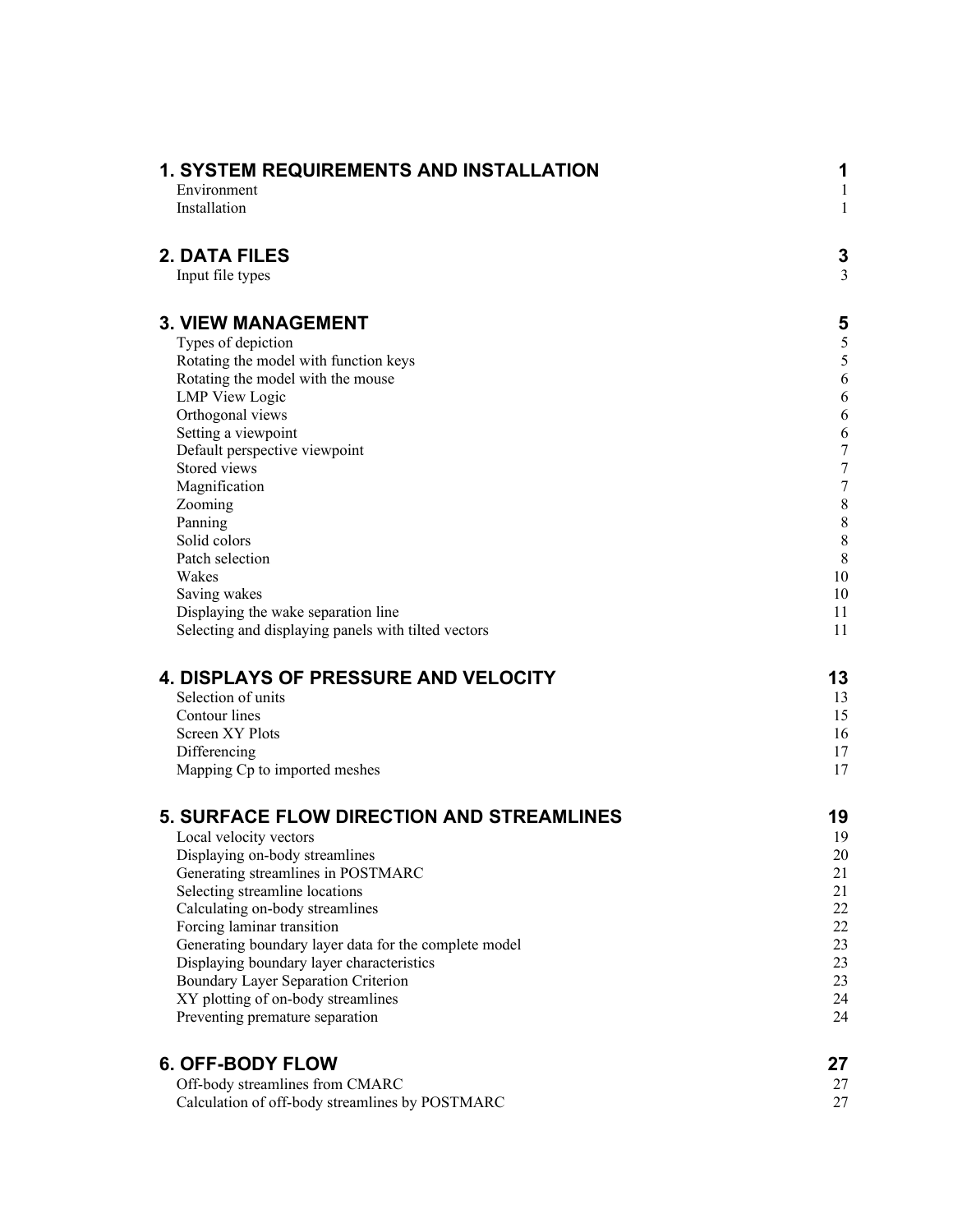| Single streamlines                                     | 28 |
|--------------------------------------------------------|----|
| Multiple streamlines                                   | 28 |
| Interactive selection of streamline locations          | 29 |
| XY plotting of off-body streamlines                    | 29 |
| Rectangular and cylindrical velocity scans             | 30 |
| Scan volumes computed in POSTMARC                      | 30 |
| Defining a rectangular scan volume                     | 31 |
| Saving scan volume data                                | 31 |
| Single Point Calculation                               | 32 |
| Displaying rectangular velocity scans                  | 32 |
| Contouring scan planes                                 | 33 |
| Cylindrical scan volumes defined in POSTMARC           | 33 |
| Cylindrical scan volume display                        | 34 |
| Scans from imported point lists                        | 34 |
| 7. INFORMATION ABOUT INDIVIDUAL PANELS                 | 37 |
| Geometry and aerodynamic data (individual panels)      | 37 |
| Panel XY plots                                         | 37 |
| Integrated XY plots                                    | 38 |
| 8. INTEGRATED FORCES AND MOMENTS                       | 39 |
| Patch and air data selection                           | 39 |
| Information for stress analysis                        | 40 |
| Stability derivatives and lift curve slope using CMARC | 42 |
| Neutral point                                          | 43 |
| Elevator angle to trim                                 | 43 |
| Stability analysis with DWT                            | 43 |
| Inertial calculation                                   | 44 |
| Inertia of discrete components                         | 44 |
| Inertia of the model surface                           | 45 |
| <b>9. OUTPUT OPTIONS</b>                               | 47 |
| Hard copy                                              | 47 |
| Saving to the clipboard                                | 47 |
| POV-Ray                                                | 47 |
| <b>VRML</b>                                            | 48 |
| <b>DXF</b>                                             | 48 |
|                                                        |    |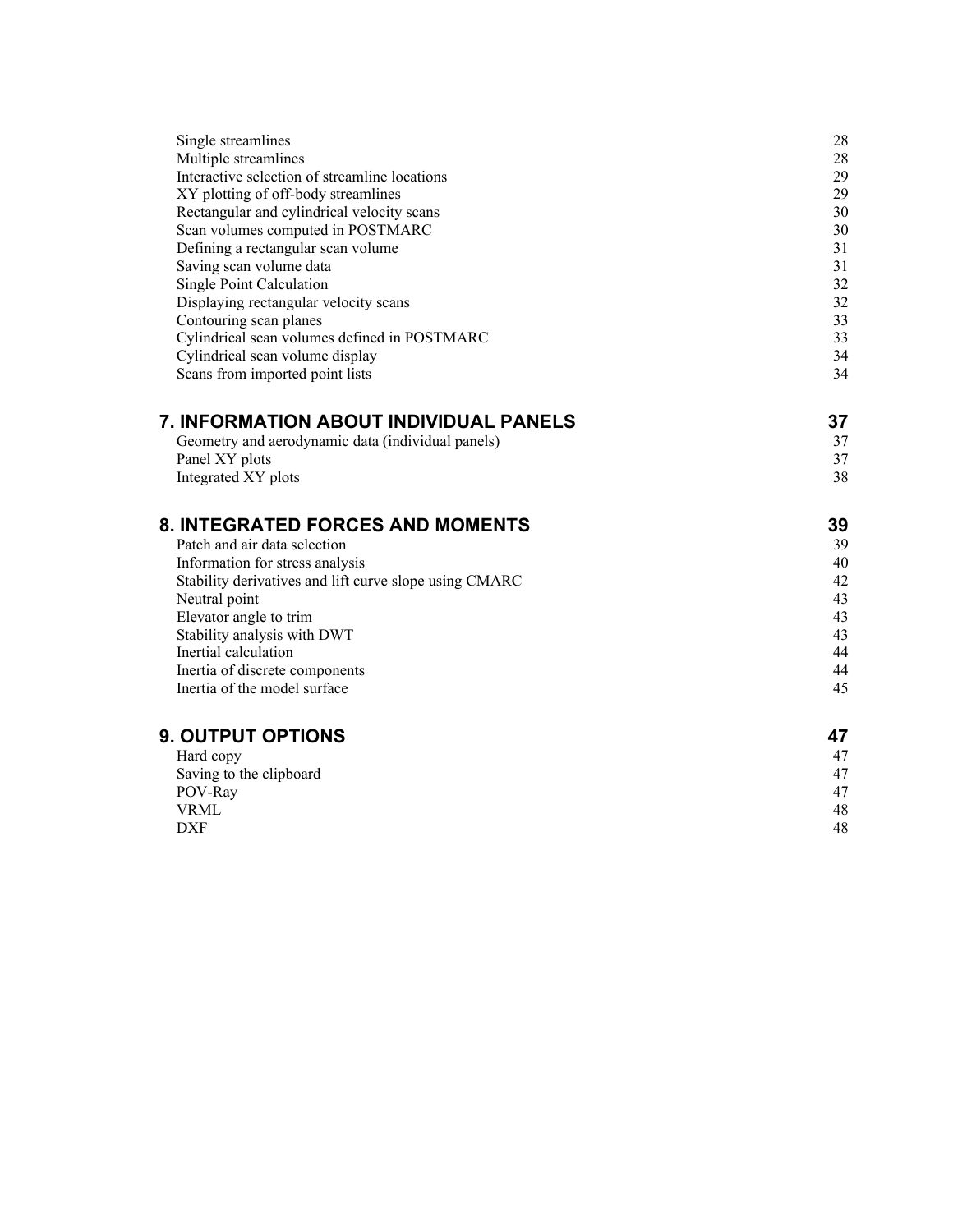# <span id="page-3-2"></span>**1. System requirements and installation**

#### <span id="page-3-1"></span>*Environment*

POSTMARC runs under Windows, using the OpenGL graphics platform. Most graphics processors will handle OpenGL without difficulty, but if problems (such as incorrect hidden-surface and hidden-line elimination) are encountered with older processors it may be necessary to disable some graphics accelerations. To do this, go to *My Computer > Control Panel > Display > Settings > Advanced > Troubleshoot* and move the slider left to the second detent.

#### <span id="page-3-0"></span>*Installation*

Normally, installation is handled automatically by the distributed installation program and the principal executable files are automatically added to the Windows Start menu. POSTMARC should be installed in the same folder as CMARC and/or DWT. The folder should also contain a copy of CMARC.DIM.

Once POSTMARC has been installed in the desired folder, you can place an icon on the desktop by locating the POSTMARC executable (POSTMARC.EXE) with the Windows Explorer, rightclicking to create a shortcut, and dragging the shortcut icon onto the desktop.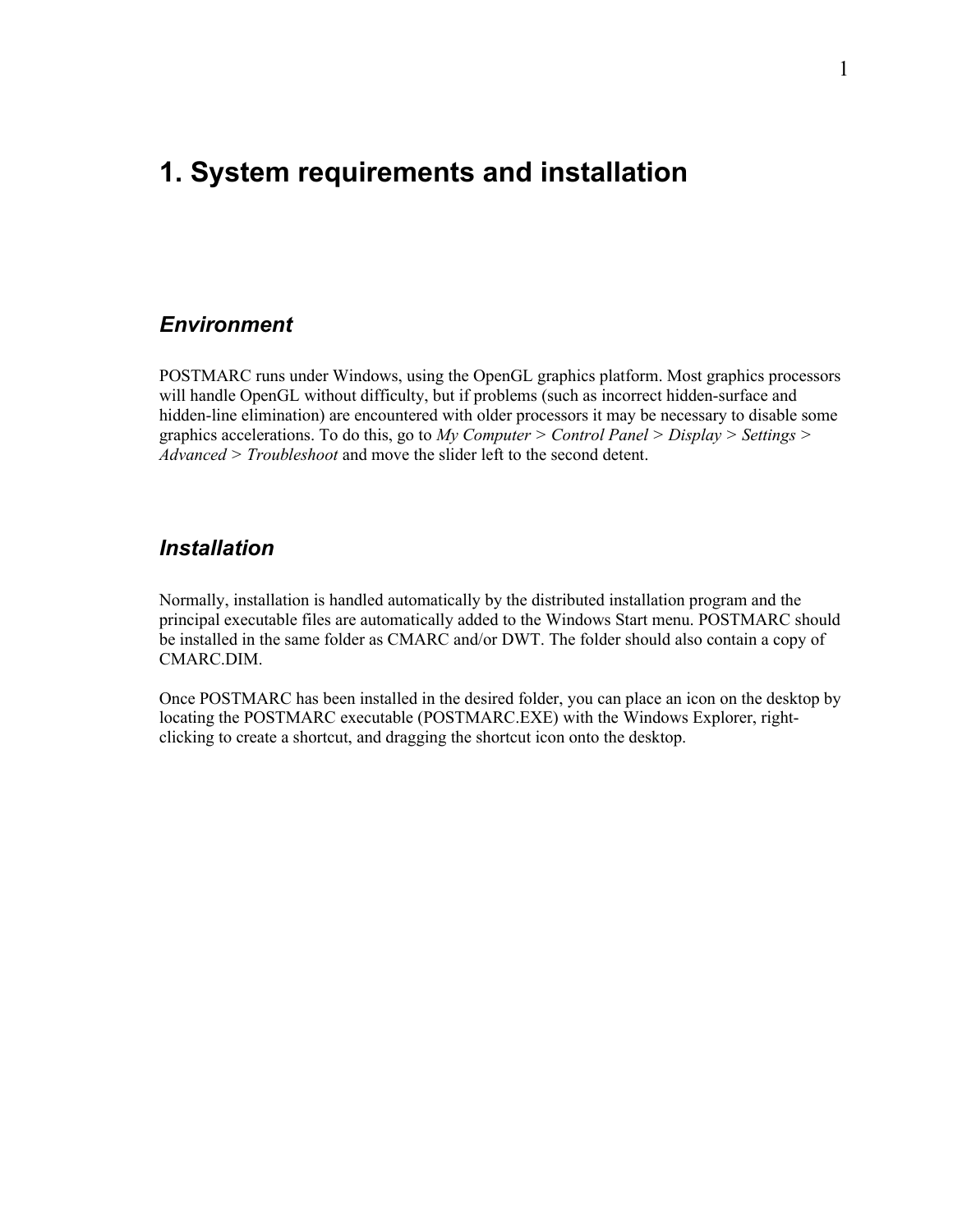# <span id="page-4-1"></span>**2. Data files**

#### <span id="page-4-0"></span>*Input file types*

POSTMARC reads both binary (.BIN) and formatted ASCII (.FMT) plot files produced by Pmarc or CMARC. Both types of file contain the same information, but binary files take up less disk space and load more quickly. On the other hand, ASCII files are more easily portable between operating systems, and it is simpler to write programs to recover information from them. So far as information mining is concerned, however, most of the information in the .BIN/.FMT file can also be retrieved from the ASCII .OUT file.

Which type of output file CMARC produces is controlled by the LPLTYP flag in the input file. The flag may be overridden from the command line in the DOS version of CMARC; otherwise, it must be edited in the .IN file. For binary output, which is the default, LPLTYP should be zero.

POSTMARC automatically identifies the type of the input file, the .BIN file having precedence in cases where both a .BIN and a .FMT file have the same name. All .BIN and .FMT files in the default directory are displayed in the file selection window.

POSTMARC also uses or creates other files, with extensions such as .PM, .ONB, .OFB, .RVS, .CVS, .PMX, and so on. The .PM file, which is generated by CMARC, is the basic source of data used for post-computing streamlines, boundary-layer characteristics, velocity scans, and so on. None of these files is created by Pmarc.

None of POSTMARC's input files, except CMARC.DIM, is intended to be modified by the user.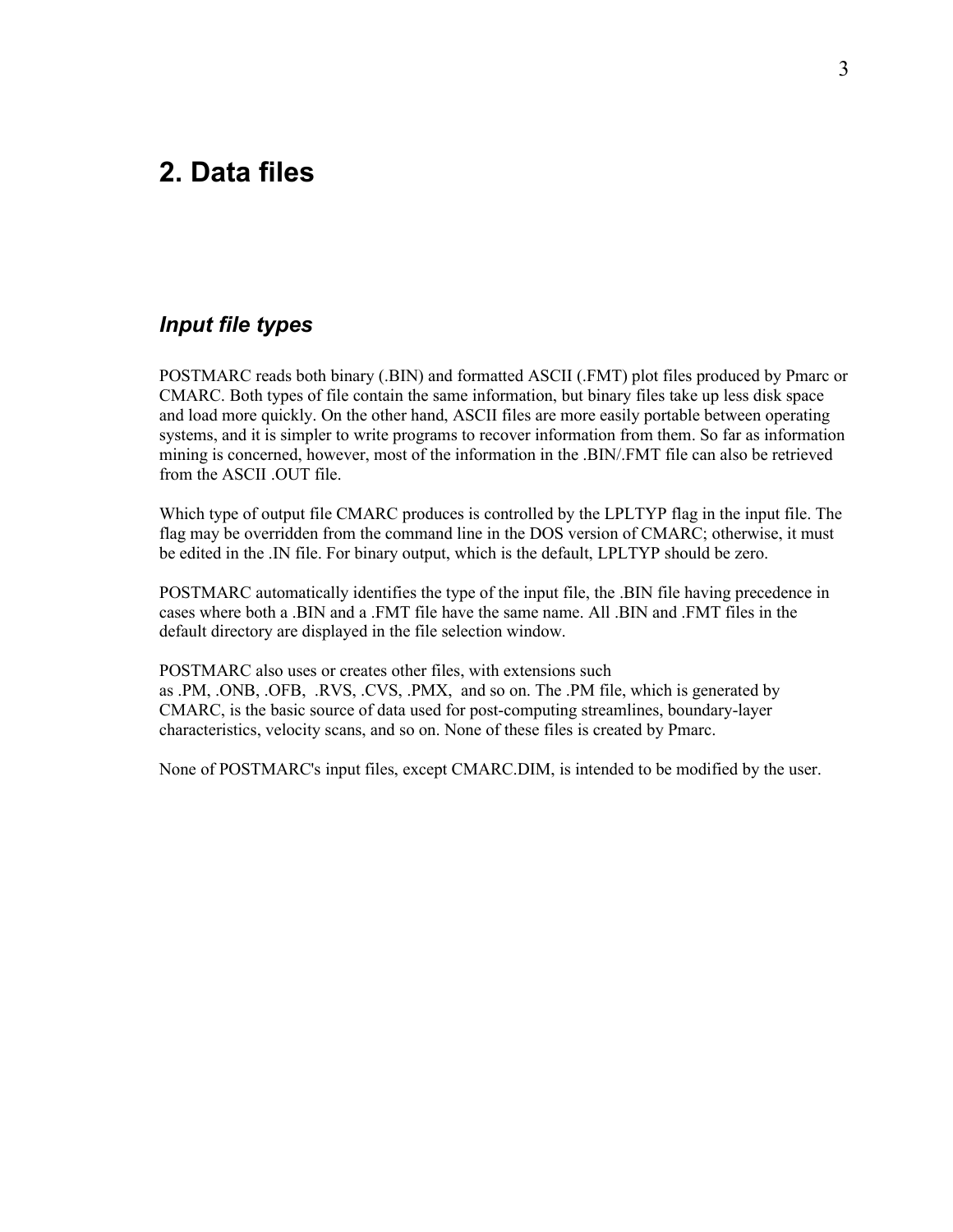# <span id="page-5-2"></span>**3. View management**

#### <span id="page-5-1"></span>*Types of depiction*

The model and its wake(s) may be displayed as a transparent wireframe or as opaque 3D surfaces with hidden lines and surfaces eliminated. To select the opaque 3D display, which is the most generally useful one, select *View > Hidden Line*.

To return to either of the basic depiction types after mapping colors or other information onto the model surface, hit <Esc>.

#### *Setting the model's position*

A model initially appears in top view. Several methods are available for viewing the model from different angles. They are 1) rotating the model in roll, pitch, and yaw, with the function keys or with the mouse; 2) directly setting an orthogonal view or a default perspective view; and 3) setting the direction cosines of an eye position with respect to the model coordinate system.

The model is not automatically kept in the center of the screen when it is rotated. To move it, hold down the right mouse button and drag the model.

#### <span id="page-5-0"></span>*Rotating the model with function keys*

The model can be rotated with the function keys F5 through F10, which control rotation about the X, Y, and Z axes of the model  $(F5, F6, F7)$  and the screen  $(F8, F9, F10)$  respectively. Hidden lines may be removed to avoid ambiguity. The  $\langle \text{Shift} \rangle$  key reverses the direction of rotation. Positive (unshifted) rotation follows the right-hand rule; that is, when the right hand is held with the thumb pointing in a positive direction along an axis, rotation about that axis is positive in the direction the fingers curl.

To return the model to its initial position, click on the "reset" button.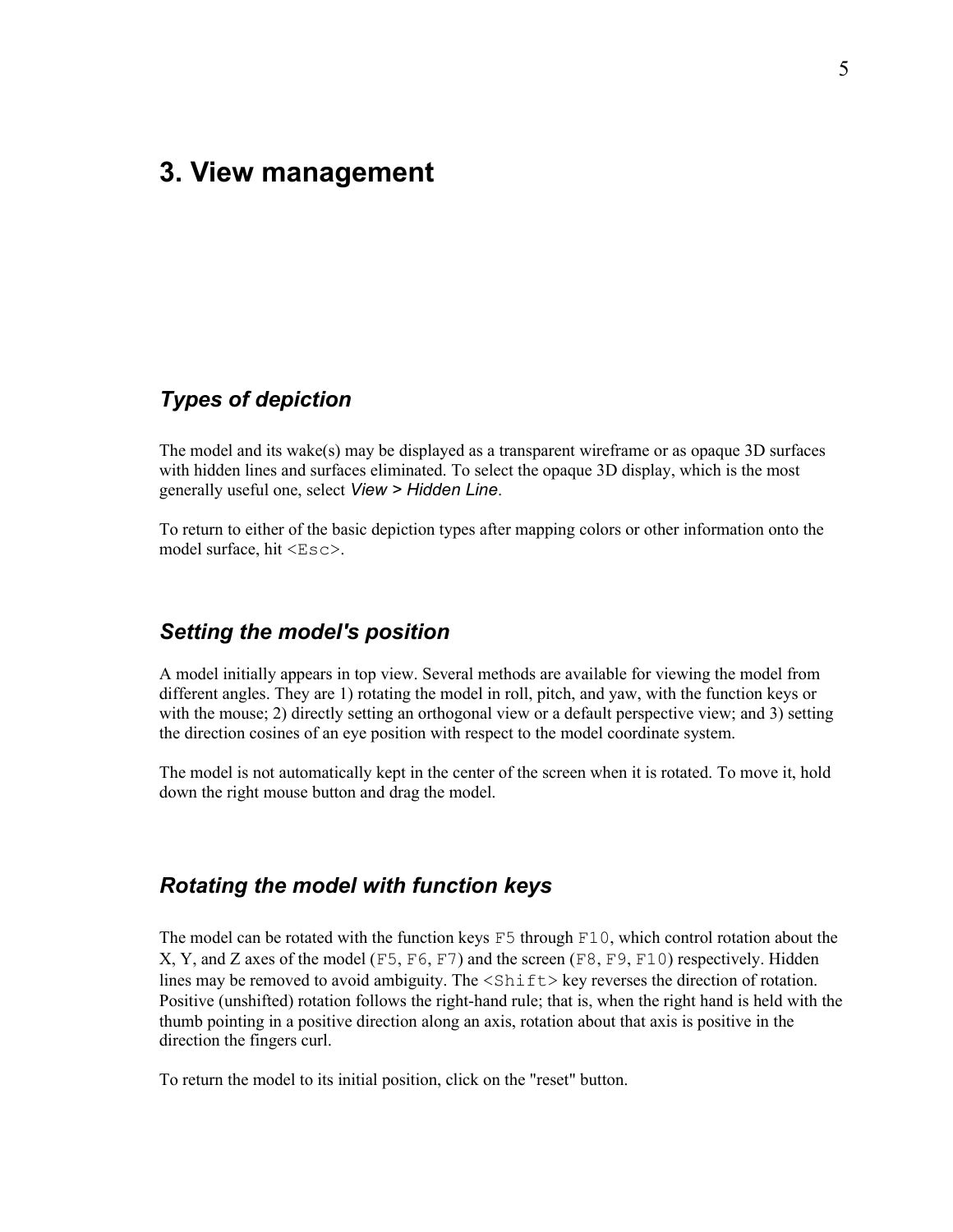#### <span id="page-6-3"></span>*Rotating the model with the mouse*

Two sets of conventions are provided for rotating the model with the mouse. One set, selectable by *View > LMP View Logic*, is similar to those used by LOFTSMAN; the other is similar to those used by the original version of POSTMARC, and requires holding F3 (while moving the mouse) to perform rotations, F2 to zoom, and F1 to move the model.

#### <span id="page-6-2"></span>*LMP View Logic*

The LOFTSMAN viewing system is based on the idea of a transparent globe with the model at its center. The observer is sprawled on the surface of this globe, head north, peering inward. Mouse movement controls the latitude and longitude of the observer.

In this scheme, the model is always upright; that is, its Z axis passes though the north pole of the globe. To rotate the entire view, move the mouse on the left-right axis while depressing both buttons; this has the effect of rotating the observer on the spherical surface.

#### <span id="page-6-1"></span>*Orthogonal views*

As a shortcut to the three standard orthogonal views, the X, Y, and Z keys can be used. The lowercase letters produce views looking in a negative direction, or toward the origin, along the corresponding axes (*ie* rear, starboard, and top views); uppercase produce views looking in a positive direction or away from the origin (*ie* front, port, and bottom views).

#### <span id="page-6-0"></span>*Setting a viewpoint*

The button with the eye icon is the "viewpoint" control. It is used to set the view direction. The dialog box requests three values. These are not angles, but rather *x,y,z* coordinates of the point in space, with respect to the global origin, at which the viewer's eye is located. For example, eye location [1 0 0] will be looking forward (toward the origin) along the X axis. Location [-1 0 0] looks aft along the X axis toward the origin. Positive Z values indicate an eye position above the plane of the model. Positive Y values indicate a position to the model's right or starboard side. Coordinates may be fractional, but their absolute size is not important; rather, their relative sizes determine the angle from which the model is viewed. Thus, [10 5 4] produces the same view as [1.0 0.5 0.4]. Perspective convergence has not been implemented, and so distance from the origin is irrelevant.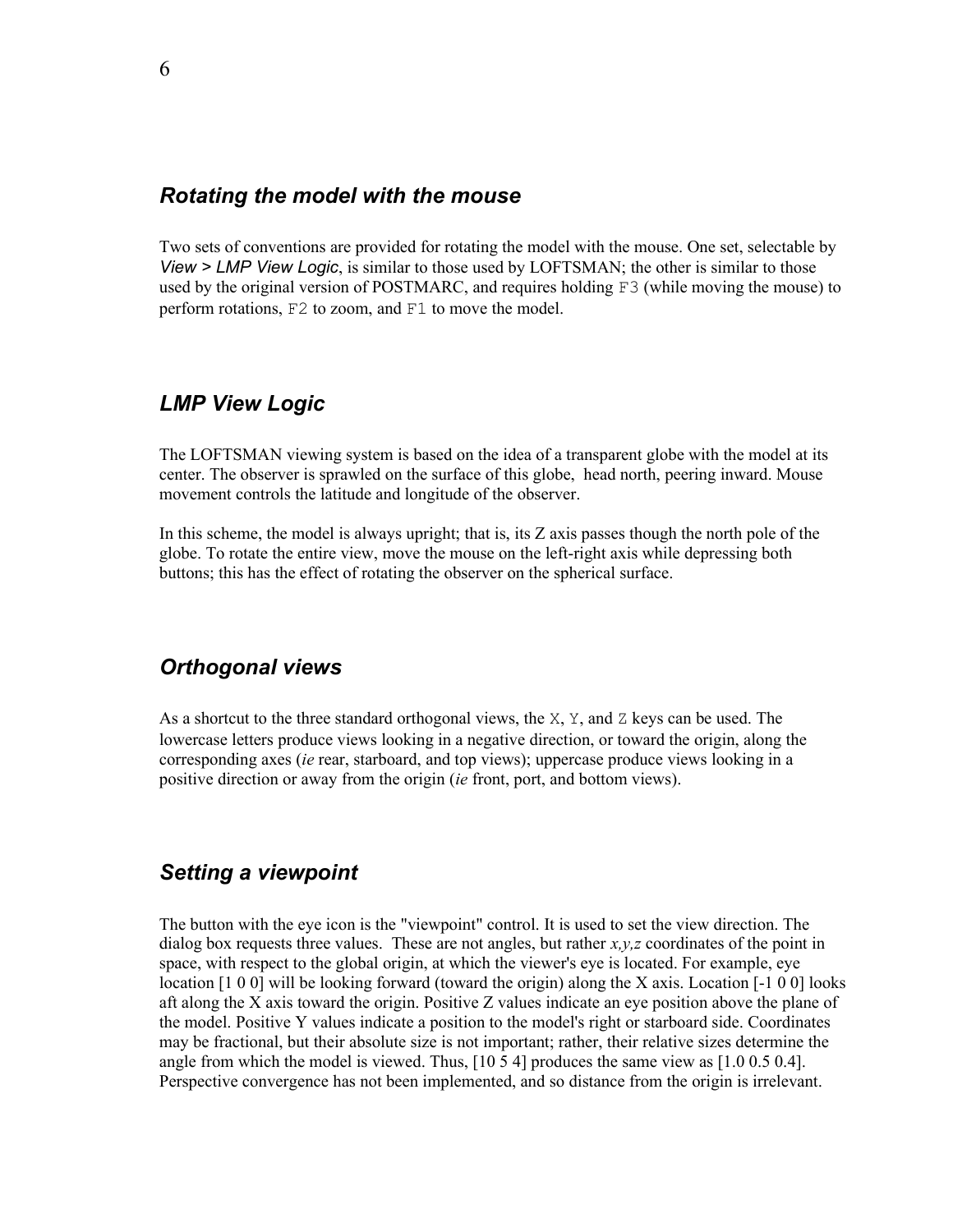While viewpoint is not a very intuitive method of positioning an object, it does have the advantage of providing a numerical equivalent of a view so that it can be duplicated at a later time or in different programs that provide this method.

#### <span id="page-7-3"></span>*Default perspective viewpoint*

To obtain a default perspective view, hit p or Shift-p.

#### <span id="page-7-2"></span>*Stored views*

In addition to the three orthogonal views and the default perspective view, POSTMARC will store up to 20 "key views" which are accessible using the digit and shifted-digit keys.

To store a view, position the model, then select

#### *View > Key Views*

and click the *V* button next to an unused digit. Henceforth (or until you store another view in the same location) typing that digit will produce that view.

#### <span id="page-7-1"></span>*Magnification*

The button whose icon resembles a magnifying glass controls magnification. Normally the default magnification (1.0) scales the model to fit within the screen. A factor larger than 1.0 enlarges the model and one smaller than 1.0 shrinks it. Negative numbers are meaningless and are not accepted.

### <span id="page-7-0"></span>*Zooming*

To zoom, first click the zoom button, then move the mouse to one corner of the desired viewing area and, with the left mouse button depressed, drag a box around the part of the model at which a closer look is desired.

To unzoom, click on the "reset" button.

Use the magnification button, rather than the reset button, to partially reduce the magnification of a zoomed view.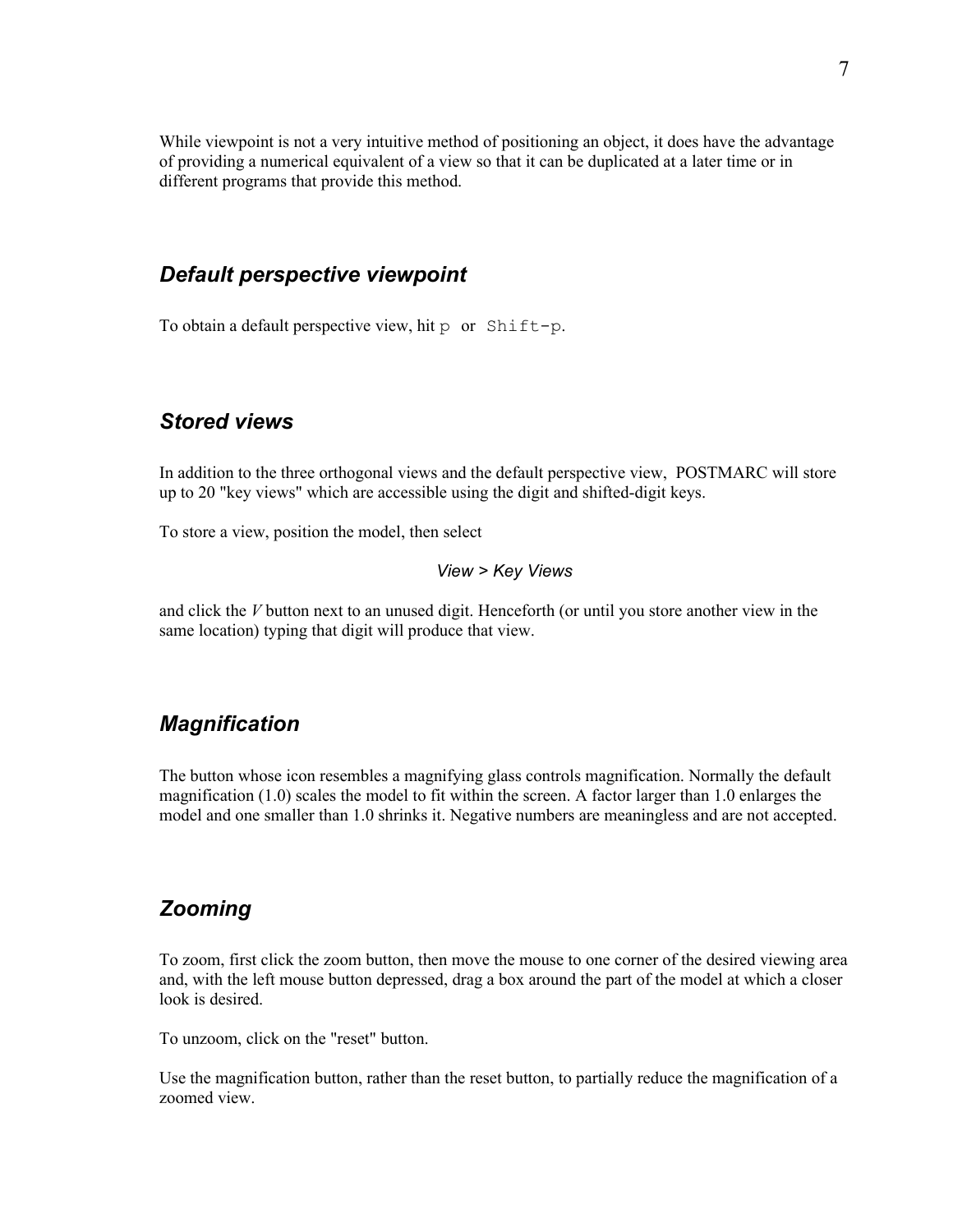An alternative method of controlling magnification and zooming is provided by the  $\langle F2 \rangle$  key when LMP View Logic is not being used. Vertical motion of the mouse with the  $\langle F2 \rangle$  key held down makes the model get larger and smaller.

The scroll wheel on the mouse may also be used to control zooming.

# <span id="page-8-2"></span>*Panning*

To move the model to a different location, drag it while pressing the right mouse button.

# <span id="page-8-1"></span>*Solid colors*

When hidden-line removal is used, model surfaces may be colored. Select *View > Colors* from the menu.

You can set different colors for the outer and inner surfaces of the model -- indispensable for checking patch orientation -- and for the "tops" and "bottoms" of wakes. On the model, positive corresponds to the outer surface. On wakes, the distinction between top and bottom is inconsequential, but for ease of interpretation surface types should be consistent throughout any given wake sheet.

# <span id="page-8-0"></span>*Patch selection*

Any patch or group of patches may be selected or deselected for display. Click on *View > Patch Selection*.

Patch selection allows obtaining integrated force and moment data for portions of a model. Only the portions of the model that remain visible on the screen are included in the summation.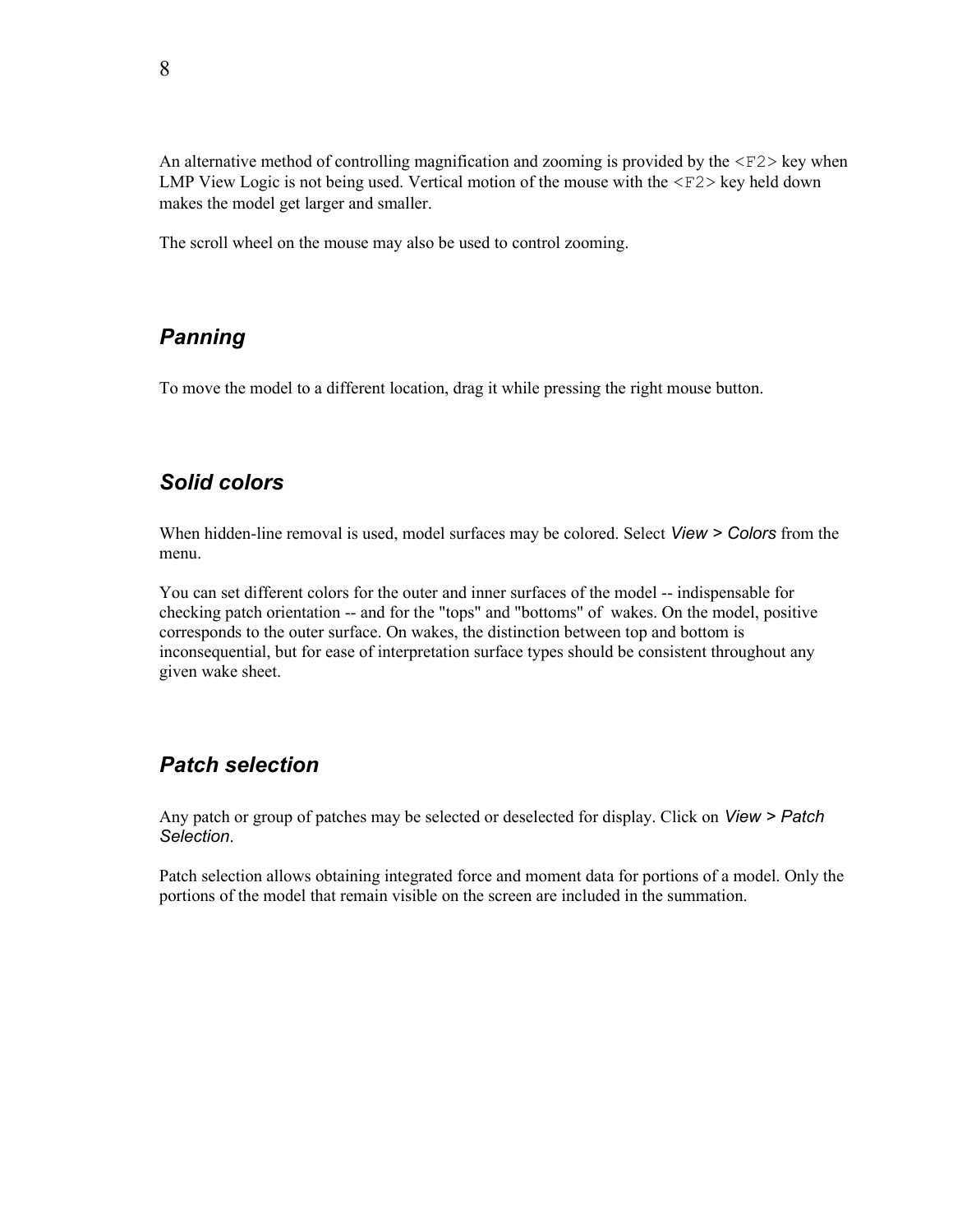

Typically, control surfaces and the main elements to which they are attached are analyzed separately for loads. If control surfaces have been defined as tilted panels, they and their main elements can be isolated from one another by first selecting the main element patches in the patch selection dialog, and then either excluding tilted panels (to get aero loads on the main element) or including tilted panels only (to get aero loads on the control surfaces).

If for any reason you want to omit specific panels from the integration, click *Exclude Panels*, then double-click to select panels for exclusion. Hit <Enter> to terminate the process.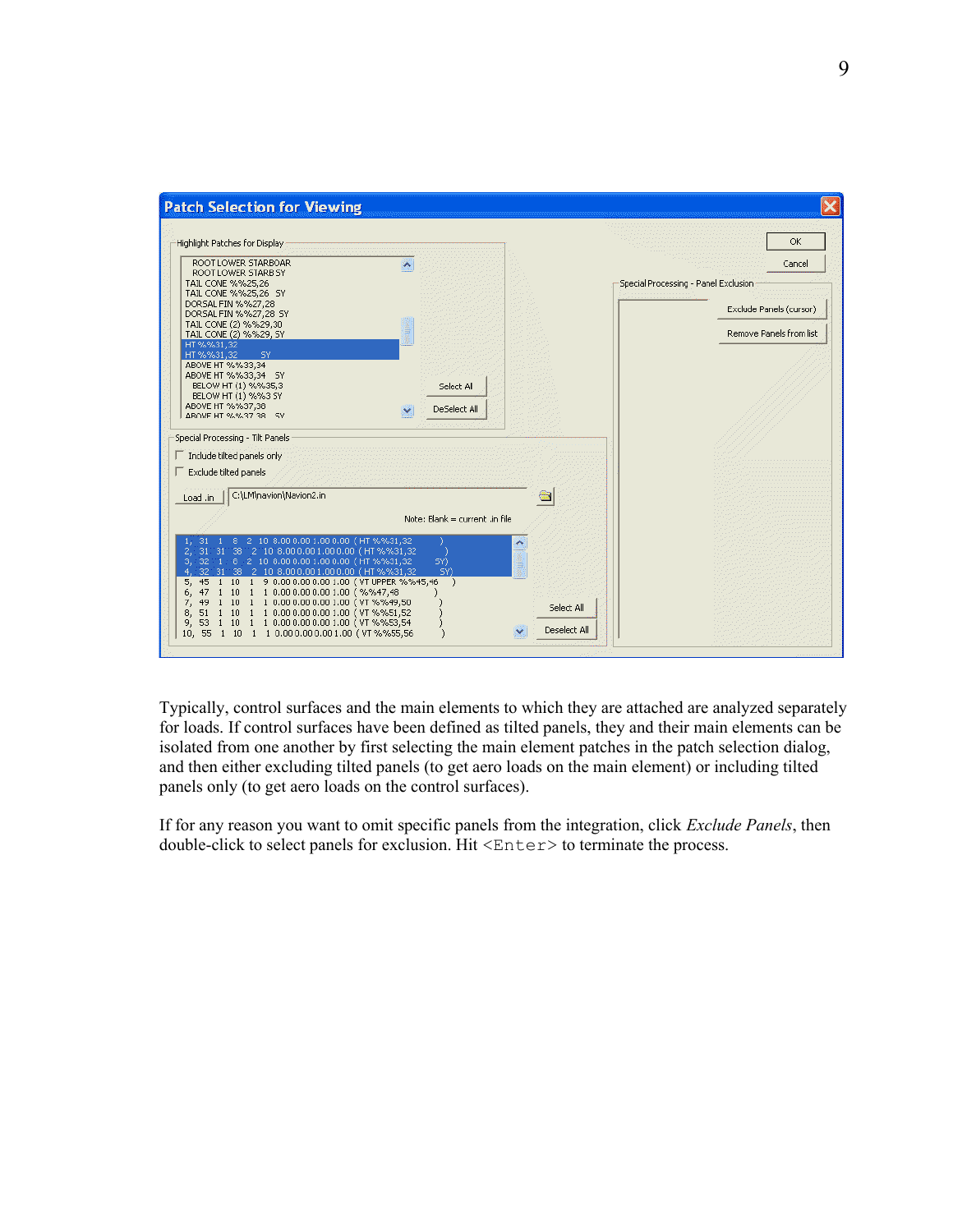## <span id="page-10-0"></span>*Wakes*

To display one or all wakes, select



*Display > Display wake(s)*

Like the model surface, wakes are displayed as a wireframe or with hidden lines removed, depending on the selection in the *View* menu. Hit <Esc> to remove the wakes from the display.

To animate the wake(s), select

#### *Display > Animate wake*

or click on the wake icon in the toolbar. Wakes are numbered in the order in which they appear in the input file. Highlight the wakes you want to see. Wake animation continues to cycle until you hit <Esc>.

# <span id="page-10-1"></span>*Saving wakes*

It some cases, such as analyses of multi-element airfoils, it is quicker and simpler to have CMARC generate the wakes (INITIAL=0) than for the user to define them. This is still a long process, however, requiring about 20 time steps, and it would have to be repeated for each run of CMARC.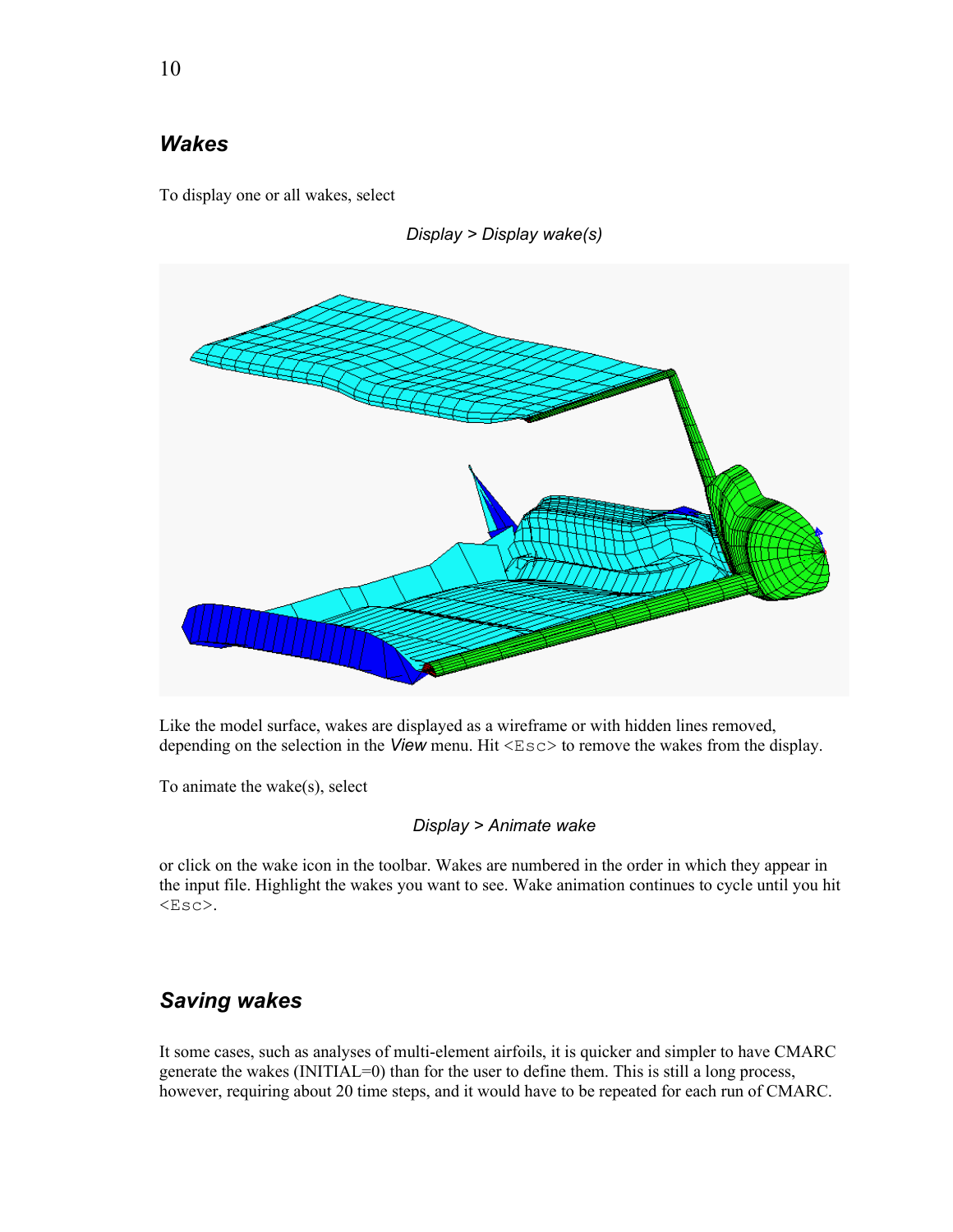Once a wake has been defined, POSTMARC can file it in the proper format for inclusion in a CMARC input deck. When a developed wake has been edited into an .IN file, additional cases can usually be run without any time stepping at all so long as the angle of attack is not too far different from the original one.

Select

#### *Calculations > Write Wakes*

Normally, the wake shape at the final time step should be used, but only after checking that it is well formed.

By checking *Write separation line only* at the bottom of the form, you can make POSTMARC write into a .WSL file the node coordinates for a wake separation line. This in turn can be read by LOFTSMAN to produce a wake for geometries involving fuselage sides that are parallel or diverge behind the wing. For this purpose it is not necessary to fully develop a wake in CMARC; a single step is sufficient.

#### <span id="page-11-1"></span>*Displaying the wake separation line*

When a CMARC input file includes a wake separation line and an analysis has been performed that includes wakes, the wake separation line can be displayed by unchecking *Hidden Line* and checking *View > Wake Separation Line*. The WSL display alternates color panel by panel to help you verify that it is not jumping panels.

### <span id="page-11-0"></span>*Selecting and displaying panels with tilted vectors*

Tilting surface normal vectors is a convenient and accurate method of simulating control surface deflections up to angles of about 15 degrees. Panels with tilted vectors are identified on the &BINP11A line of the CMARC input file; see the CMARC documentation for a fuller discussion of this procedure.

Panels with tilted normal vectors can be both selected and displayed in POSTMARC.

To display panels, select *View > Tilt Panels > Manage/Write*. Check *View Tilt Panels* and supply the requested information for whichever source you have chosen.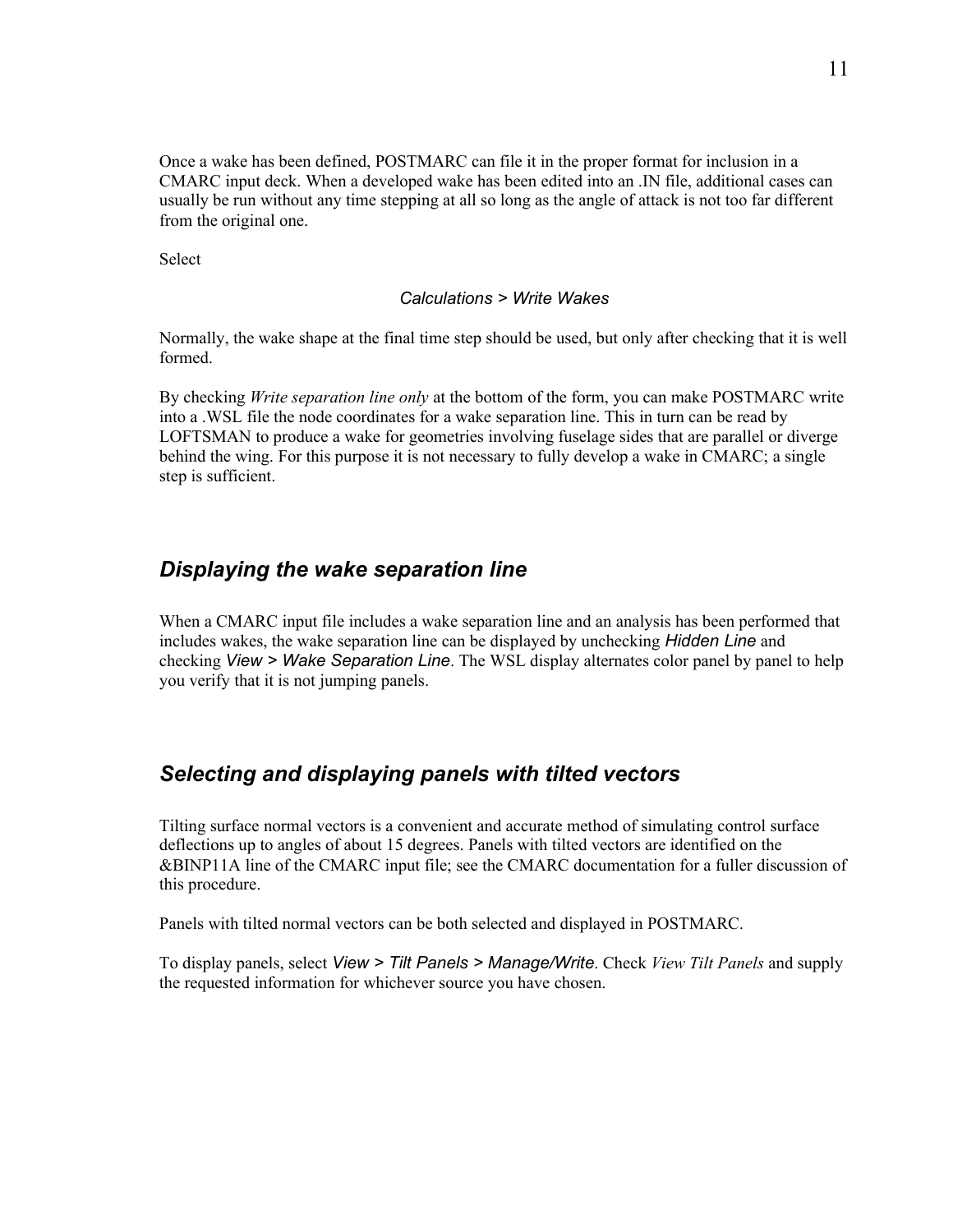

Three sources are possible. First, you can define a panel or group of panels by entering data in the area captioned *Manual Input*. The items here are the same as those in line &BINP11A of the CMARC input file; groups of panels are defined by their first and last rows and columns. Check *View Tilt Panels* and *Manual Input* to highlight selected panels. Highlighted panels are visible only in the hidden line mode.

Second, you can display all or some of the panels defined in the CMARC input file. Click on *Load .in.* If the name of the appropriate input file is different from that of the file currently loaded, you must enter it before selecting *Load .in*. The list box is populated with all of the tilted panels defined in the input file. You can select from among them (or select all of them), and then click on *View from Cmarc/DWT* .

Finally, you can manually select panels and have POSTMARC write your &BINP11A line for you. Select *View > Display Tilt Panels > Pick panels* and select panels by placing the crosshair over them and doubleclicking the left mouse button. Hit  $\langle$ Enter>to finish the process, or  $\langle$ Esc>to abort it. Then return to the *Display/Create Tilt Panels* dialog, select *Cursor picked* and *Create CMARC cards*, and provide a file name. This file will contain a &BINP11A line ready to edit into the CMARC input file.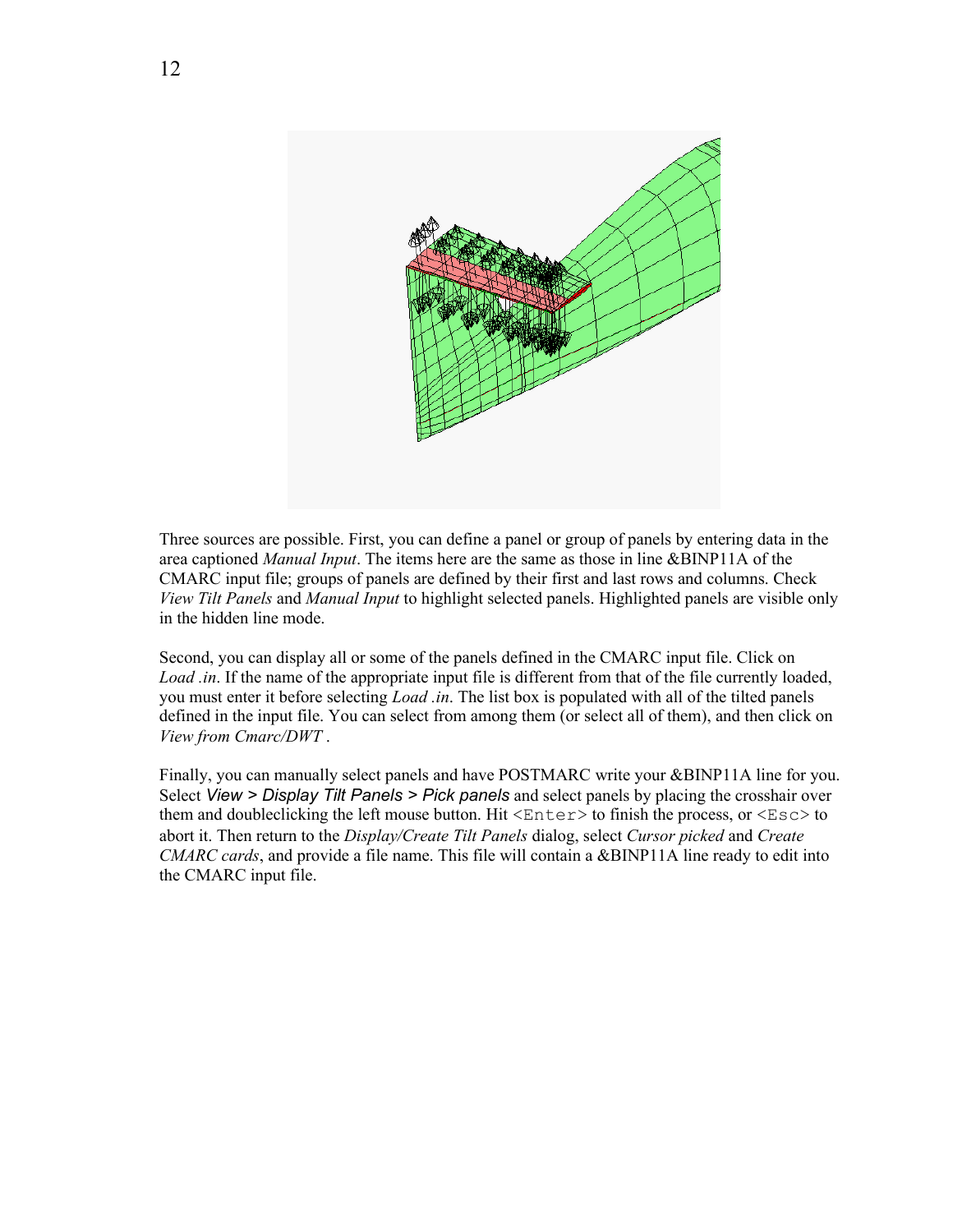# <span id="page-13-1"></span>**4. Displays of pressure and velocity**

#### <span id="page-13-0"></span>*Selection of units*

The basic inviscid analysis is independent of Reynolds number. Boundary-layer analyses, on the other hand, require that you specify fluid density and viscosity. To set these values, select

#### *File > Units*

Then select the appropriate fluid and, in the case of air, enter the altitude. The density and viscosity are displayed and become the default values.

## *Contour plots*

The following potential-flow properties can be mapped in colors on the model:

Pressure coefficient Gauge pressure Velocity magnitude Mach number

In addition, after a boundary layer analysis has been performed by "coating" the model with streamlines, the following properties may also be mapped:

Boundary layer thickness Displacement thickness Shape factor Skin friction coefficient Laminar transition

In addition, a two-color plot is available to identify areas where BL data have not been found. These may be areas of separated flow or areas where streamlines failed to be calculated for some technical reason such as a too-sharp bend between two panels.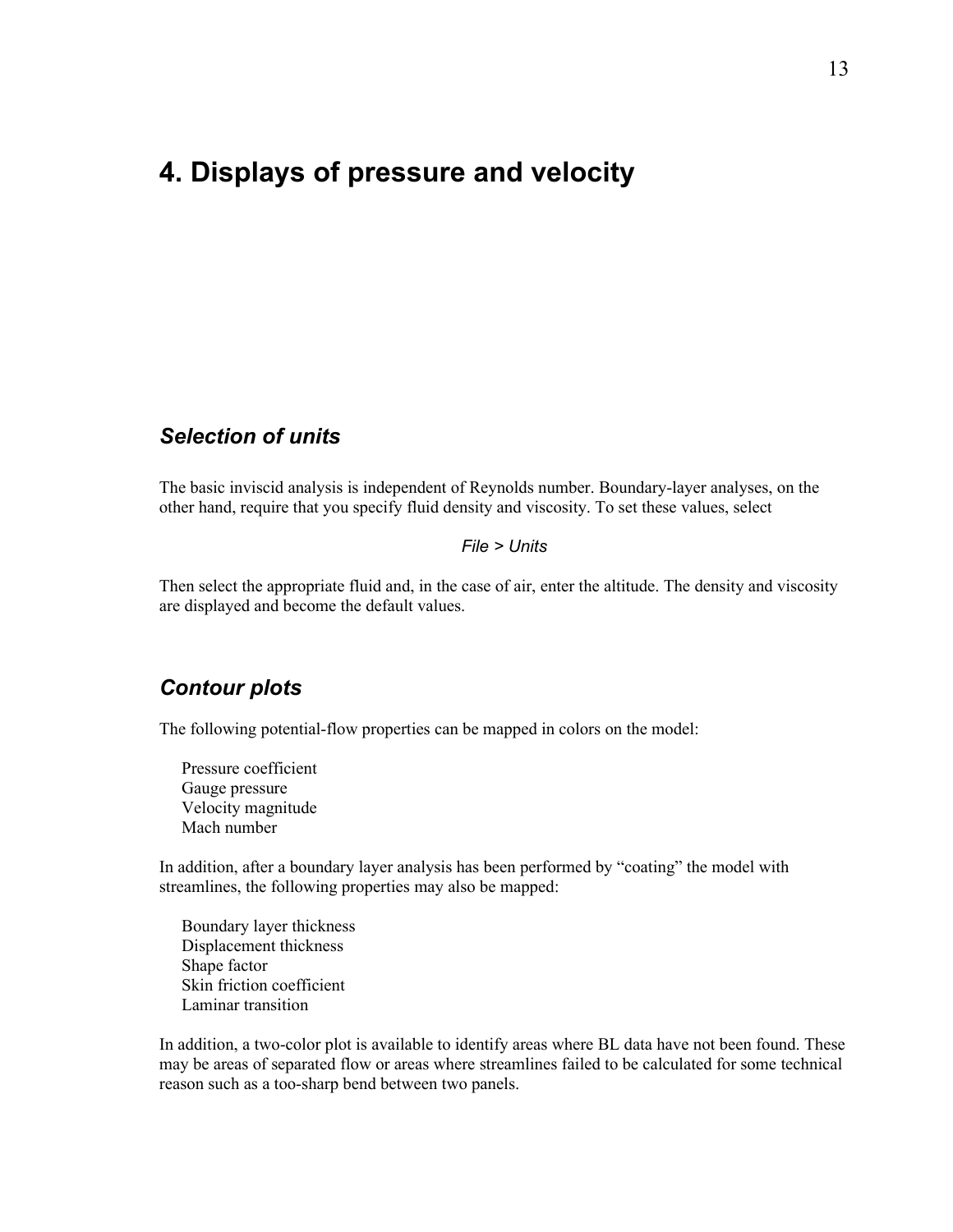Thicknesses are given in geometry units. Pressure and velocity coefficients are easy to understand, but in order for Mach number to have comprehensible dimensions, the values of VSOUND and VINF in the CMARC input file should reflect their proper ratio. Thus, if the dimensions of a model are in inches and the flight speed of the model for a given analysis is actually going to be 4,000 inches per second, but VINF is set at 1.0, then VSOUND should be set at 13,392/4000, or 3.348. In other words, VSOUND should be set to the speed of sound in geometry units multiplied by VINF and then divided by the actual flight speed in geometry units.

To set contouring parameters, click on the *Display Options* button or select *Display > Options* from the menu.

The dialog presents a number of options:

- *Fringe contours*: Raw data from CMARC provide a single pressure for each panel. When fringe contours are turned on, pressures are interpolated across panels, producing smooth transitions that more closely approximate the actual variations of pressure distribution. Fringe contours are on by default.
- *Include Panel boundaries*: Panel boundaries may be indicated or omitted. Since they help to convey the shape of the model, they are on by default.
- *Automatic levels*: The range of values represented by the color spectrum may be adjusted by the user, or may be selected by POSTMARC.



The advantage of having the program set the range is that you can switch among different types of output, such as pressures and velocities, whose values are of different magnitudes, without having to manually readjust the color range after each change.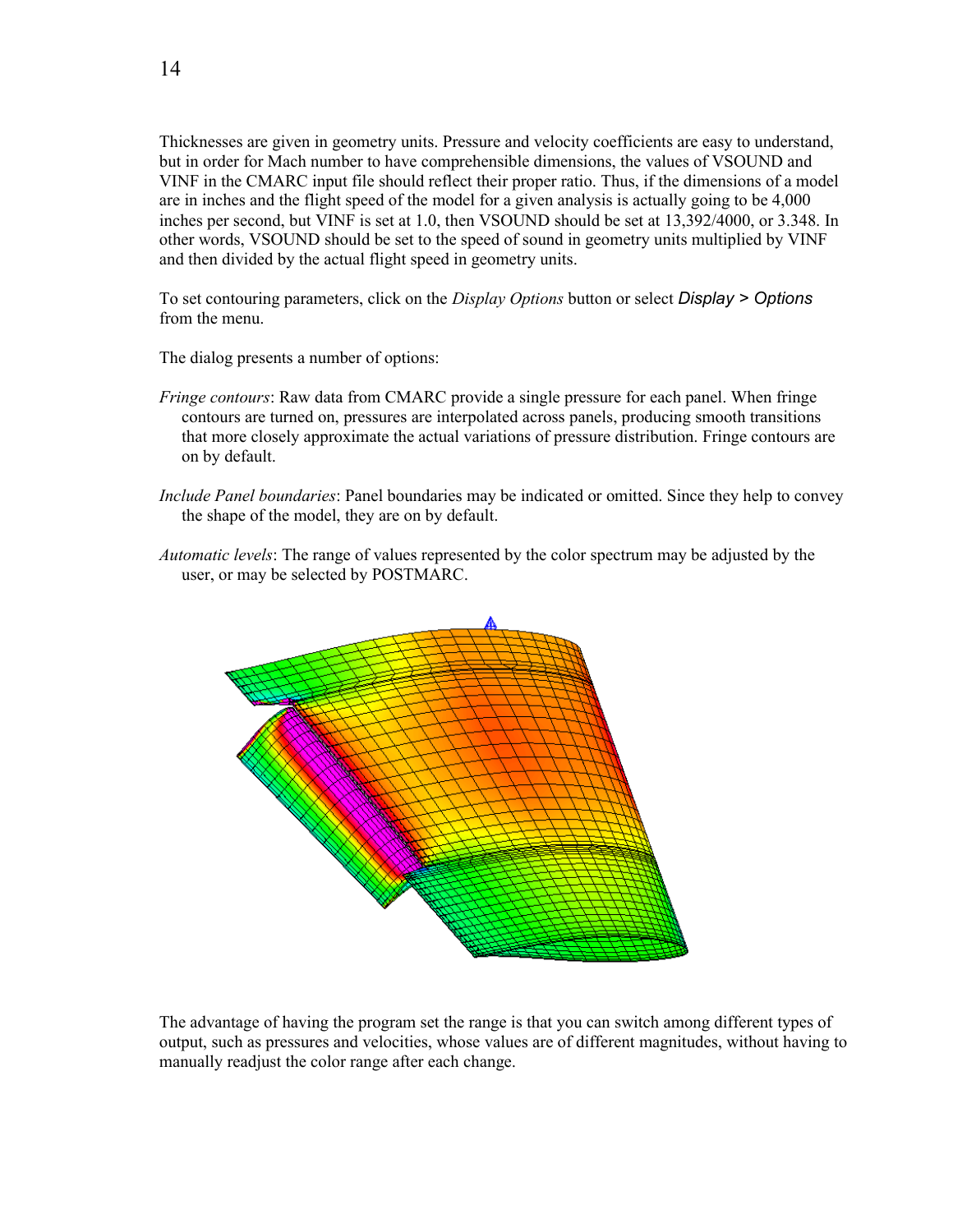The disadvantage is that many analyses that are otherwise valid include a few unrealistic values which may distort the range, compressing the useful band in an undesirable way. To protect against these outliers, POSTMARC can omit some values at the extremes. The size of the clipped area, as a percentage of the total number of values, can be set by the user (*% Clipping*).

When levels are set automatically, the limits can be rounded to convenient values. The effect is to enlarge the displayed range somewhat, without going to the extremes that outliers may cause. Check *Smooth Min/Max*.

Levels may be set manually to emphasize particular information. For example, a very narrow range of Cp values, such as  $-0.01$  to  $+0.01$ , could be used to locate areas on a fuselage where pressure is close to static. The realistic range of Cp values for aircraft is from  $-5.0$  to  $+1.0$ , but a narrower range, for example from  $-0.4$  to  $+0.4$ , is usually more informative.

- *Symmetry*: The model may be mirrored about the zero plane in any axis. For models that are symmetrical about the vertical plane, as aircraft normally are, the plane of reflection is the XZ plane. The default is None.
- *Number of colors*: Larger numbers provide a smoother appearance. The largest permissible entry is 255.
- *% line offset:* In order to ensure that lines representing contours, onbody streamlines, or surface force vectors are visible, they are drawn slightly above the model surface. If lines appear dashed, increase the value of the offset. The default is 0.01. This value also applies to highlight, for instance when you click on panels to select them.

When you have made all your selections, click on the plot icon (rainbow oval) or select *Display > Contour Solid* to display the spectrum plot.

To return to the uncontoured hidden-line depiction of the model, hit  $\langle$ Esc $\rangle$ .

#### <span id="page-15-1"></span>*Contour lines*

Pressure, velocity and Mach maps can also be displayed as contour lines rather than filled and blended colors. Click the *Lines Contour* button or select *Display > Contour Lines*. Relatively few colors should be used in order to avoid proliferation of lines of practically the same color and excessive crowding of lines in areas of rapid pressure change.

#### <span id="page-15-0"></span>*Screen XY Plots*

POSTMARC provides three options for XY plotting. Normally, it is handled by an external program, either Excel or, if Excel is not available, Gnuplot, which can be downloaded free from <https://sourceforge.net/projects/gnuplot/files/gnuplot/>. When installing Gnuplot, it is important to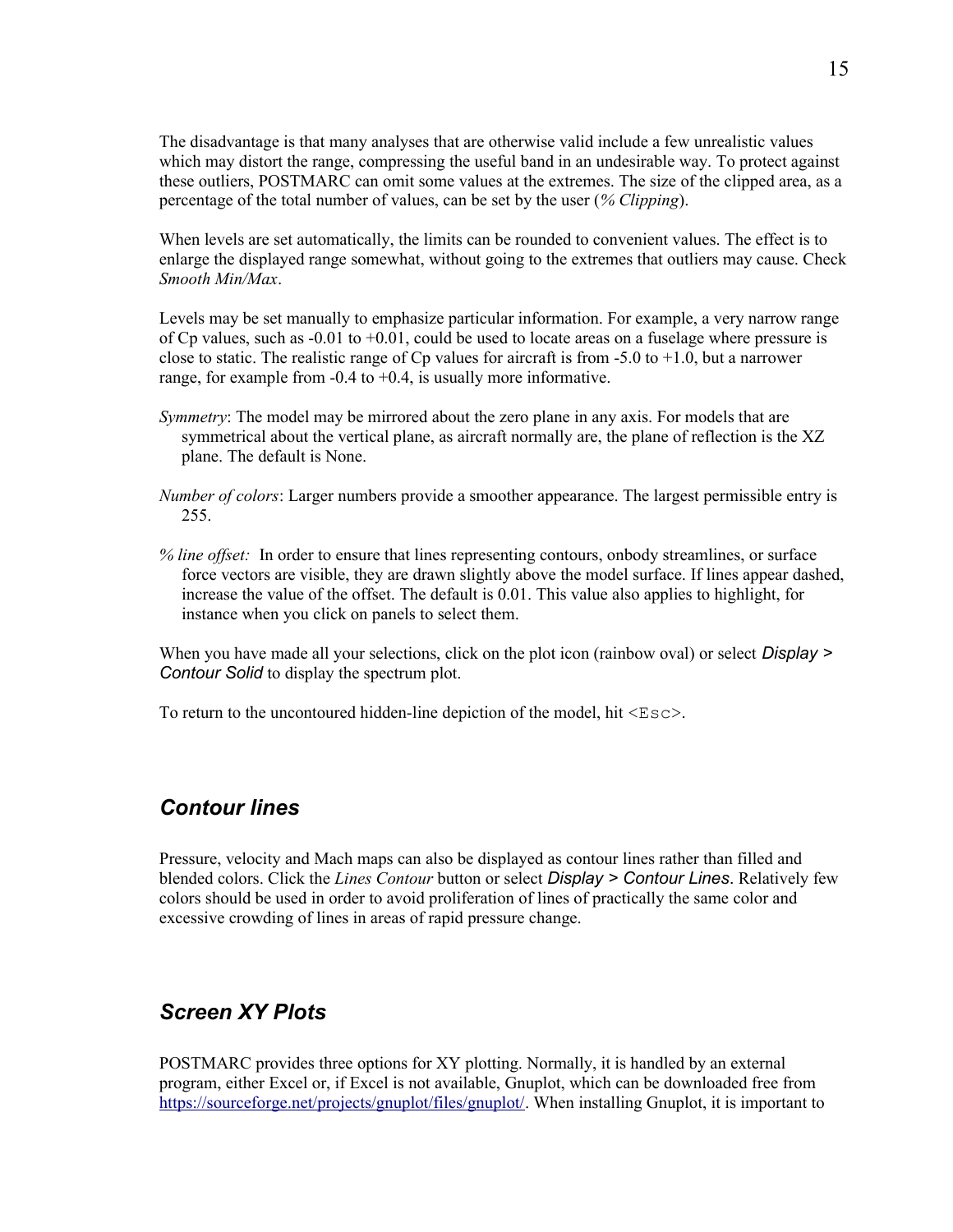check the box captioned "Add Application to PATH environment variable" (or words to that effect).

If neither Excel not Gnuplot is available, request the 32-bit compilation, which supports XY plotting internally.

After a contour map has been drawn, an XY plot of the variation in pressure, velocity or Mach number along any cross section may be obtained. The vertical range of the graph will be the same as the one selected for the spectrum plot unless you instruct POSTMARC to scale the plot automatically.

To define a section, display any view of the model and click on the cross-section button or select *Display > Screen XY Plot*. Then move the crosshair cursor to the point at which the section is to begin. Press the left mouse button, drag a line to the other end of the desired section, and release the mouse button. Coordinates of the cursor are continuously displayed at the bottom of the work area.

"Top" and/or "bottom" surface contours may be selected; these are in fact the surfaces nearer to and farther from the viewer. If only one line appears, the reason is most likely that both contours are identical, and one has overwritten the other.

Another option is a line representing the sum or difference of the "top" and the "bottom." When the surface in question is a wing, this line gives an approximate representation of the chordwise lift distribution. It should be kept in mind, however, that pressures act normal to the surface whereas lift is normal to the wind axis; and so the Y values represented by the "sum" line are not exact unless both top and bottom surfaces at a given station are horizontal or early so.



The raw data on which XY plots are based may be saved in tabular form. Check *Save to XY*.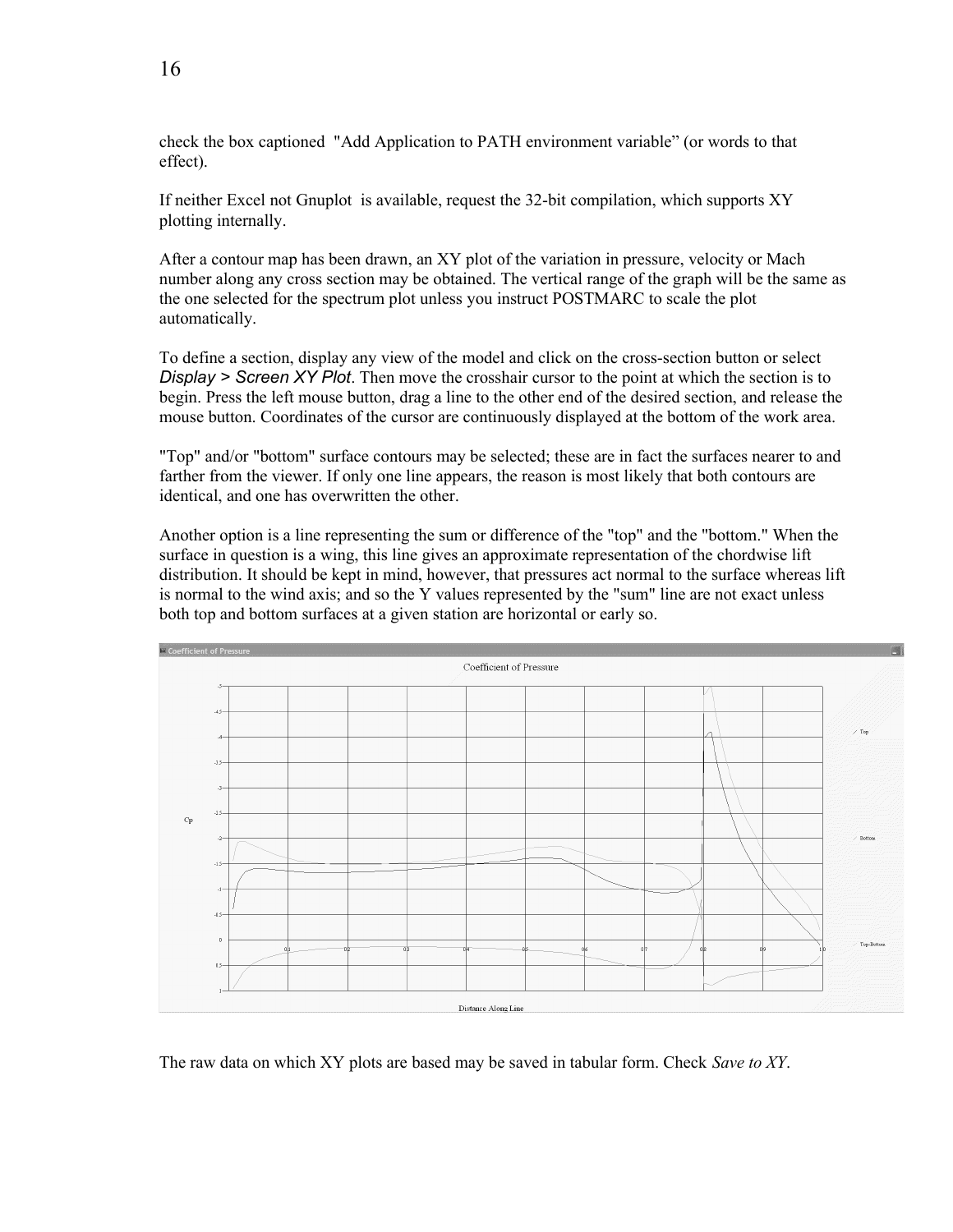## <span id="page-17-1"></span>*Differencing*

POSTMARC will map the differences between two models in any plottable parameter. The models must be similarly paneled, but can differ in dimensions and/or in flight conditions. They can even differ in shape, so long as the patch count, and the numbers of rows and columns within each patch, are the same.

To load a second file for differencing, select

*File > Open secondary*

The default operation is second file minus first file. You can select first-minus-second or even firstplus-second by clicking on *File > Two File Operator*.

After you make a selection, all commands related to pressure, velocity, and Mach number (including pressure distribution graphs and integrated forces and moments) are the Boolean sum or difference of the two files.

To turn off differencing, select *File > Two File Operator* and check *None*.

## <span id="page-17-0"></span>*Mapping Cp to imported meshes*

Loads may be mapped to either nodes or element centroids of non-CMARC FEA meshes. In either case, the points for which loads are desired must be supplied in the form of a simple ASCII list of coordinate triplets.

Select *Calculations > Map Results to FEM*. Select a time state and a tolerance; POSTMARC will flag, for your information, all points for which the given point differs from the corresponding location on the surface of CMARC model surface by more than the tolerance. Provide the name of the input file containing the FEM point list and click on *Map Cp to FEM*.

POSTMARC produces a file in which the input coordinate list is duplicated, with the assigned pressure added alongside each point's coordinates.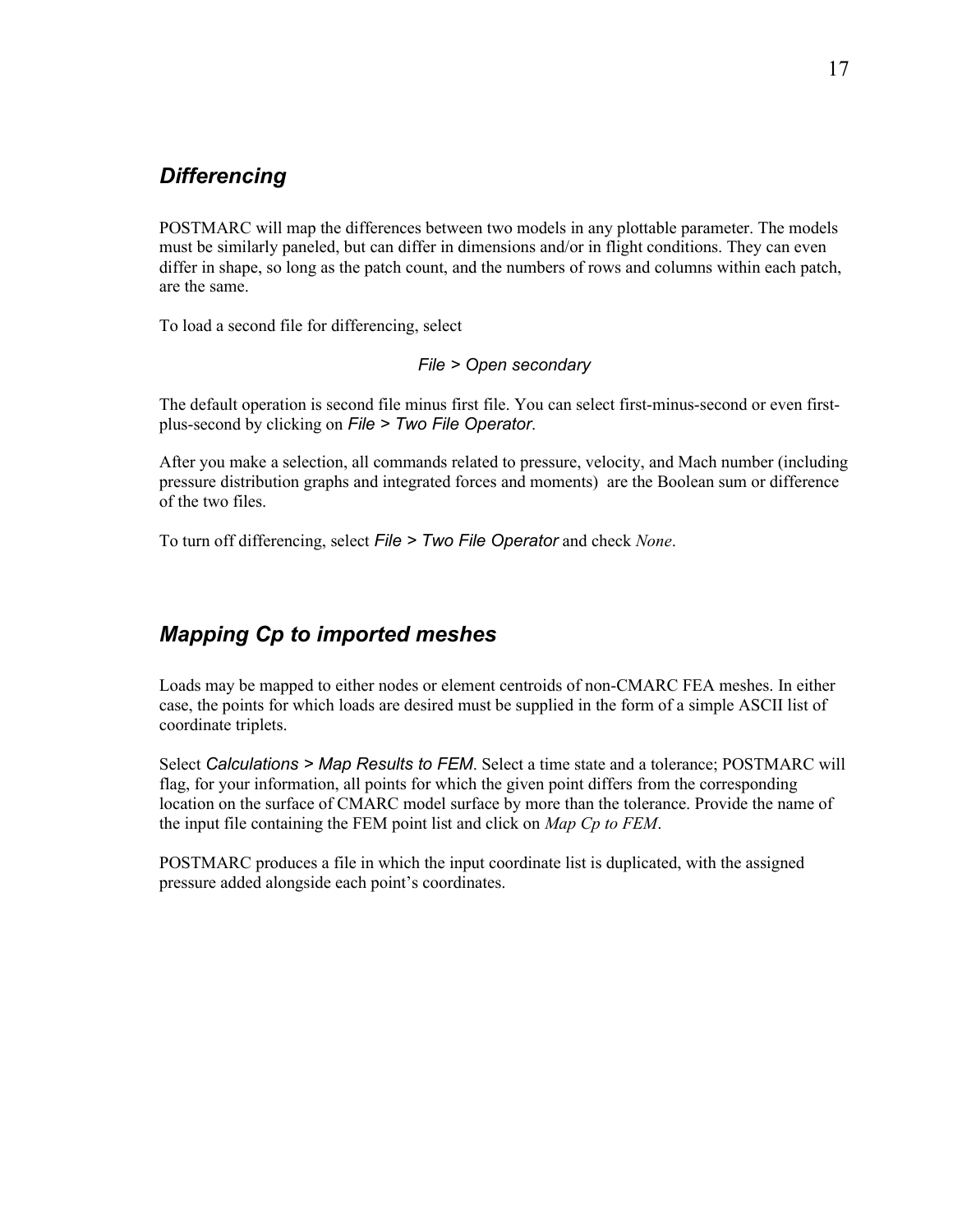# <span id="page-18-1"></span>**5. Surface flow direction and streamlines**

#### <span id="page-18-0"></span>*Local velocity vectors*

Direction and velocity of local surface flow may be displayed as arrows originating from the centroid of each panel.



The direction of the arrow indicates the orientation of the local flow. The color of the arrow indicates the flow speed, pressure or Mach number. Arrow length indicates nothing, but can be adjusted in the *Display > Options* dialog under *Vector Display*.

To enhance the visibility of arrows, the model surface is made white.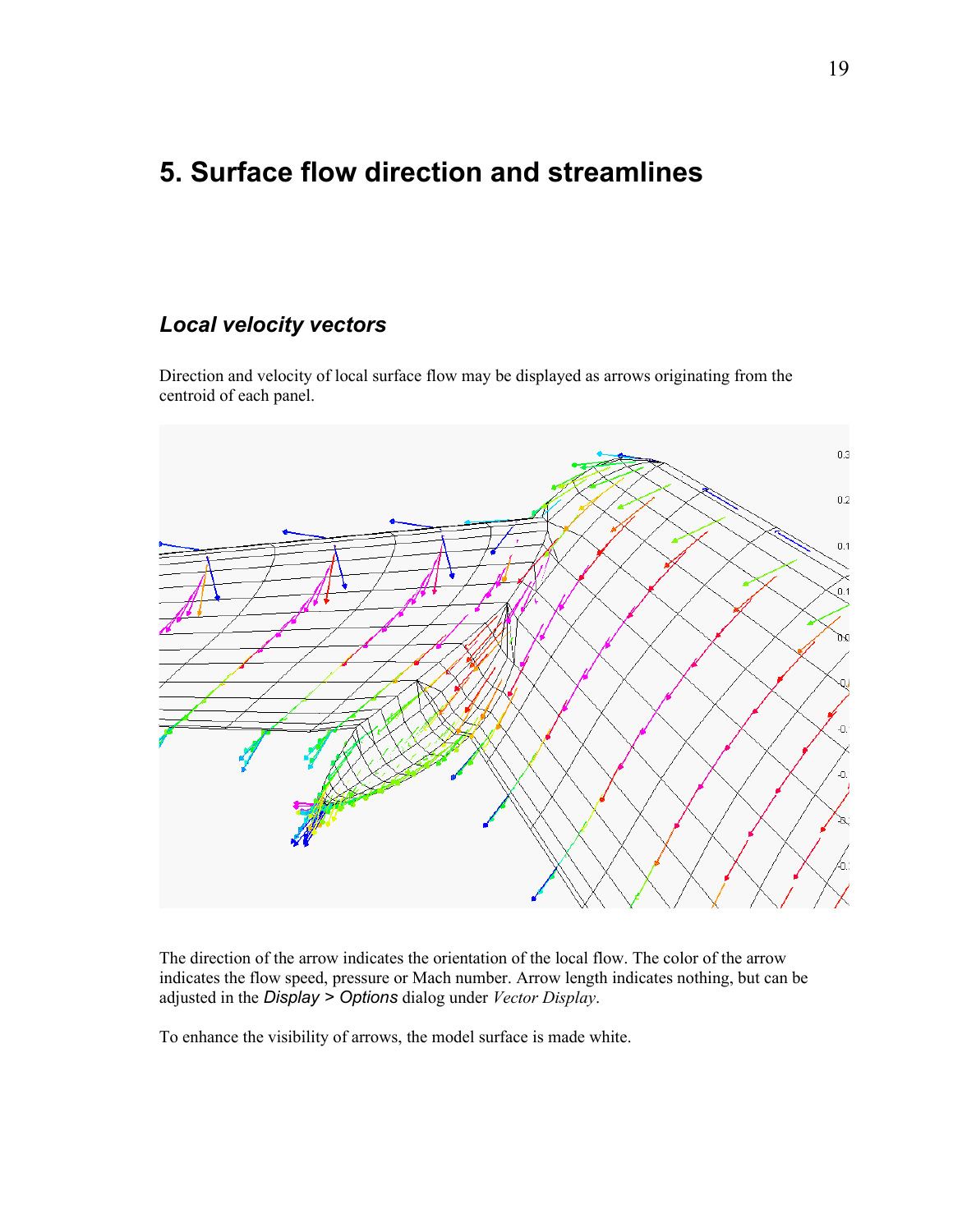## <span id="page-19-0"></span>*Displaying on-body streamlines*

On-body streamlines originate from the centroids of specified panels and are computed upstream or and downstream until the end of the body or a stagnation point is reached or turbulent separation is predicted. In real life, separated turbulent flow may in some cases reattach farther downstream, but turbulent reattachment will not occur in the numerical simulation.



The colors of streamlines may encode a number of boundary layer conditions in addition to the usual pressure and velocity. These are:

B.L. thickness Displacement thickness Shape factor Local skin friction coefficient Streamline state and thickness

When *Streamline state* is selected, the predicted point of laminar transition is indicated by a black dot.

- 1) Select a display option
- 2) Choose a range of streamlines *eg* 1,5
- 3) Choose ALL streamlines *eg* \*

For more prominent display of streamlines on printed output or on high-resolution displays, the width of the streamline image in pixels can be adjusted.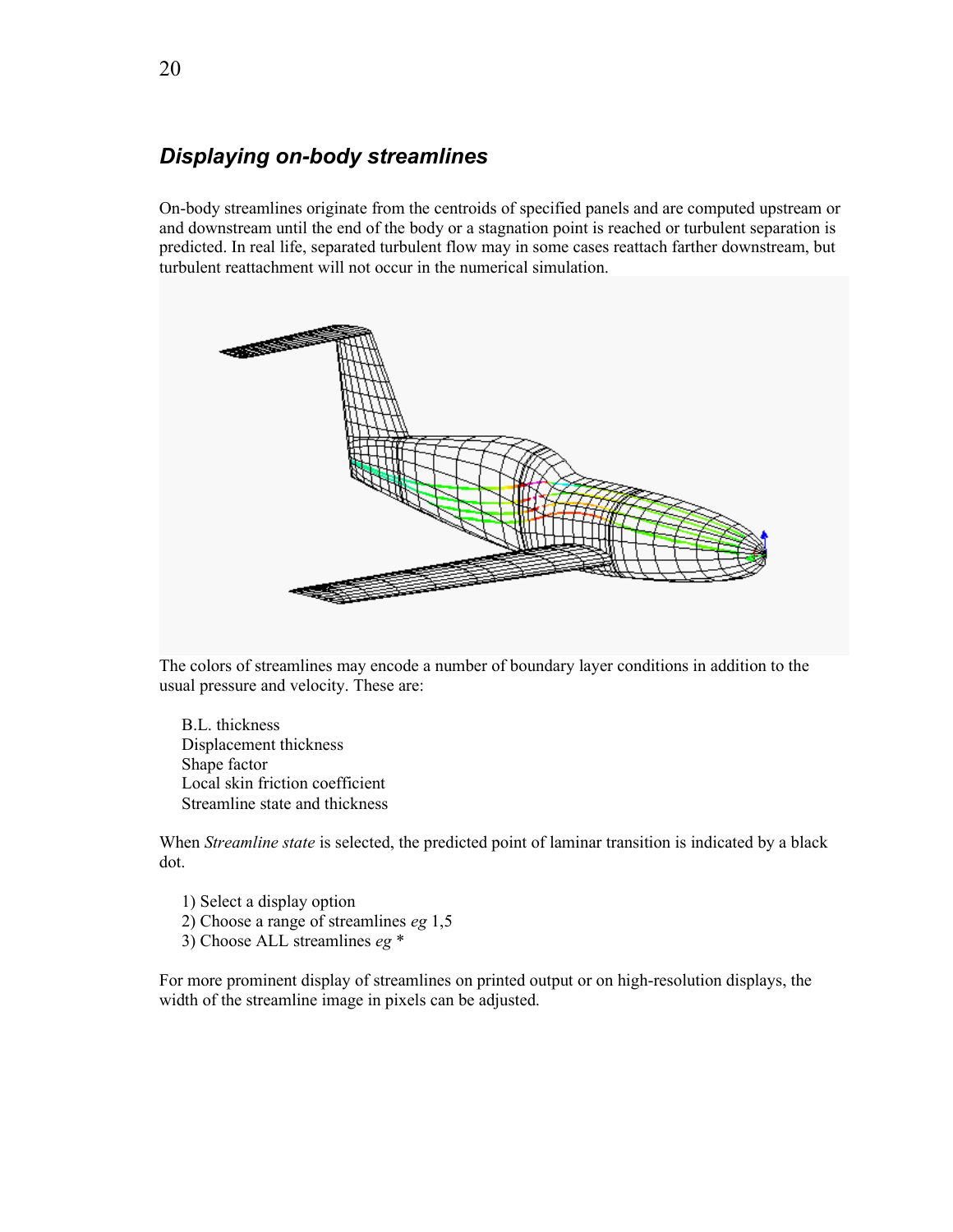#### <span id="page-20-2"></span>*Generating streamlines in POSTMARC*

The CMARC input file provides for definition of on-body streamlines with specified flow conditions (Reynolds number and kinematic viscosity). It is inconvenient to preselect streamlines, however, both because it is cumbersome to obtain ahead of time the ID numbers of panels through which the desired streamlines will pass, and because the analysis must be repeated for each new set of boundary-layer conditions.

POSTMARC, however, can compute streamlines for any or all panels, and for any boundary layer parameters, after a single CMARC run. The information used by POSTMARC is stored by CMARC in a file with the extension .PM.

A binary .PM file is automatically created by CMARC. CMARC can be made to write an ASCII .PM file instead, for instance if portability between UNIX and Windows systems is desired, by checking *Write Postmarc data in ASCII format* or by adding -pa to the DOS command line. POSTMARC automatically determines the type of .PM files when it reads them.

#### <span id="page-20-1"></span>*Selecting streamline locations*

From the menu select

*Calculations > Create On Body > Pick Panel Passing*

Place the cursor over each panel through which you want a streamline to pass and double-click the left mouse button. The panel is highlighted. When you have finished, hit  $\leq$ nter $\geq$ .

Since onbody streamlines are calculated both forward and backward from the point you select, a single panel defines a streamline that may run the entire length of the model. If you wish to cover the entire body with streamlines, do not pick panels; go directly to *Manage/Calculate*.

## <span id="page-20-0"></span>*Calculating on-body streamlines*

When one or more streamlines have been identified, select

*Calculations > Create On Body > Manage/calculate*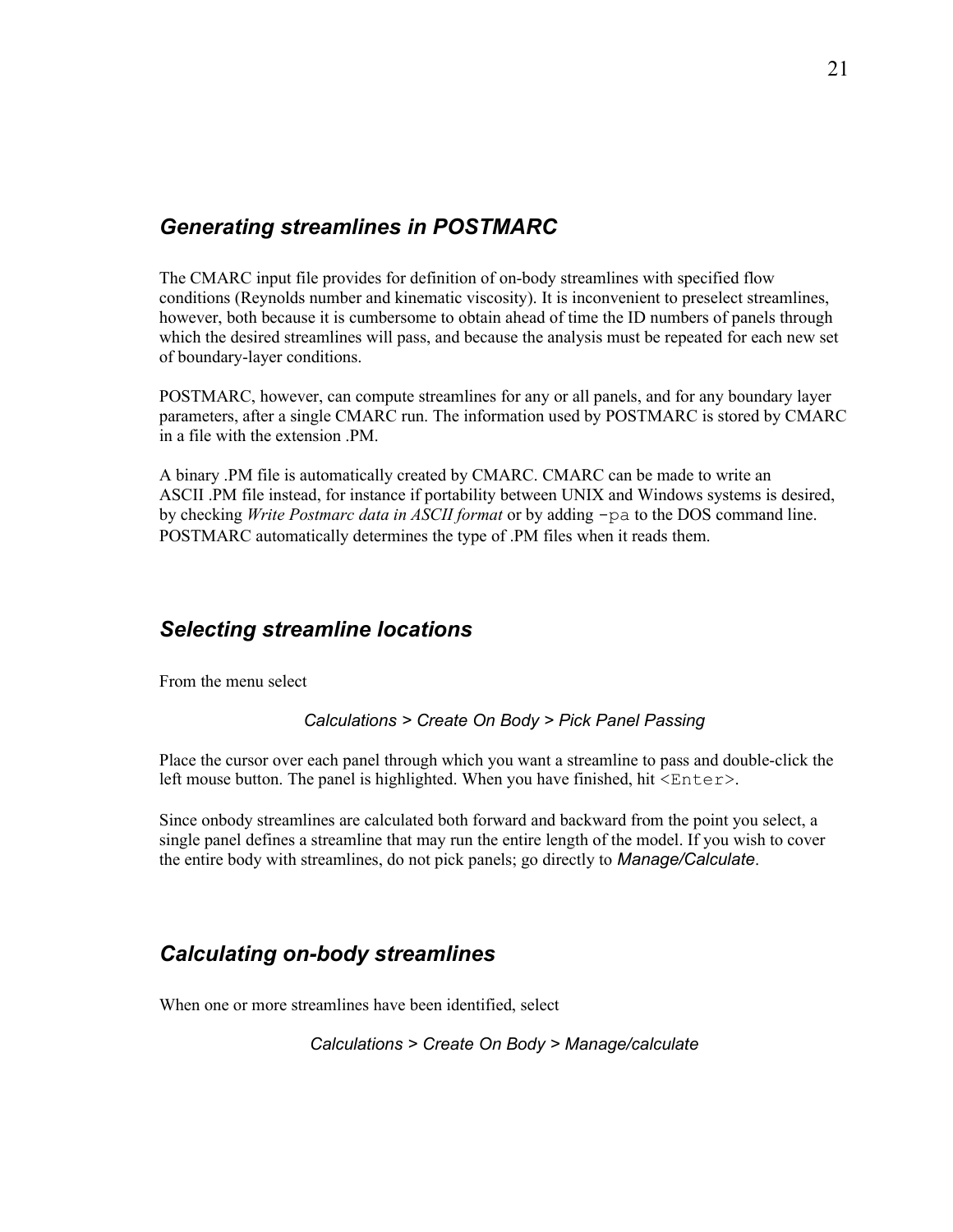A dialog box appears. If you have picked panels manually, they are listed; some or all of these may be chosen for processing. If you want to ensure that at least one streamline passes through every panel on the model, do not select any cursor-picked panels, but check *Cross All Panels* instead.

Processing of boundary layer data is optional. If you want a full boundary layer analysis, you must check *Include Boundary Layer Calculation*. If you do not supply values for Reynolds number and kinematic viscosity, POSTMARC looks in the .PM file for the values, if any, that were specified in the CMARC input file. If there are no values in the input file, or NBLIT is not set to 1, POSTMARC will warn that the values it found in the .PM file are unreasonable. In this case, enter new values in the dialog box before proceeding.

Calculated streamlines are appended to a file with the same name as the .PM file (which is the same as the name of the input file) but having an .ONB extension. It is not possible to weed streamlines selectively out of this file. It is possible, however, to delete the file altogether with the button marked *Delete Streamlines*.

## <span id="page-21-0"></span>*Forcing laminar transition*

Laminar transition may be forced at a desired location. Select

#### *View > BL Trip Geometry > Pick Points*

Doubleclick at two or more locations to define the trip line. Hit  $\leq$  Enter  $>$  to terminate a line or <Esc> to abort. When you terminate a line, the *View/Create BL Transition Geometry* dialog appears. (This dialog may also be reached via *View > BL Trip Geometry > Manage/Write*.) It allows you to select line segments to display, and also to create BINP13 and BINP15 cards for editing into an input file. To make the trip line(s) visible, check *View BL Transition Geometry*.

To create separate trip lines in different locations, repeat the process.

Trips can be created for temporary use or made a permanent part of the input file. To incorporate a trip line in the input file, first define the lines, then click on *Create Cmarc Cards*. A text file will be created containing BINP13 and BINP15 lines ready to edit into the CMARC input file. Streamlines generated in CMARC will be affected by these trips unless you change the value of NBLTRIPSEGS to zero. Streamlines subsequently generated in POSTMARC, however, will be affected only if you load and select the trip lines in the *View > BL Trip Geometry > Manage/Write* dialog.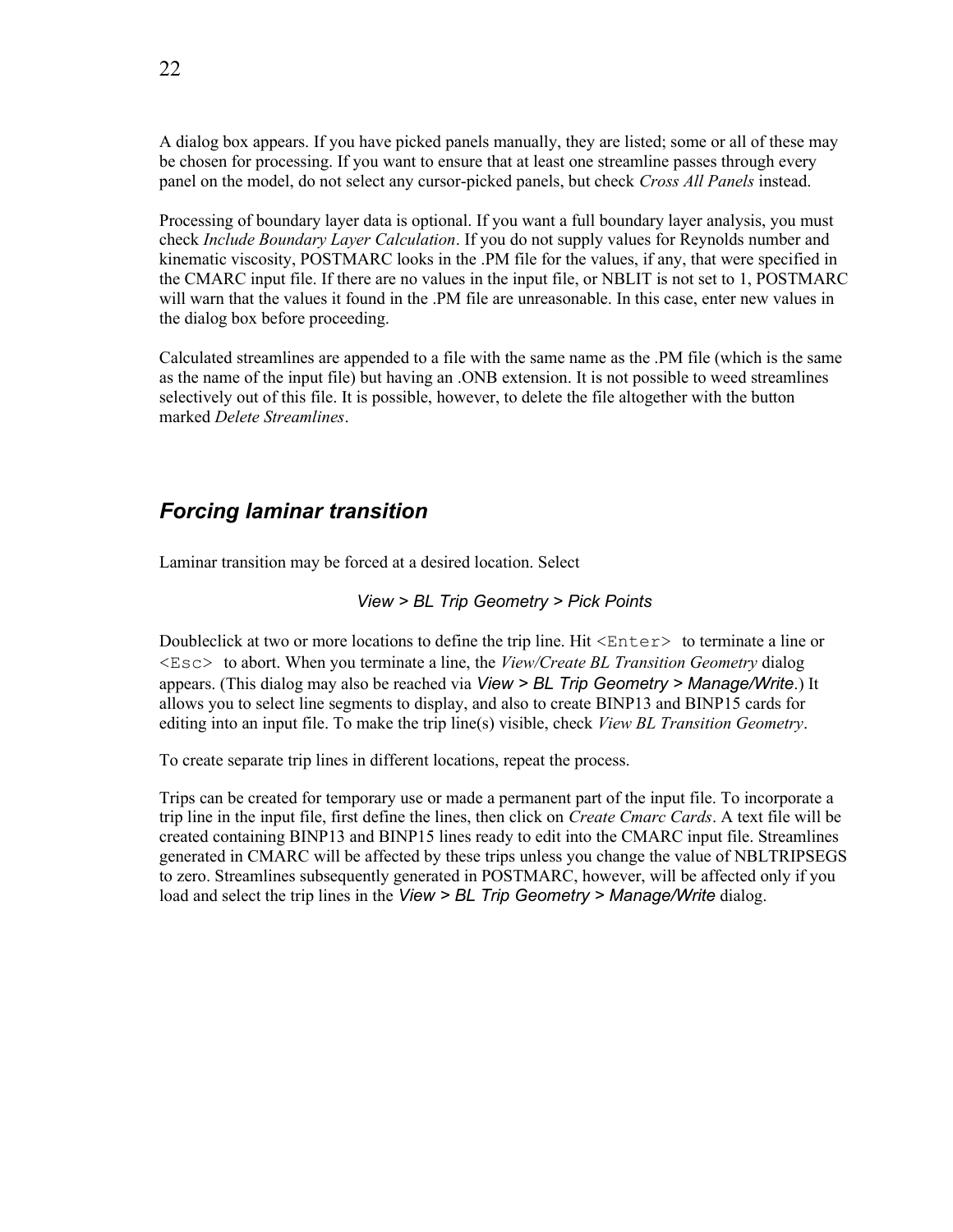## <span id="page-22-2"></span>*Generating boundary layer data for the complete model*

If you select *Cross All Panels*, POSTMARC will automatically generate a streamline to cross every panel in the model. Nearly all streamlines will cross more than one panel, and many panels will be crossed by more than one streamline. The resulting information density is equal to that in the basic pressure/velocity analysis.

Values derived from this operation can be integrated to obtain friction drag for the entire model or for selected patches, and to provide spectrum plots of any boundary layer parameter.

## <span id="page-22-1"></span>*Displaying boundary layer characteristics*

Boundary layer characteristics may be mapped over the entire model in the form of a spectrum plot by selecting the appropriate button in the *Solid Contour* dialog. Automatic levels may be used for all parameters.

## <span id="page-22-0"></span>*Boundary layer separation criterion*

In developing the boundary layer along a streamline, a numerical parameter is used to detect turbulent separation. The default value of this parameter is 0.02. CMARC, DWT and POSTMARC all allow changing this parameter.

The separation parameter is of limited generality. A value that results in a realistic prediction of separation on a wing does not give a realistic prediction for a body of revolution. It is not possible, therefore, for a single value to provide a satisfactory prediction of separation for a complete aircraft model. For a specific isolated component such as a wing or an airship hull, however, it is possible to control the onset and propagation of separation with the separation parameter. For a wing of typical planform and airfoil section, a value in the vicinity of 0.07 yields a plausible-looking separation pattern.

In order to select the separation criterion, it is necessary to know the expected separation behavior. When a value has been found that produces a reasonable-looking separation pattern, test conditions can be varied to investigate, for example, the progression of the stall with increasing alpha, or the value can be applied to a nonlinear (viscous) analysis. The results can yield useful trend information, but should not be relied upon for absolute values of BL-influenced parameters such as friction drag.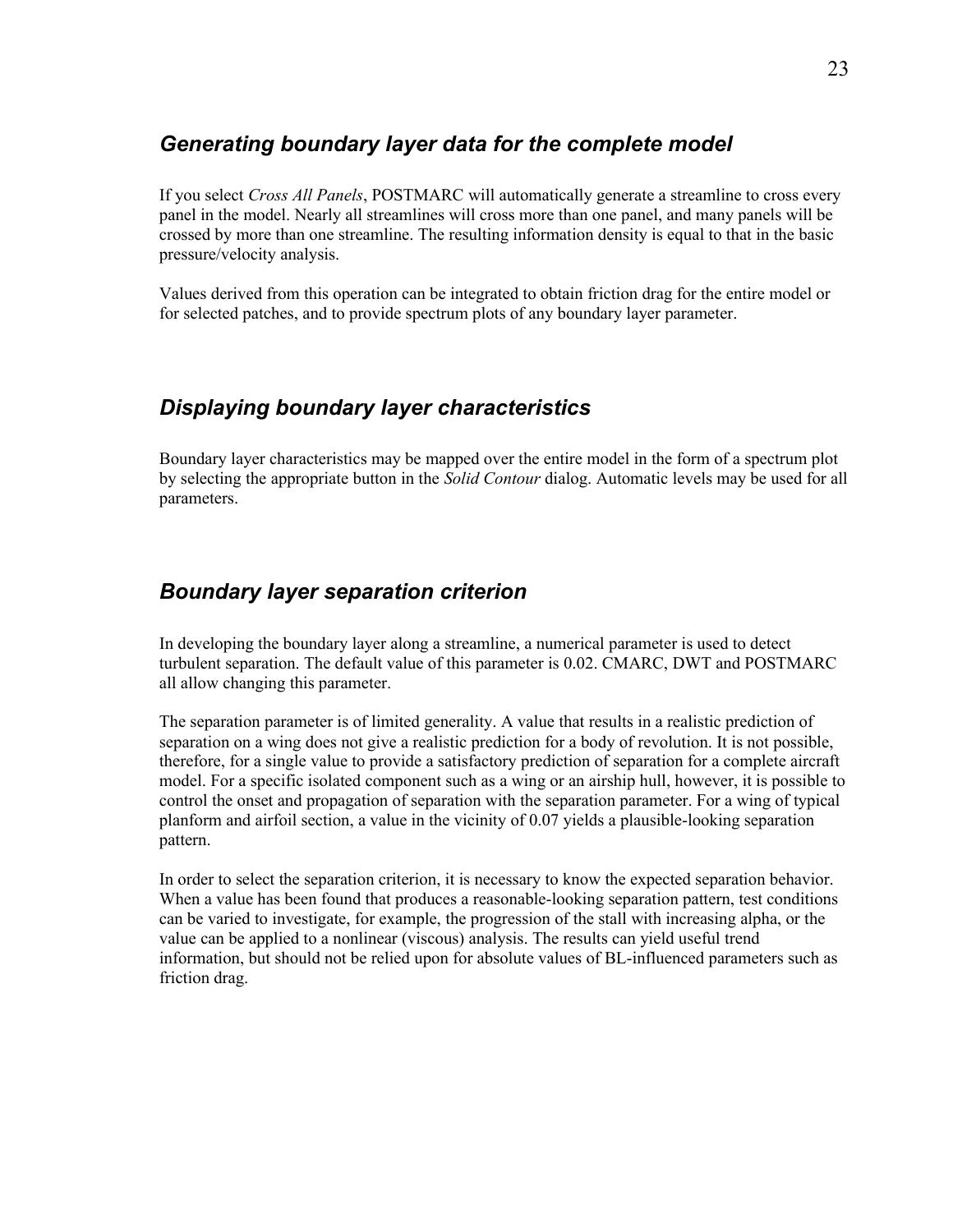# <span id="page-23-1"></span>*XY plotting of on-body streamlines*

To inspect the variation of any parameter along a streamline as a function of chordwise location, select *XY Plot* in the *Display > On Body Streamlines* dialog. Only one streamline can be XYplotted at a time. Enter a streamline number in either the *from .bin file* (that is, calculated in CMARC) or the *from .onb file* (calculated in POSTMARC) field, depending on how the streamline was calculated in the first place.

The order in which streamlines are generated when coating the body is essentially random, and so it is not possible to know or guess the ordinal number of a desired streamline in a complete coverage. If you do not know the number of the streamline you want to XY plot, two courses are available. One possibility is to erase the .ONB file (in the *Calculations > Create On Body > Manage/calculate* dialog) or to temporarily rename it, and then generate a single streamline passing through the panel of interest and inspect it.

Alternatively, you can select a single streamline, generate it, and note the number of streamlines that existed previously, which is reported when the calculation ends. The new streamline will have been added to the end of the currently existing .ONB file, and its number will be one greater than the previous total.

The raw data on which XY plots are based may be saved in tabular form. Check *Save to XY*.

## <span id="page-23-0"></span>*Preventing premature separation*

A rapid rise in pressure, such as may occur at the base of a windshield or a spinner, will sometimes produce a "turbulent separation" signal. When such separation occurs in the simulation, the flow does not reattach downstream as it would in real life. If you see large areas of magenta extending to the tail in the Cf display (indicating zero Cf), this is the likely reason.

To prevent this problem, you can recontour the area where the spike occurs to smooth the transition from one surface slope to another. One or more off-body streamlines can be tested to suggest the shape the air "prefers." The effect of recontouring is not completely unrealistic; it simulates the effect of a pool of dead or rotating air, which does, in fact, occur at the base of a windshield and in other similar situations.

If the nonlinear option is used to generate streamlines in CMARC/DWT, then streamlines can be made to "jump" over panels where a temporary separation occurs. See the CMARC/DWT manual for an explanation of panel jumps.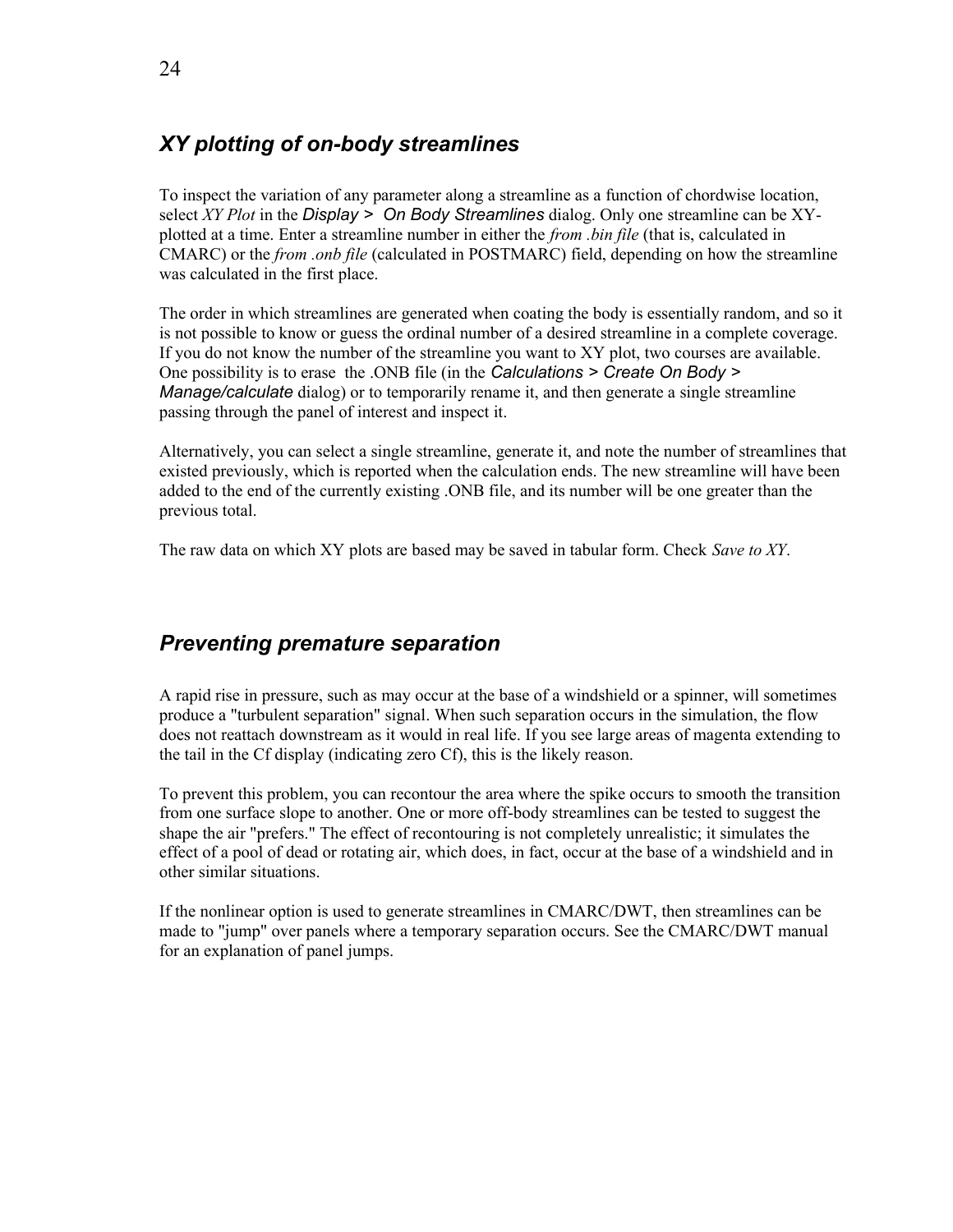# <span id="page-24-2"></span>**6. Off-body flow**

## <span id="page-24-0"></span>*Off-body streamlines from CMARC*

The paths of arbitrarily selected off-body streamlines computed in CMARC can be displayed. Offbody streamlines originate from points in the space surrounding the model, and propagate upstream and downstream.

The coordinates of the point of origin and the limits and step size for propagation must have been included in the CMARC input file.

Off-body streamlines are color-coded to indicate local flow conditions. The parameters that can be coded are pressure coefficient, velocity magnitude, and Mach number.

# <span id="page-24-1"></span>*Calculation of off-body streamlines by POSTMARC*



As in the CMARC input file, streamlines are defined by a point of origin, upstream and downstream distances, and the interval between points along the streamline.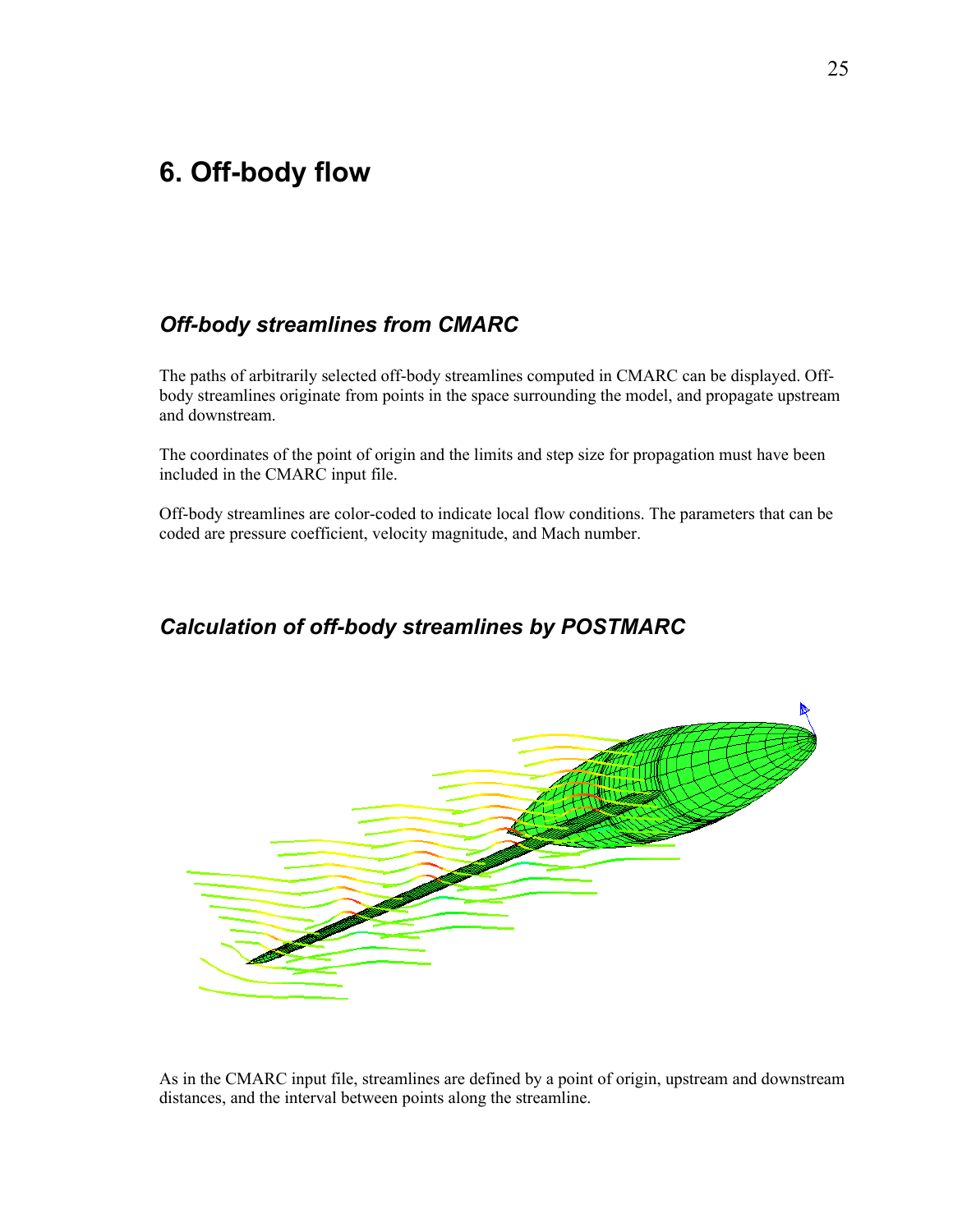**Select** 

#### *Calculations > Create Off-Body*

A dialog box appears. The topmost items, up- and downstream distance (SU and SD), interval (DS), and the intersection-check toggle, are common to all off-body streamlines. The intersectionchecking toggle selects or deselects a routine that verifies at each station whether the streamline has penetrated the surface of the model. This operation somewhat slows down the calculation, and it can be omitted for streamlines sufficiently far from the body to be in no danger of colliding with it.

There are two basic choices: single and multiple streamlines.

#### <span id="page-25-1"></span>*Single streamlines*

In the portion of the dialog headed *Single Streamlines*, enter three coordinates defining a point outside the model through which the streamline passes, and then click *Calculate Single Streamline*. When the streamline has been computed, click *OK*. The streamline may now be displayed by selecting *Display > Off Body Streamlines* or by pressing the *Off-body Streamlines* button on the toolbar.

#### <span id="page-25-0"></span>*Multiple streamlines*

Multiple streamlines are defined by means of a rectangular grid of points.

The grid is defined by three points representing the corners of a parallelogram whose orientation in space is arbitrary. The first point defined, [X0 Y0 Z0], can be thought of as the origin of the parallelogram. The order of entry of the two remaining points is unconstrained, but most usually the second point, [X1 Y1 Z1], defines the horizontal extent of the parallelogram and the third point its vertical extent.

The parallelogram may collapse to a line when a set of coplanar streamlines is desired.

Below the second and third columns are fields labeled *# Points*. These represent the number of equally spaced points along the corresponding edge of the parallelogram. The total number of streamlines computed will be the product of these two numbers.

When the grid has been defined, click *Calculate Multiple Streamlines*. As with single streamlines, click *Done* when the calculation is complete.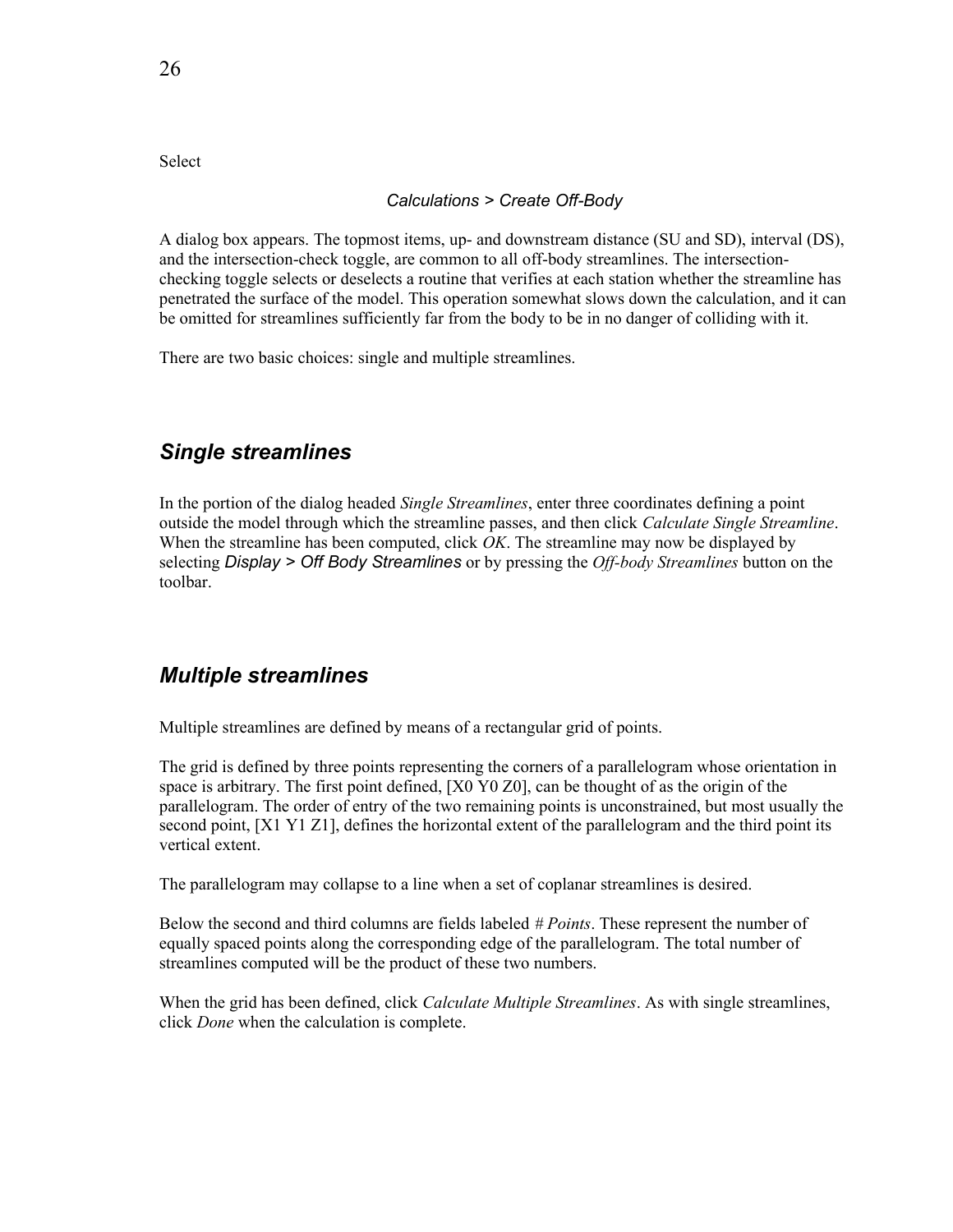#### <span id="page-26-1"></span>*Interactive selection of streamline locations*

A convenient method of defining limited numbers of offbody streamlines is interactively, using the "wand" (so called because it mimics a wind tunnel smoke wand). This method requires first setting the X-axis station of a grid surface normal to the free-stream vector, and defining upstream and downstream distances and a step size, as in the other methods.

**Select** 

#### *Calculations > Create Off Body > Wand*

Specify the wand plane location, the upstream and downstream lengths of the streamlines, and the interval size. Place the cursor on the grid and double-click the left mouse button. The streamline passing through that point is immediately calculated and displayed.

When you have finished calculating streamlines by the "wand" method, hit  $\leq$ nter>. POSTMARC gives you an opportunity to save the streamlines.

You can rotate the model and perform various other operations while the "wand" is active.

## <span id="page-26-0"></span>*XY plotting of off-body streamlines*

To inspect the variation of Cp, velocity magnitude or Mach number along an off-body streamline, select *XY Plot* in the *Display > On Body Streamlines* dialog. Only one streamline can be XYplotted at a time. Enter a streamline number in either the *from .bin file* (that is, calculated in CMARC) or the *from .ofb file* (calculated in POSTMARC) field, depending on how the streamline was calculated in the first place.

Streamlines are numbered in the order in which they were defined. If you do not know the number of the streamline you want to XY plot, two courses are available. One possibility is to erase the .OFB file (in the *Calculations > Create Off Body > Manage/calculate* dialog) or to temporarily rename it, and then generate a single streamline passing through the panel of interest and inspect it.

Alternatively, you can define a single streamline, generate it, and note the number of streamlines that existed previously, which is reported when the calculation ends. The new streamline will have been added to the end of the currently existing .OFB file, and its number will be one greater than the previous total.

The raw data on which XY plots are based may be saved in tabular form. Check *Save to XY*.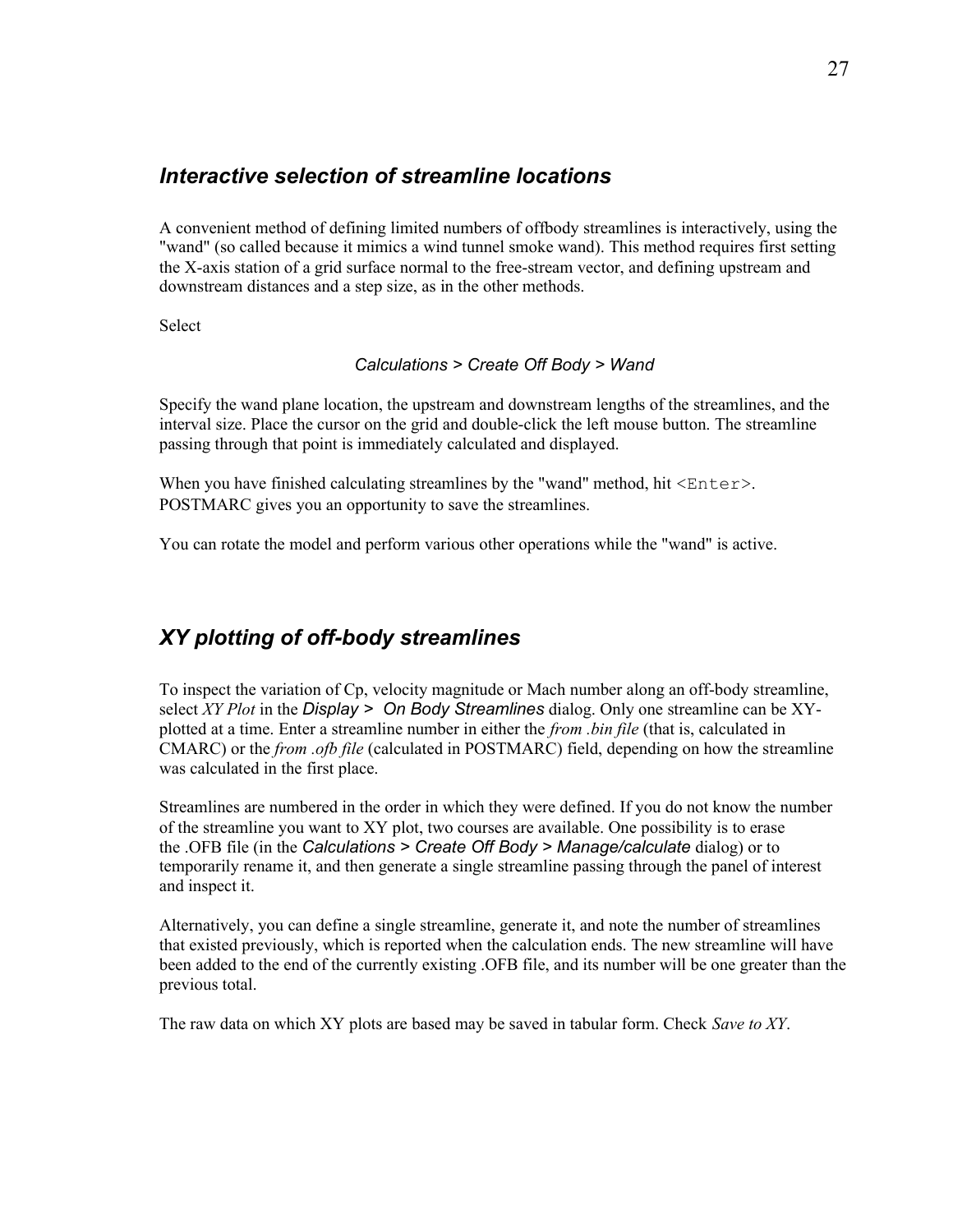## <span id="page-27-2"></span>*Rectangular and cylindrical velocity scans*

Flow speed, direction and pressure may be displayed at three-dimensional grids of off-body points defined either in the CMARC input file or in POSTMARC. Grids may take the general form of a cylinder or a parallel-sided hexahedron (that is, a sheared, or un-sheared, rectangular prism).

Velocity scans are defined by means of either a hexahedral volume throughout which points are arranged in parallel arrays, or a cylindrical volume in which point planes are arrayed radially. For the sake of clarity, and because this is the nomenclature used in Pmarc-12, hexahedral scan volumes will be referred to as "rectangular," even though their sides are not necessarily orthogonal.

To display scan volumes, click on the appropriate icon in the toolbar. The parameter being mapped to color and the color range are set, as usual, through the *Display Options* form (rainbow icon).

Scan volume data are always drawn from the last time step in the original CMARC run.

## <span id="page-27-1"></span>*Scan volumes computed in POSTMARC*

Velocity scans can be performed by POSTMARC using data saved in the .PM file.

As in CMARC, definition of a scan volume requires specifying the parameters of the "box" or cylinder to be scanned. In the case of the rectangular scan, these are four corners of the volume. In the cylindrical scan, they are the axial start and end of the cylindrical volume, its inner and outer radius, the number of radial rows of points and the number of points in each row.

Select

```
Calculations > Create Velocity Scans
```
Three further menu choices are offered: *Rectangular*, *Cylindrical*, and *File*.

## <span id="page-27-0"></span>*Defining a rectangular scan volume*

In the dialog box, enter the coordinates of one corner and three additional points representing the extents of the box in length, width and height. The sides of the box need not be parallel to the orthogonal planes.

The following example defines a scan volume around the wing of the POMARC sample file. The box is swept to contain the wing.

*Origin*: X = 125, Y = 18, Z = 20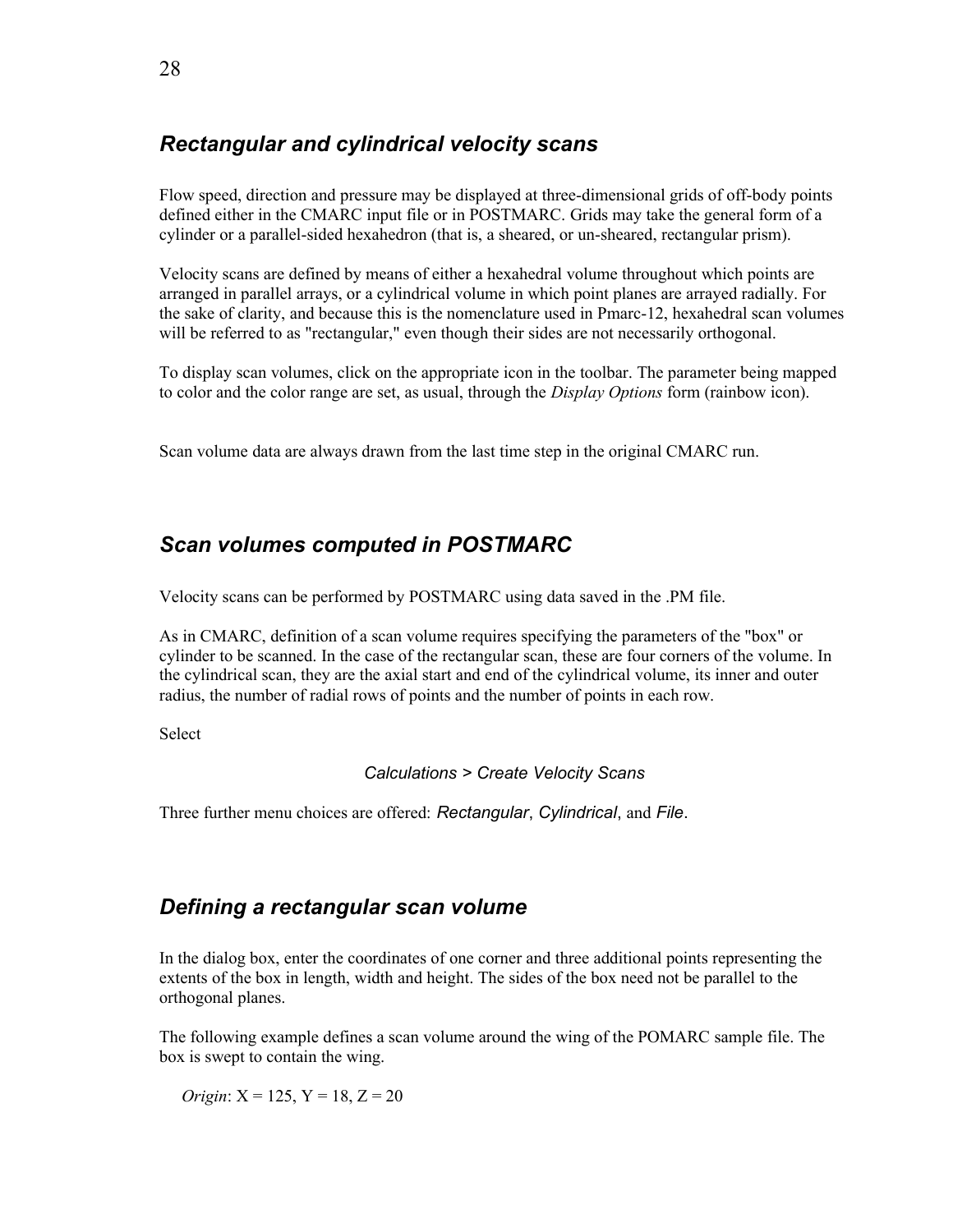*Point 1*:  $X = 230, Y = 18, Z = 20$ *Point 2*:  $X = 235$ ,  $Y = 120$ ,  $Z = 20$ *Point 3*:  $X = 125$ ,  $Y = 18$ ,  $Z = -20$ 

In the fields captioned *# Points*, specify the number of points to be distributed evenly along each axis of the scan volume.

Check *Intersection calculation* to ensure that POSTMARC does not attempt to calculate values for points located inside the model. This is not necessary if the entire scan volume is clearly located outside the model.

After defining a scan volume, press *Calculate Scans*.

#### <span id="page-28-2"></span>*Saving scan volume data*

If you check *Save to .dat*, the current scan volume data are written to a text file.

All scan volumes associated with a particular model are saved consecutively in the same file, which has a "DAT" extension. It is up to the user to remember which is which, or to find out by displaying them. The order of items for each point is the same as in the OUT file. It begins with three columns of array indices. Next come three columns of Cartesian coordinates, three columns of direction vector components, and, finally, three columns containing, respectively, velocity magnitude as a coefficient of VINF, pressure coefficient, and Mach number.

#### <span id="page-28-1"></span>*Single Point Calculation*

Scan volume data can be obtained for single points by selecting

#### *Calculations > Create Velocity Scans > Rectangular*

Enter the coordinates of the point in the lower frame and click *Calculate Single Point*.

#### <span id="page-28-0"></span>*Displaying rectangular velocity scans*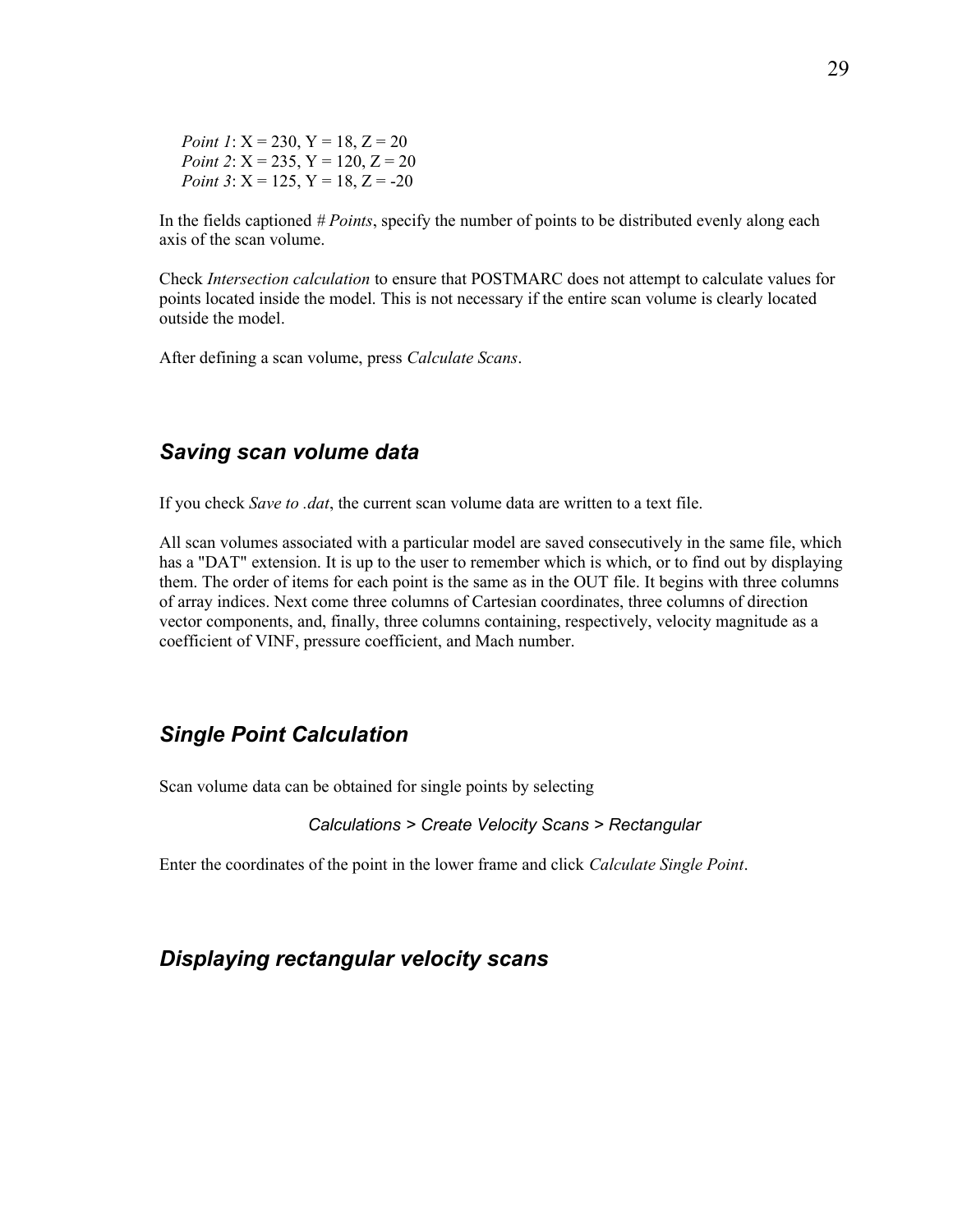

Velocity scans are displayed as arrows oriented with the local flow direction. The color of each arrow indicates the magnitude of one of the plottable parameters, namely Cp, Velocity magnitude, or Mach number. The length of the arrow has no meaning.

To contour the model surface while displaying a velocity scan, click *Contours - Solid.*

Optionally, the velocity of the free stream can be subtracted from each local velocity, so that the orientation of arrows represents the velocity increment created by the model. The image at left shows induced circulation around the wings of a Sopwith Camel.

# <span id="page-29-0"></span>*Contouring scan planes*

POSTMARC will create and display contour maps of pressure, velocity, or Mach number over one or more planes within a rectangular scan volume. Only planes containing points can be contoured.

After computing a scan volume, press the *Contour velocity scans (slices)* icon on the toolbar or select *Display > Contour Velocity Scans*.

Select the scan type and the parameter to be displayed. Select the scan to display by entering its sequential number in the DAT file. Click *Load # Pts* to bring the number of points in each scan plane into the form.

You may select one, several, or all planes along any axis. To contour the model in the same display, click *Contours - Solid* and select the parameter to be contoured.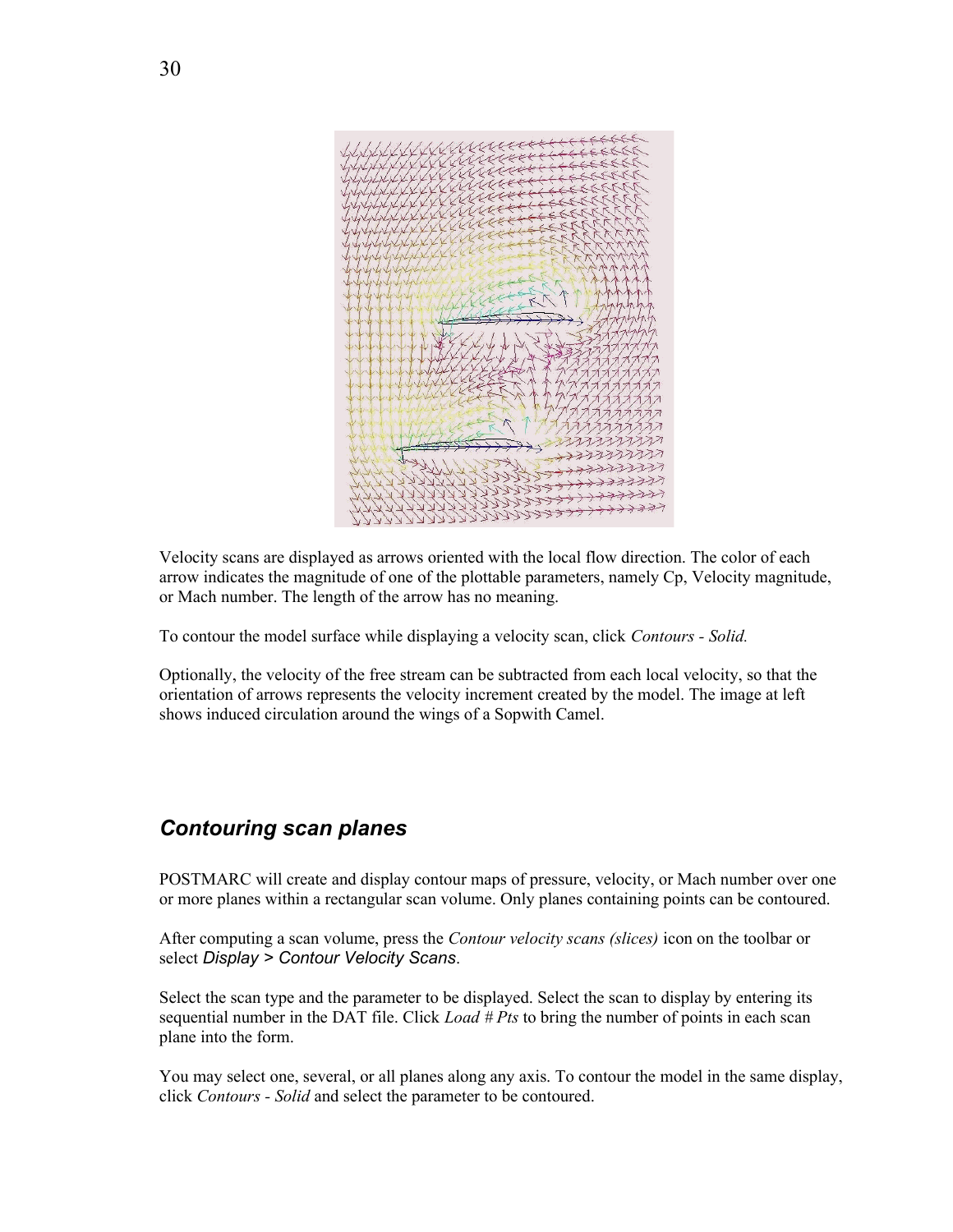Click *OK* to display the contours.



# <span id="page-30-0"></span>*Cylindrical scan volumes defined in POSTMARC*

The cylinder geometry is described as for CMARC input, and the data input form uses the same nomenclature.

Select

#### *Calculations > Create Velocity Scans > Cylindrical*

First, define the origin of the central axis ([X0 Y0 Z0]). This will normally be on the front surface of the cylinder. Next, define the other end of the central axis ([X1 Y1 Z1]).

Third, define a point ( $[X2 Y2 Z2]$ ), on an arbitrary radius vector from the origin, that will serve as the zero line for angular measurements. Usually, this baseline vector will be vertical, pointing upward, and its X and Y coordinates will be the same as those of the origin. Its length is unimportant. For example, if the origin is at [130 37 -19] then the point defining the baseline vector might be [130 37 -18].

Next, define the inner and outer radii of the cylinder, R1 and R2. If the cylinder is solid, R1 will be zero.

Next, define the starting and ending angles with respect to the baseline vector. Angles are measured in degrees according to the right hand rule; that is, positive rotation is clockwise as viewed from the front. For a full cylinder the values would be zero and 360, but any wedge-shaped segment of the cylinder may be specified.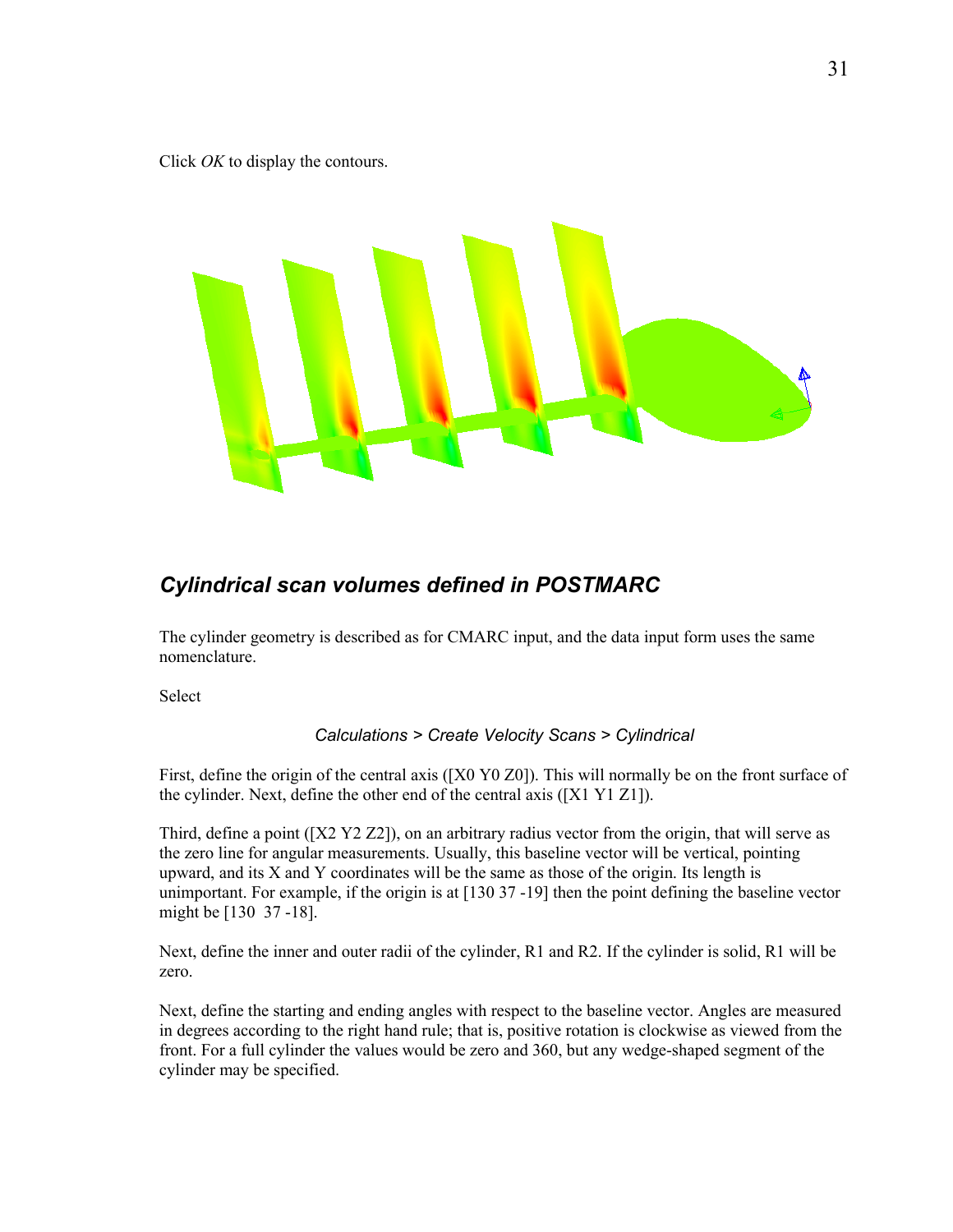Finally, three values define the point density in the radial (NRAD), circumferential (NPHI), and axial (NLEN) directions. By setting either NLEN, NPHI, or NRAD to zero, the scan volume can be collapsed to a plane.

Intersection checking should be turned on if some portion of the model lies within the defined scan volume.

## <span id="page-31-1"></span>*Cylindrical scan volume display*

Like rectangular scan volumes, cylindrical ones can be displayed as groups of arrows showing stream orientation and color-coded for pressure, velocity, or Mach number, or as contoured planes.

## <span id="page-31-0"></span>*Scans from imported point lists*

Rather than define a volume geometrically, you can provide a filed list of points and POSTMARC will return scan information for each point. Select

#### *Calculations > Create velocity scans > File*

Check *Intersection calculation* if you think some of the points in the file may be inside the model.

Click on *Calculate scans* and select a file name. The input file should be a text file with 3 coordinates for each scan point, delimited by one or more spaces, on each line. There is no limit, other than available memory, to the number of points that may be processed or displayed.

POSTMARC creates a file with the name of the current input file and an .RVS extension, or appends to it if one already exists. Scans from filed points can be displayed in the same way as rectangular and cylindrical ones, except that they cannot be displayed as contoured planes.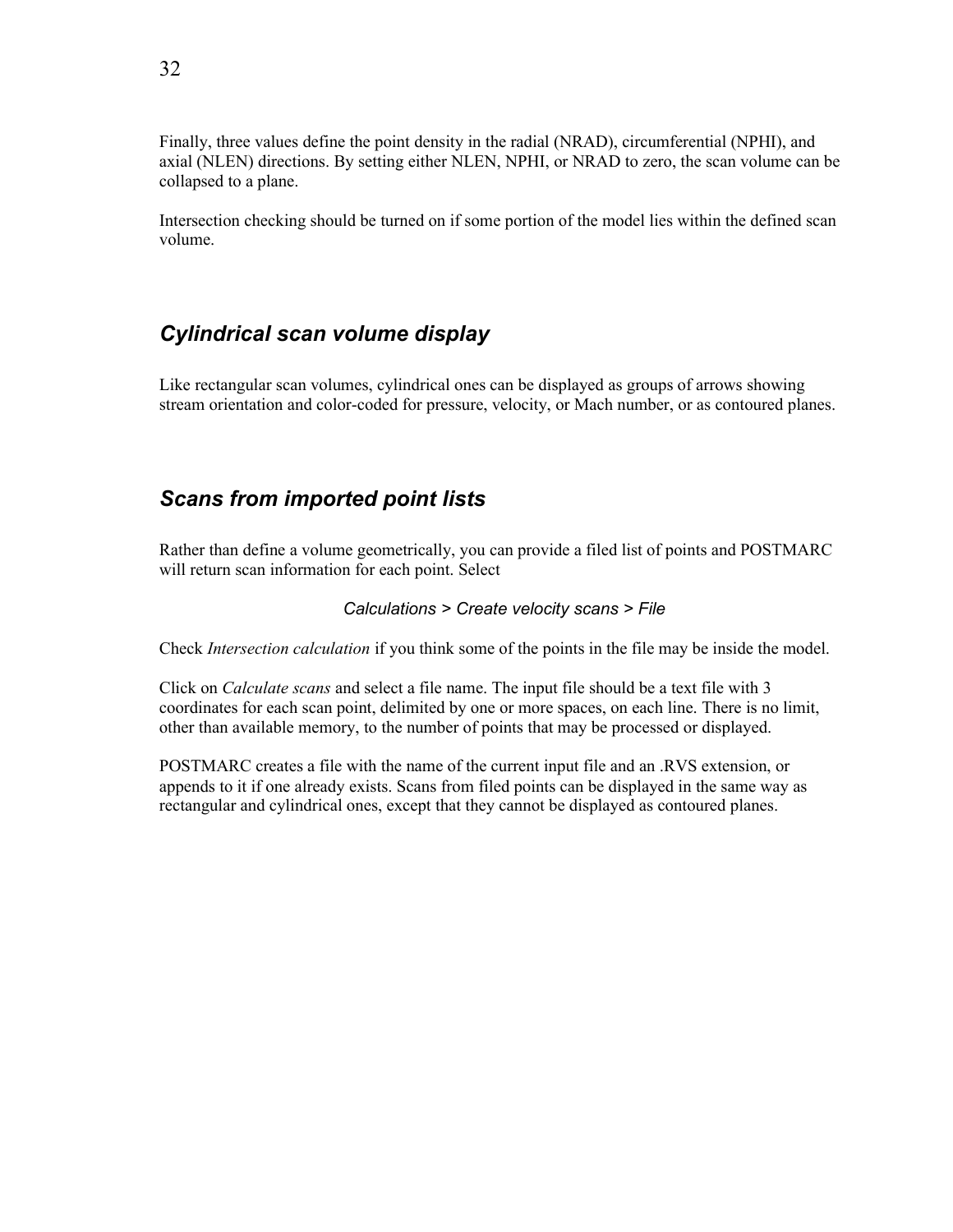# <span id="page-32-2"></span>**7. Information about individual panels**

#### <span id="page-32-1"></span>*Geometry and aerodynamic data (individual panels)*

Place the cursor upon a panel and doubleclick the right mouse button. The patch, row, column, and corner node numbers are displayed in the status line across the bottom of the screen. If the display is contoured (*ie* it is a spectrum plot) then the values of Cp, velocity magnitude, and Mach number for the closest node appear as well.

To obtain more detailed information, select

#### *View > Detailed panel info*

Now, when you doubleclick on a panel a form appears with all available information related to that panel.

## <span id="page-32-0"></span>*Panel XY plots*

Panel parameters can be plotted against time step. Since parameters are plotted against time, this procedure applies only to time-stepped analyses.

Select

#### *Display > Time XY Plot > XY Plot on Panel*

Double-click on the panels you want to examine. Hit  $\leq$  Enter  $>$  when you have finished.

The raw data on which XY plots are based may be saved in tabular form. Check *Save to XY*.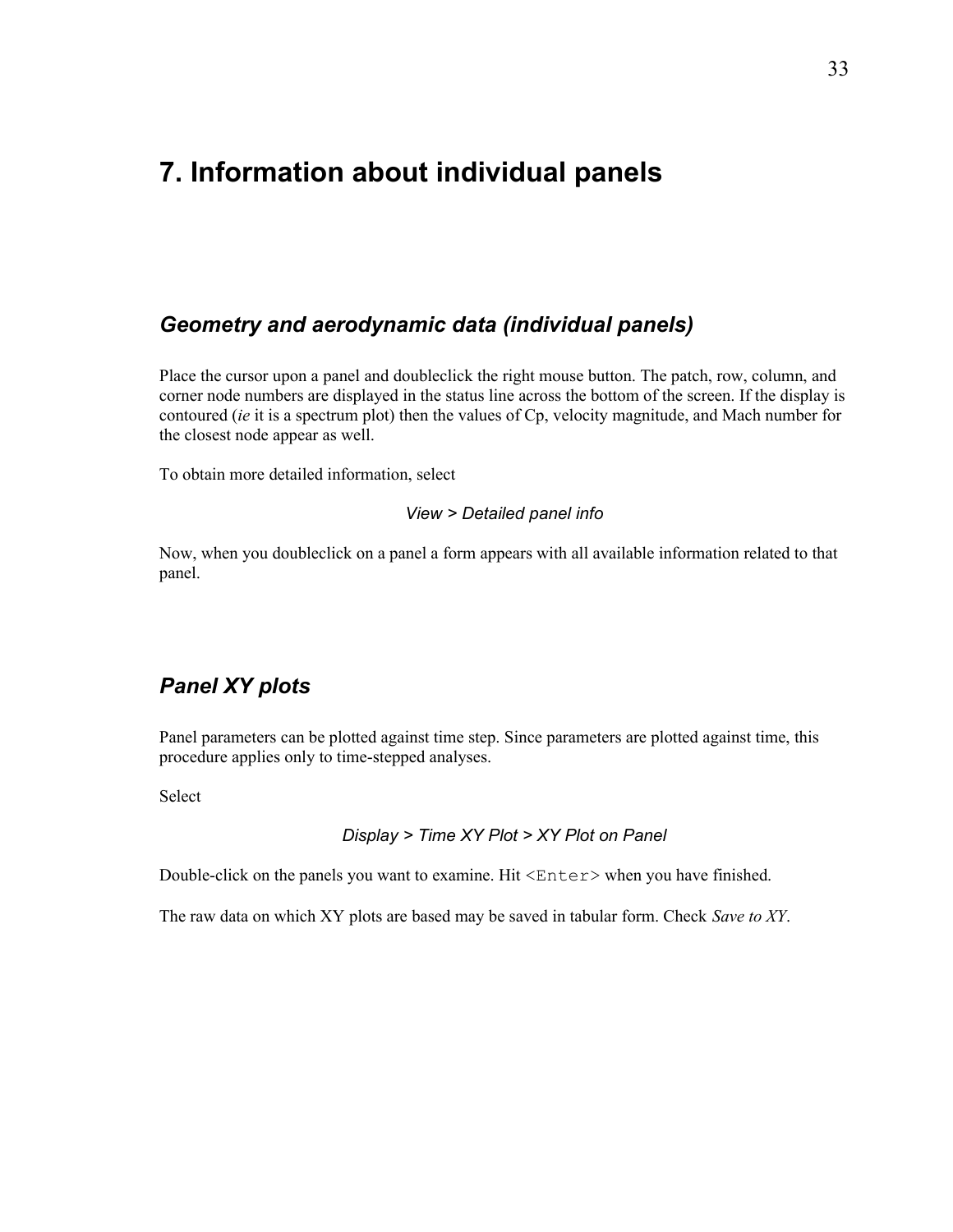## <span id="page-33-0"></span>*Integrated XY plots*

A number of parameters, including lift coefficient, induced drag coefficient, span efficiency factor taken at the Trefftz plane, and force and moment coefficients about all three axes may be plotted against time step. Select

#### *Time XY Plot > XY Plot (Other)*

and select a parameter. Be sure to note the scale of the ordinate, which is set automatically to match the range of variation in the data. A quite jagged-looking plot of CL, for example, might convey the impression of a failure to converge satisfactorily; but the fluctuations could in fact be inconsequential, limited to the third digit to the right of the decimal point.

Another option is to plot spanwise CL distribution along any lifting surface. (Postmarc identifies lifting surfaces as those for which IDPAT=1 in the input file.) Surfaces are identified in the scroll box by their labels in the input file.

A third option is to view the convergence history for a selected time step. This is the size of the residual error that is compared with SOLRES at the end of each time step to determine when to stop iterating. The plot is logarithmic and should appear as an initially steep, generally monotonic descent.

The raw data on which XY plots are based may be saved in tabular form. Check *Save to XY*.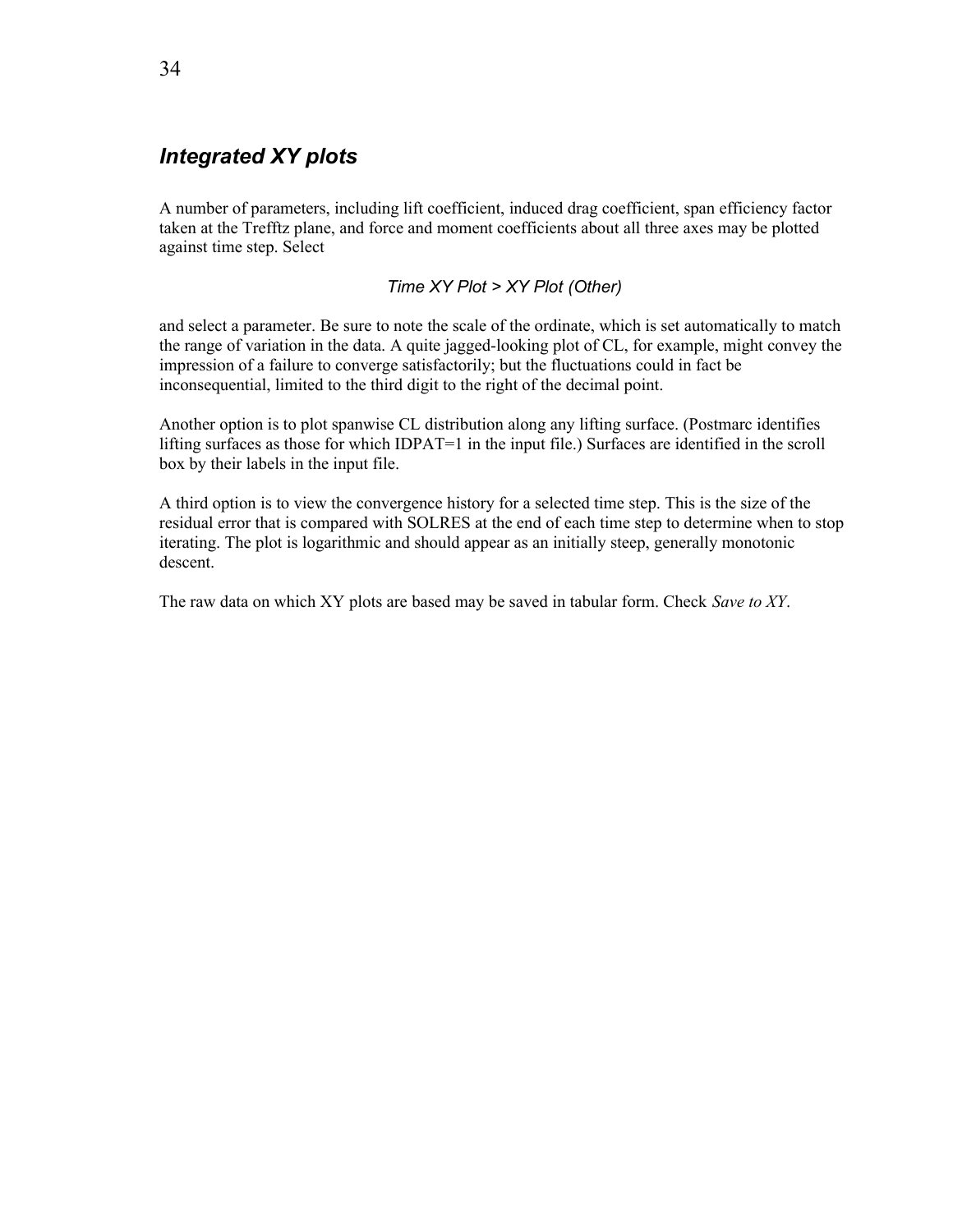# <span id="page-34-1"></span>**8. Integrated forces and moments**

#### <span id="page-34-0"></span>*Patch and air data selection*

Forces and moments may be integrated either with respect to the aircraft coordinate system ("body axes") or with respect to the world ("wind axes").

The information given corresponds to the model as displayed. Thus, for example, to obtain a total normal force coefficient the entire model, not just half of it, must be displayed; alternatively, if half the model is displayed, the reference wing area (SREF) should also be halved. Forces and moments for isolated patches or for groups of patches may be obtained by selecting those patches and hiding others.

Click the *Sum Forces* button. In the box headed *Include* at the top of the dialog, select the source(s) of the information to be integrated. To integrate pressures from the basic inviscid analysis, check *Cp*. For shearing forces, which require a previous streamline calculation for the entire body, check *Cf*. When a streamline analysis has been performed and large separated areas -- for instance on the backside of a sphere or bluff-tailed body -- are found, a Cp can be set by the user for those areas by checking *Sep* and entering a value in *Cp-sep*. This value must be based on empirical sources or prior knowledge; Cmarc cannot calculate it.

Click the *Load .in* button to import certain reference values from the .IN file. If the .IN file's name is not the same as that of the .BIN file, you must enter the correct .IN file name before clicking Load in.

Most values on the input side are provided for information, but some can be adjusted to change the values of forces and moments. The adjustable values are speed, density, area, semispan, wing chord, and the coordinates of the moment reference point.

The following nomenclature is used:

Fx, Fy, Fz Dimensional forces in the positive direction along the X, Y, and Z axes respectively. Units are consistent with those selected for fluid density.

Mx, My, Mz Dimensional moments about the respective axes. Mx is rolling moment, My pitching moment, Mz yawing moment.

| Normal force coefficient with respect to body axes. |
|-----------------------------------------------------|
|                                                     |

- CA Longitudinal (drag) force coefficient with respect to body axes.
- CY Side force coefficient with respect to body axes.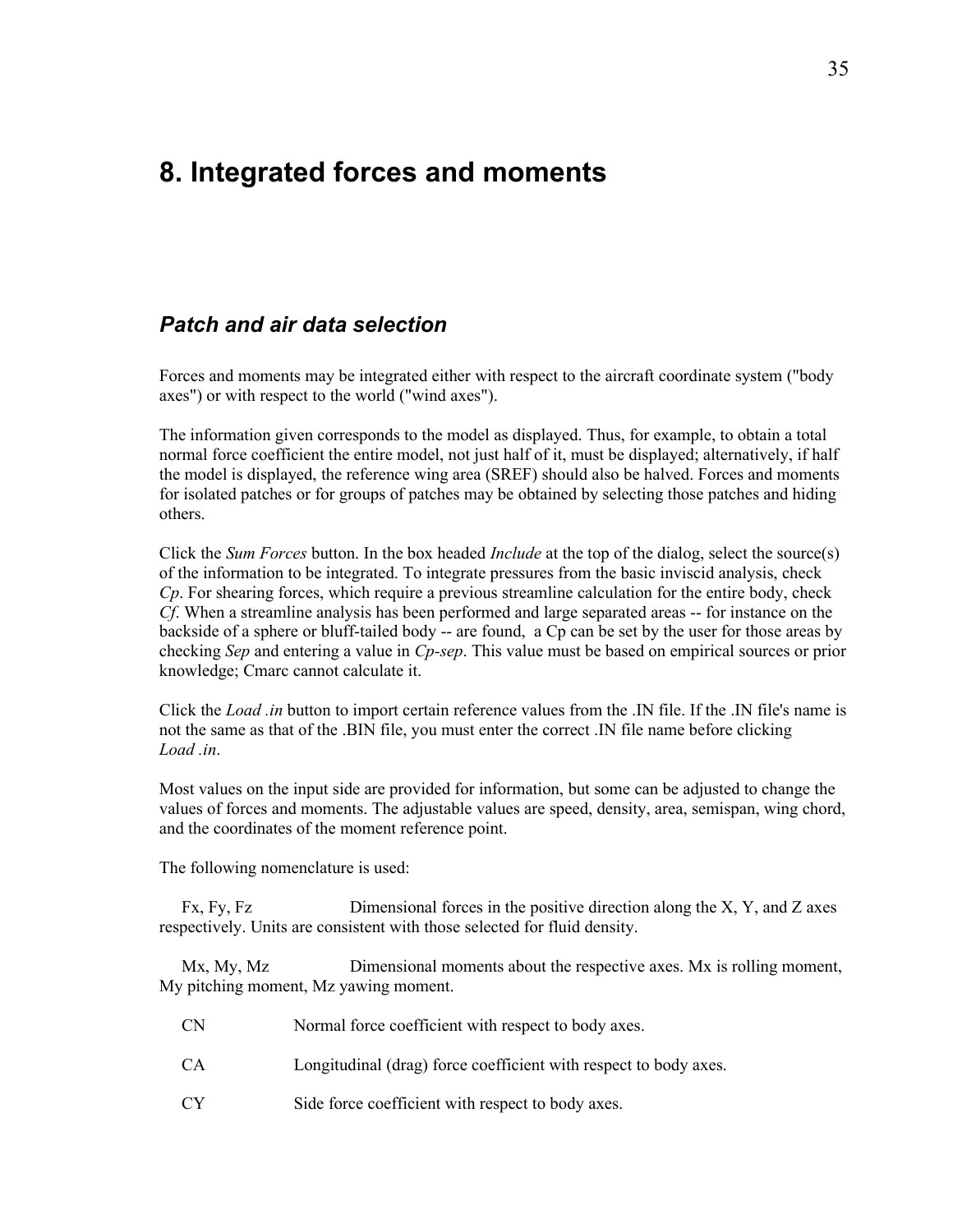| C m | Pitching moment coefficient. |
|-----|------------------------------|
| C 1 | Rolling moment coefficient.  |
| C n | Yawing moment coefficient.   |

Coefficients are referred to the wing area SREF, the reference chord CBAR, and the semispan SSPAN. Drag coefficient (CD), however, may optionally be obtained in terms of the wetted area by checking *CD wrt Swet* (*wrt* = "with respect to").

Fluid density must be expressed in units consistent with the model dimensions. The same is true of velocity (VINF), which must be entered in order to obtain forces in dimensional form. For example, if the model is dimensioned in inches, velocity must be expressed in inches per second, with a value of 3,500, for example, representing approximately 200 mph. The default velocity is 1.0 and the default density is that for a standard day at sea level.

#### **Important**

*If the angle of attack or yaw angle supplied in the input file has been overridden in the CMARC analysis, the actual value(s) used must be manually entered here in order for the displayed results to be correct. Enter the correct values in the ALDEG and YAWDEG fields on the left side of the form.*

#### <span id="page-35-0"></span>*Information for stress analysis*

At the bottom of the *Sum Forces* window is a button labeled *Dimensional Load Diagrams*. It invokes a dialog dedicated to displaying loadings, shears, and bending and torsional moments needed for stress analysis. Note that these values represent the contributions of air loads only; they do not include contributions or relief from the mass of the model itself.

The initial step in obtaining load graphs is to define bending axes. There are two, and they share a common origin. The origin typically lies on the neutral axis of a principal structural member and at the root of the beam. The root may be an attachment point, such as a fitting connecting a wing to a fuselage, or it may be an arbitrarily selected station. Axes are defined as vectors by specifying a second point along the axis in terms of its offsets from the origin. Once they have been defined, both axes may be displayed in the depiction of the model if *View > Load Report Axes* is checked.

The first axis (*Bending about*) is the one about which the beam would rotate under load if it were not restrained. In the case of a wing beam, this would be a fore-aft line normal to the shear web.

The second axis (*Along*) is the one along which loads are plotted. In the case of a wing, this would be a spanwise line approximately along the beam's neutral axis.

Click on *Plot diagrams*.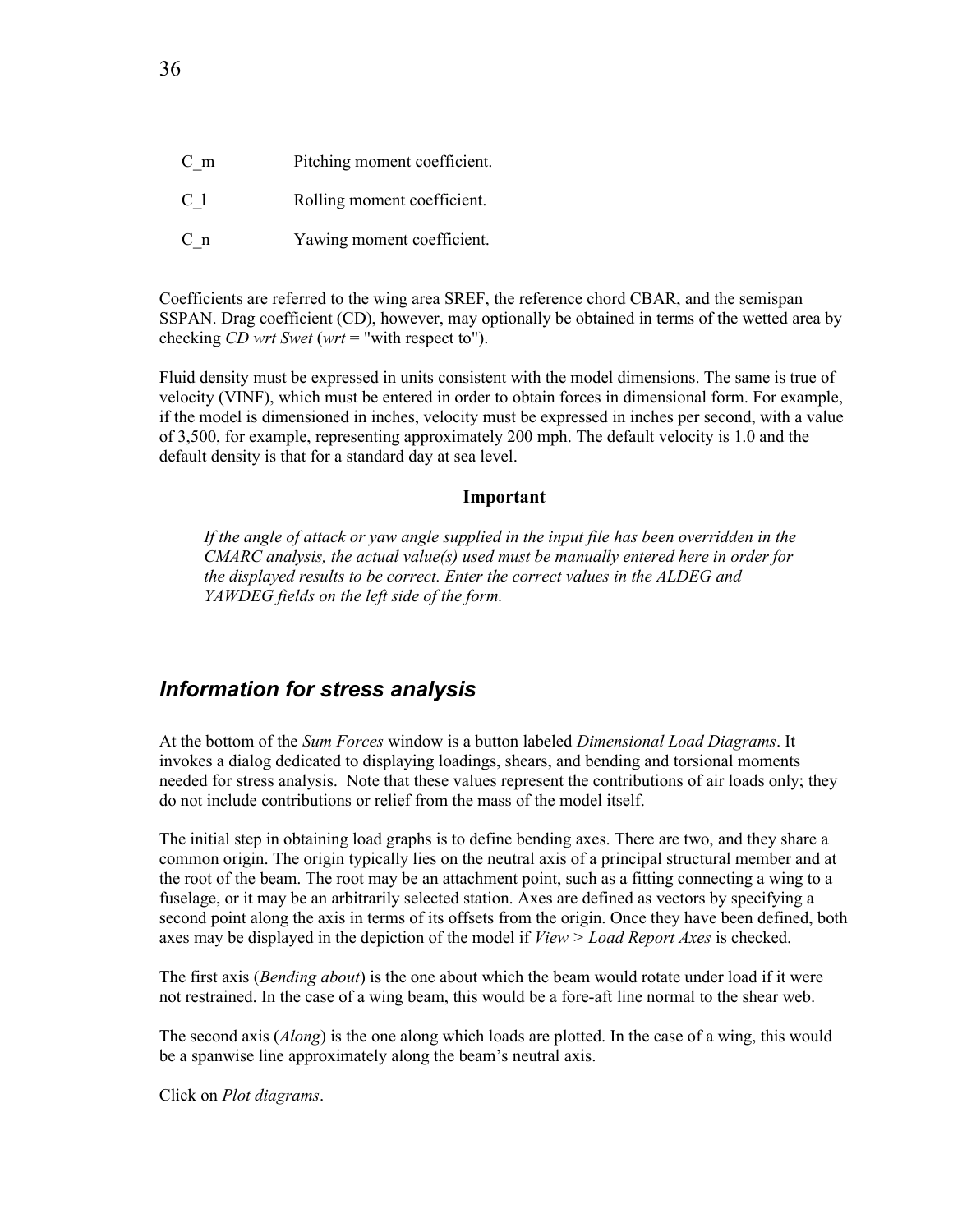

POSTMARC displays four windows that may be separately maximized, minimized, or printed in graphic or tabular form.

In order to integrate panel loadings, POSTMARC subdivides the surfaces in question into strips. Sometimes the pattern of subdivision interferes with the pattern of the model's panels, and the resulting diagram is jagged or irregular. The effect of these irregularities on shears and moments is small, but if you wish you can vary the subdivision parameters by changing the *Average % interval*, which is the strip width expressed as a percentage of the total length.

If *Continuous load line* is unchecked, the graph is presented as raw data, that is, as a stepwise graph showing the average value on each strip. If *Continuous load line* is checked, the load graph appears as a continuously varying polyline instead.

You can elect to spline any of the graphs. In this case, smoothed values are represented by a heavy line.

To save all of the results at a specified interval in tabular form, enter an interval and click on *To File, every*.

When creating loading graphs for wing or tail surfaces when a fuselage or other body is present, select only the patches for the surface of interest (*View > Patch selection*).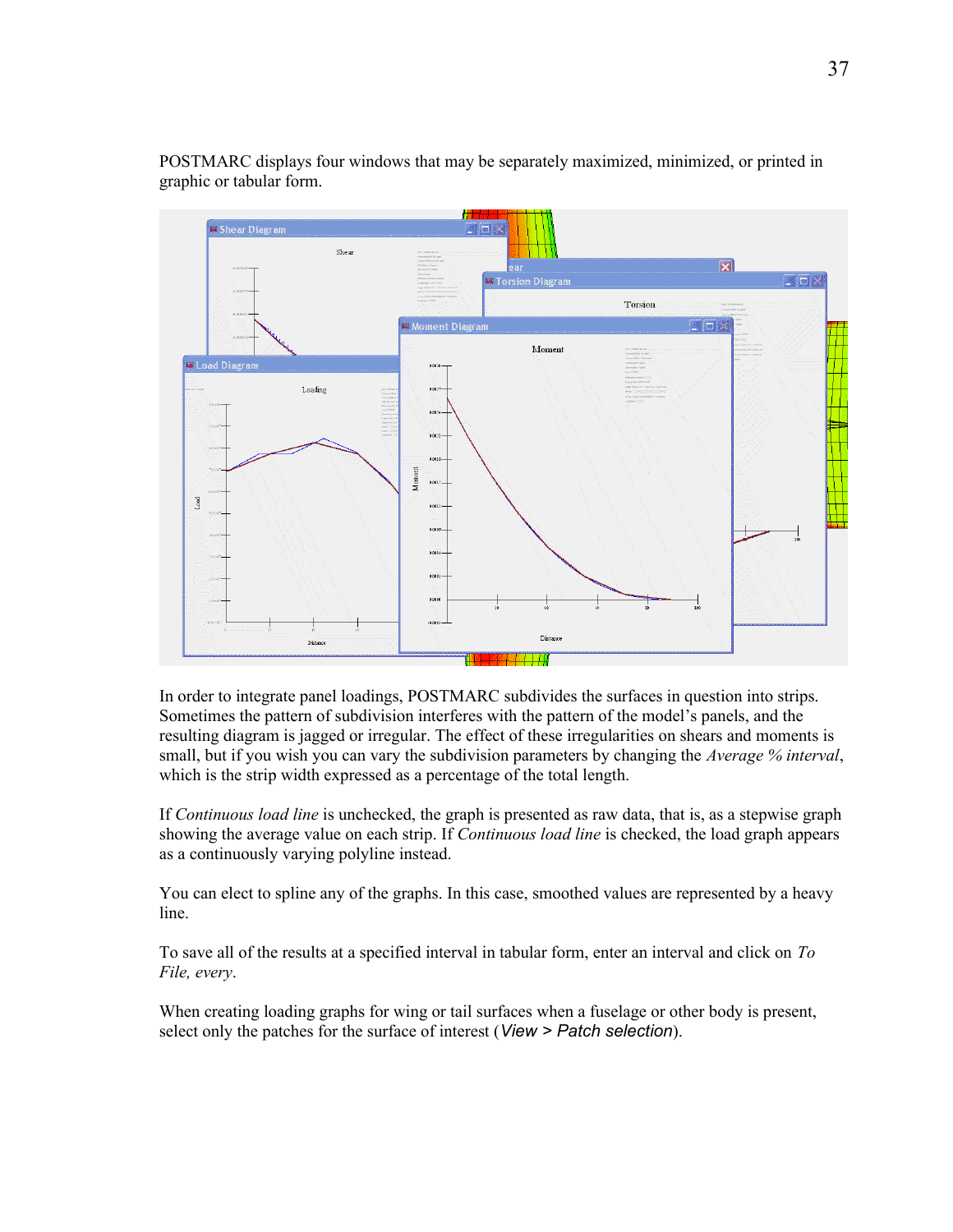# <span id="page-37-0"></span>*Stability derivatives and lift curve slope using CMARC*

Stability and other derivatives are most easily obtained using DIGITAL WIND TUNNEL, but a simplified version of the procedure can also be run manually.

To obtain stability derivatives for aircraft, it is necessary first of all to run cases at two angles of attack. For the sake of example longitudinal stability is used here, but the procedure for obtaining yaw and roll derivatives is analogous. (Note that to obtain yaw derivatives you must model the complete airframe, setting RSYM=1.0 on the basic input page and IPATCOP=1 for all patches. Wakes must be explicitly defined for mirrored panels; CMARC has no facility for mirror-copying wakes.)

A matrix of yaw and pitch cases can be run using CMARC's batch capability.

Since CMARC yields linear variations of moments with respect to angles of attack, it is not necessary to run more than two cases to obtain a result for any given parameter; but additional cases at different angles may be run to average out slight variations or to observe the effect of different yaw angles on longitudinal stability or vice versa.

To obtain the lift curve slope, obtain CLs at two angles of attack, preferably one degree apart.

The procedure for obtaining longitudinal stability derivatives is similar. Note the value of C\_m for two different angles of attack. The difference between the two coefficients, divided by the difference in angles of attack, is the stability derivative for a CG position represented by the coordinates of the *Moments relative to* point.

To obtain yawing stability derivatives or rolling moments as a function of yaw, use a similar procedure with the values of C\_n or C\_l. Note that coefficients are reported with respect to both wind and body axes. Normally, the values with respect to wind axes should be used.

Maximum roll rate may be obtained with a fully defined bilaterally symmetrical model by setting the maximum deflection into the ailerons. Run two analyses, one with zero roll rate and one with, say, 100 deg/sec roll rate. The rolling moment coefficient diminishes as the roll rate increases, and the point at which the rolling moment is zero is the maximum roll rate.

Note that the roll rate is really a helix angle. If the roll rate is entered as its real value, eg 100 deg/sec, then the speed (VINF) must have its real value as well. If VINF is 1.0, then the roll rate must be divided by the speed to obtain a proportionally correct value.

An empirical correction (found in Hoerner, *Fluid Dynamic Lift*, and applied automatically by DWT) must be applied to convert the roll rate obtained into a realistic one. Rates obtained from POSTMARC are useful for comparing various configurations, but not for predicting actual roll rates.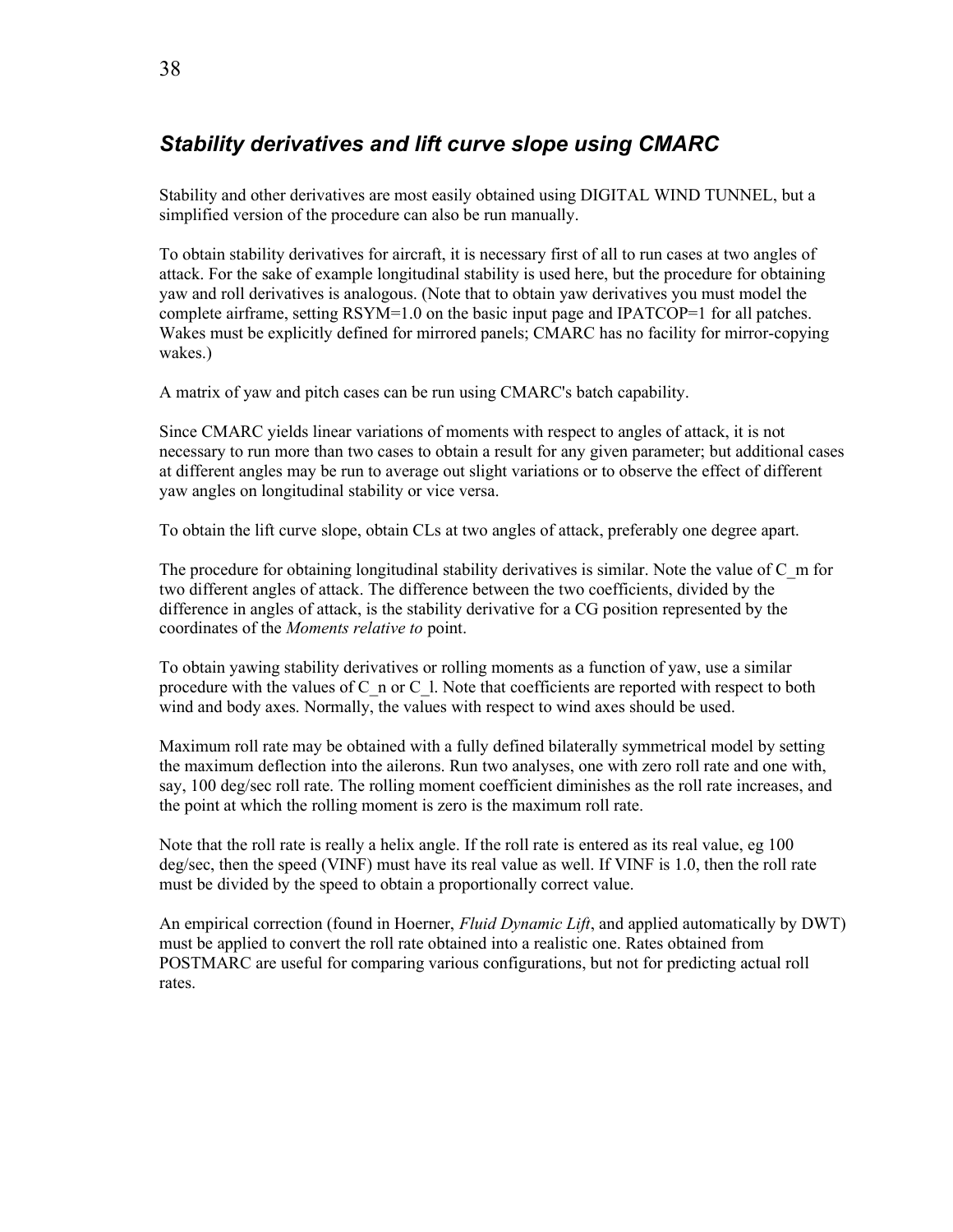## <span id="page-38-3"></span>*Neutral point*

To obtain the longitudinal static neutral point, use two cases with angles of attack differing by one degree. For each case, note  $C_m$ , then move the X coordinate of the moment reference point an appropriate distance aft and note C\_m again. By subtracting the corresponding values and dividing by the distance between stations, obtain the slope of C\_m with respect to alpha for two moment reference points. For longitudinally stable configurations, the more aft location of the moment reference point will correspond to the lesser of the two slopes.

Next, convert the slopes to angles by taking their arctangents.

Finally, obtain the neutral point by extrapolating from the angles to the station at which the angle would be zero. This may be done using interpolation utility (in the *Misc* menu) in LOFTSMAN.

## <span id="page-38-2"></span>*Elevator angle to trim*

A similar procedure may be used to determine elevator angle to trim at a given angle of attack and CG location. Use the CG location as the moment reference point and run analyses at two values of elevator tilt, preferably bracketing the expected one.

## <span id="page-38-1"></span>*Stability analysis with DWT*

All procedures related to static stability, trim, neutral point and roll rate are performed automatically, and with greater refinement, by DIGITAL WIND TUNNEL, AeroLogic's Windows executive for CMARC. DWT also predicts dynamic stability rates and convergence/divergence.

#### <span id="page-38-0"></span>*Inertia calculation*

For calculation of dynamic stability with DIGITAL WIND TUNNEL, it is necessary to provide moments of inertia for the complete model. POSTMARC incorporates a procedure for doing this.

Select

*Calculations > Inertial properties*

A form for estimating inertial properties appears.

POSTMARC recognizes two categories of items contributing to moments of inertia: first, discrete, concentrated masses, and second, the surface of the model.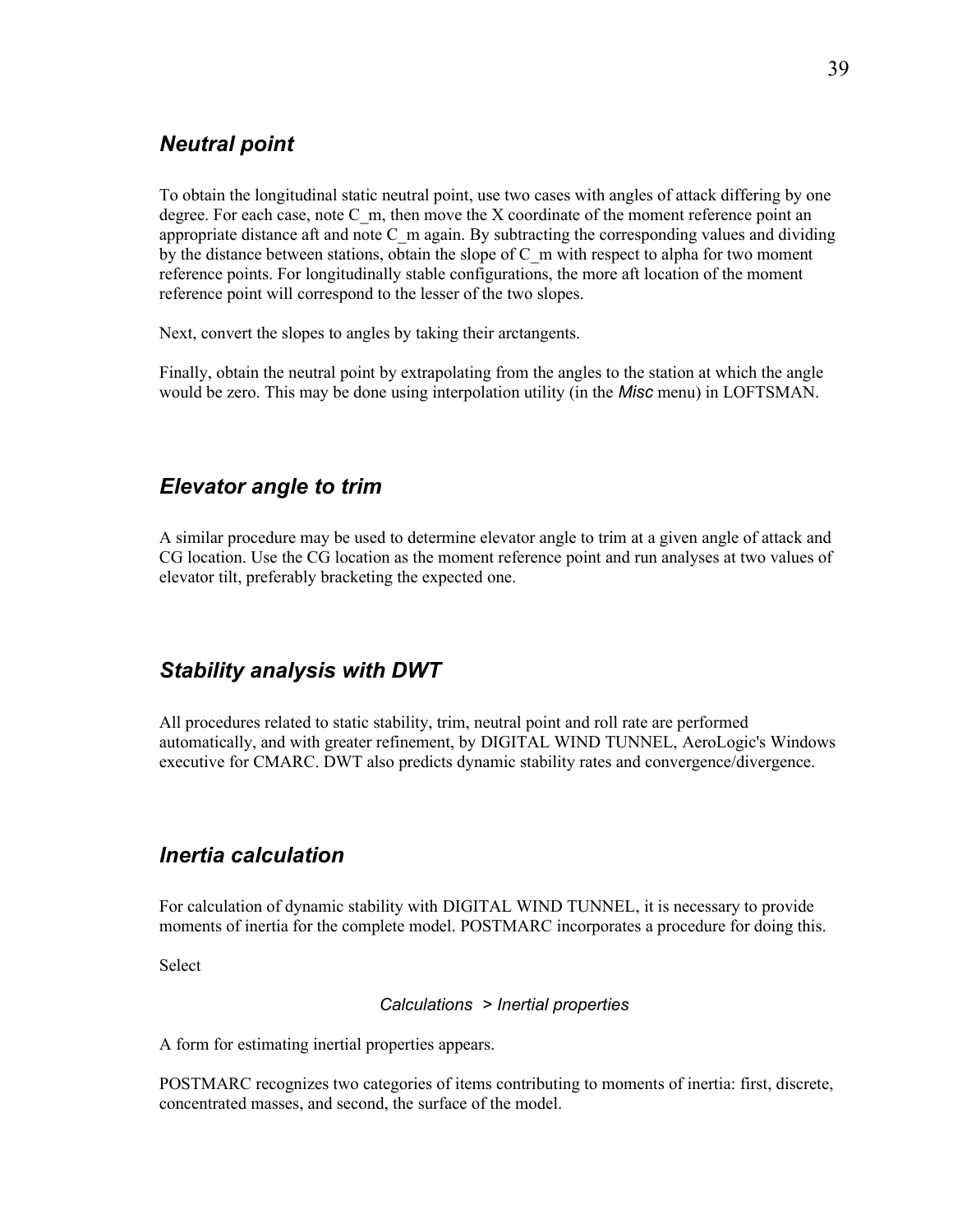#### <span id="page-39-1"></span>*Inertia of discrete components*

At the top of the *Calculate Inertial Properties* form is a box containing a scrolling master list of items contributing to the mass of the model. To add items to the list, enter their names, masses, and the coordinates of their centroids in the area captioned *Item Inertial Properties*. When you have defined an item, click on *Add item to list.* You can save the list at any time by clicking on *Write File*, and you can import an existing list with *Read File*. You can also delete individual items or all items in the list.

To compute the inertial properties of items on the list, you must provide a moment reference point. This point normally corresponds to a design CG location, and its coordinates are usually stored in the CMARC input file as RMPX, RMPY, and RMPZ. To retrieve these values from the current CMARC input file, click on *Load .in*. If the name of the appropriate input file is different from that of the current file, you must type it in the adjacent box before pressing *Load .in*.

The area captioned *Calculated Properties* delivers the aggregated mass, moment of inertia, and center of gravity of all components in the master list. Note that if the master list is fairly complete, it serves as a weight and CG buildup for the complete aircraft or vessel.

Note also that POSTMARC slightly underestimates total moments of inertia, because it does not take into account the rotational moments of inertia of individual components about their own centroids. For example, POSTMARC would find zero moments of inertia for an engine whose mass centroid coincides with the moment reference point, but the engine would, in fact, contribute some damping to pitch, yaw and roll rates. If you wish to take these moments into account, you can enter moments manually in the *Item Inertial Properties* area.

## <span id="page-39-0"></span>*Inertia of the model surface*

The model surface is addressed in the area captioned *Patch Inertial Properties*. The approximate moment of inertia of the highlighted patches is obtained by entering an average value for the mass per unit of area of the surface and clicking on *Calculate Inertial Properties*. For example, the mass of .032 aluminum sheet is about .00323 pounds per square inch. By default, all surface patches are included; but you can obtain moments of inertia for portions of the surface by selecting or deselecting patches in the list box.

To add all or part of the surface to the master input list, provide a name and a *Weight/Area* ratio for it and click on *Add Item to List*. Be sure that the *Weight/Area* ratio is in units consistent with those used to define the model.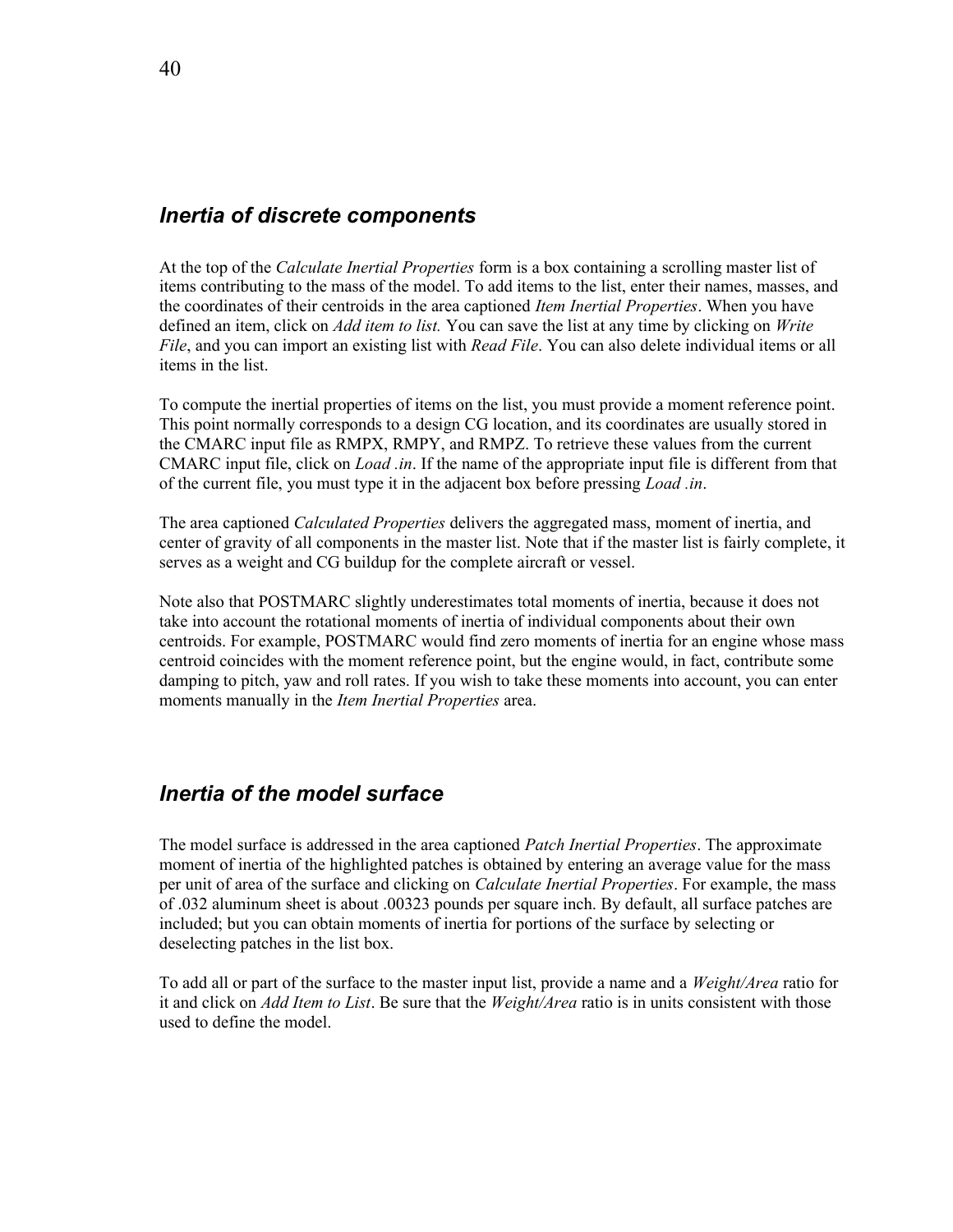# <span id="page-40-3"></span>**9. Output options**

#### <span id="page-40-2"></span>*Hard copy*

To obtain printed copies of screen displays, select *File > Print*. Use *File > Print setup* to gain access to the standard Windows printer setup forms.

POSTMARC will not print wakes that are being continuously generated by the wake animation routine.

#### <span id="page-40-1"></span>*Saving to the Clipboard*

Screen images can also be saved in the Windows Clipboard. Hit  $\langle \text{Alt-PtES} \rangle$ . The current screen (including the toolbar) will be moved to the Clipboard.

#### <span id="page-40-0"></span>*POV-Ray*

POV-Ray is short for Persistence of Vision Raytracer, a tool for producing high-quality computer graphics. POV-Ray is copyrighted freeware and can be downloaded from *www.povray.org*. Examples of POV-Ray rendered models can also be seen on the AeroLogic web page at *www.aerologic.com*.

To make a POV-Ray file of the current view, select

*File > Export > POV-Ray*

to create and name a file.

POSTMARC writes out every panel on a patch by patch basis. Each four-sided panel in the POSTMARC input model is broken into two triangles to conform to the "mesh of triangles" format of POV-Ray. POSTMARC assigns a different texture or color for each patch. The camera direction (or view position) is stored in the POV-Ray file. The POV-Ray deck can be manually edited in order to modify textures and/or colors for each patch. Items such as landing gear, propellers, etc. can be added in order to make photorealistic pictures.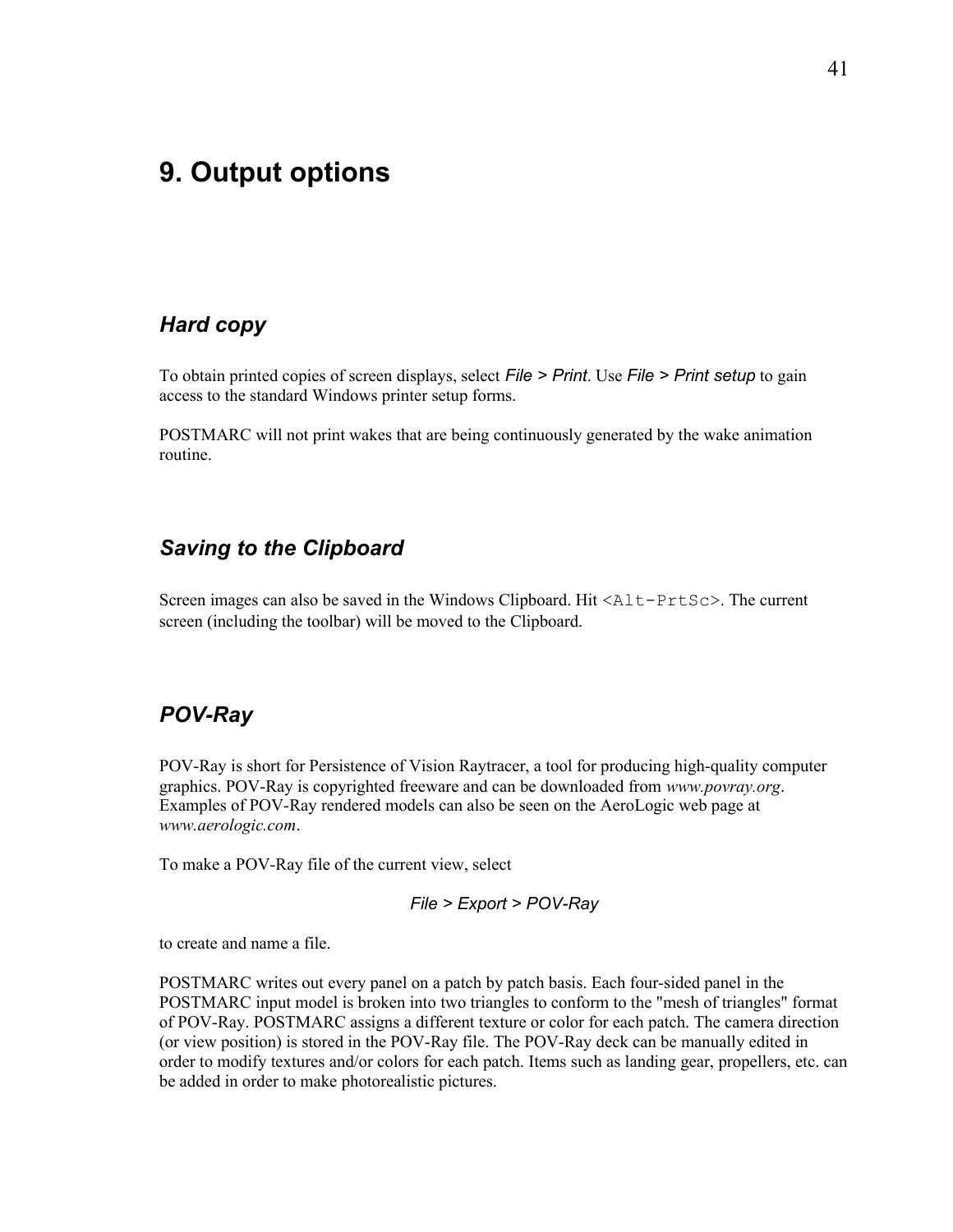In general, what is saved in POV-Ray format is what you see on the screen in POSTMARC. If only half a model is displayed, only that half of the model will be saved.

#### <span id="page-41-1"></span>*VRML*

VRML is an acronym for Virtual Reality Modeling Language. VRML allows you to describe 3D objects and combine them into scenes and "worlds." You can use VRML to create interactive simulations that incorporate animation, motion physics, and real-time multi-user participation.

To save a wireframe geometry, select

#### *File > Export > VRML*

POSTMARC will prompt you for a name and create a VRML file. As with POV-Ray files, only the portions of the model actually displayed on the screen will be saved. The default file extension is .WRL (for "world").

Models can also be saved as colored surfaces representing any of the contourable variables computed by CMARC or POSTMARC. Select

#### *Display > Contour solid (VRML)*

Evaluation copies of a VRML viewer, CosmoPlayer, can be downloaded from *www.vrml.sgi.com*. Examples of POSTMARC-generated VRML output can be seen on the AeroLogic web page at *www.aerologic.com*.

#### <span id="page-41-0"></span>*DXF*

DXF is a graphics data storage format originated by the creators of AutoCAD and now supported by most CAD systems. POSTMARC will save the current model (as displayed on the screen) in DXF "mesh" format, which allows most CAD programs to perform hidden line removal and rendering.

**Select** 

#### *File > Export > DXF*

The output file has a .DXF extension. As with other geometry-filing formats, only the portion of the model displayed on the screen will be saved.